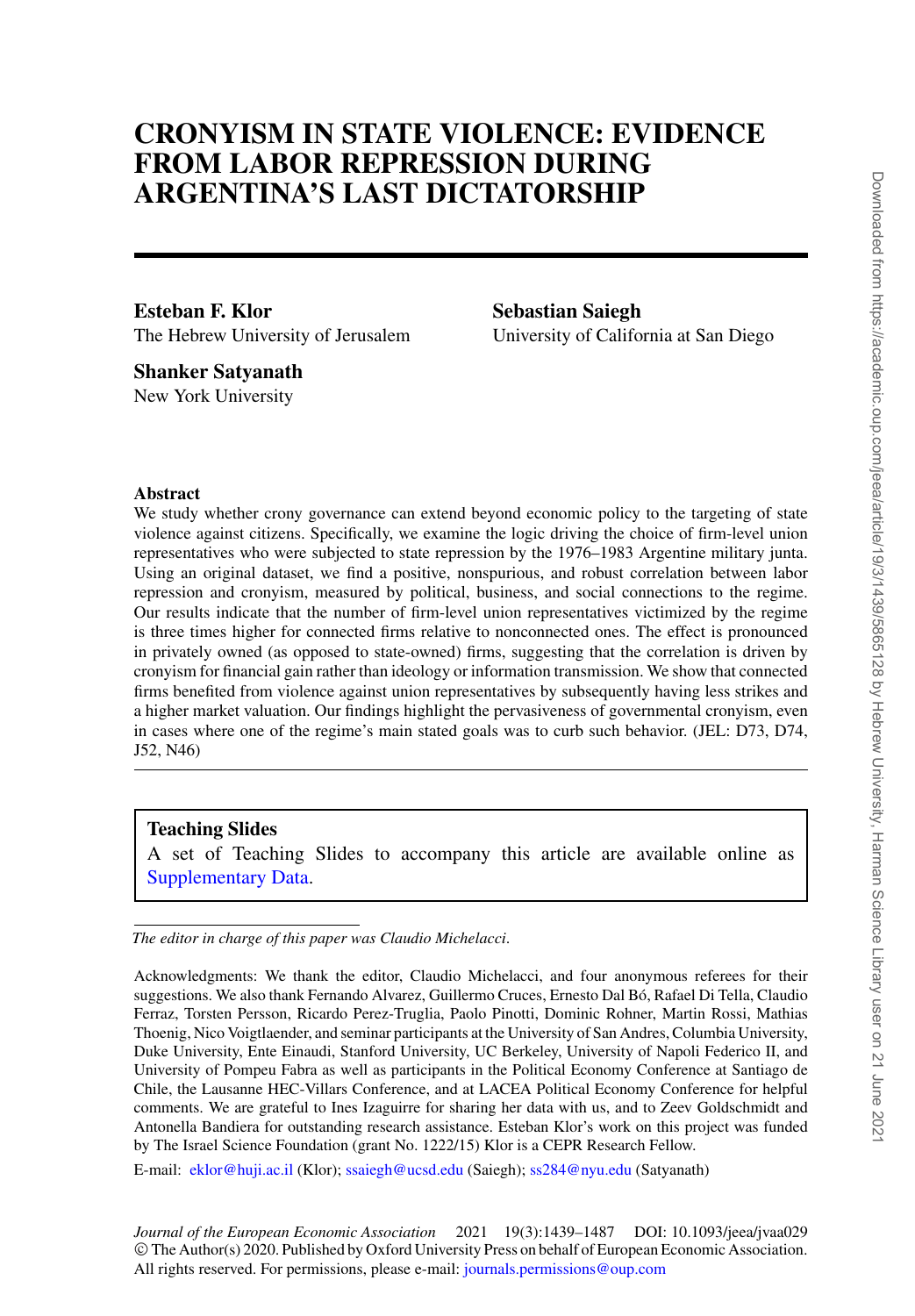## **1. Introduction**

Crony governance is typically understood as a system in which economic policies are chosen with the goal of materially benefiting connected actors. Economic policy, however, is not the only critical area of government decision making. The monopoly over the deployment of violence is also a central characteristic of the state (Weber [1946,](#page-48-0) p. 78). To that end, our paper fills a void in the existing research by examining the relationship between cronyism, the deployment of state violence, and private firms' economic gains. We focus on the case of the 1976–1983 Argentinean military regime, which is one of the most infamous contemporary examples of the state deploying violence against its citizens.

The Argentine military regime was responsible for the "disappearance" (killing and/or imprisonment without a due process) of purported supporters of leftist ideology, including a large number of union representatives and blue-collar workers (Lewis [2002,](#page-47-0) p. 147). According to statements from the military junta, the overall goals of the repression included not only the suppression of communist subversion, but also the restoration of economic efficiency and political stability. Indeed, the newly established regime branded itself as the National Reorganization Process (*Proceso de Reorganización Nacional*).<sup>1</sup>

The regime also aimed at eliminating the excessive influence of labor unions as well as particularistic interests over policy making. In the words of General Jorge Rafael Videla (the head of Argentina's military junta following the coup):

Our objective was to discipline an anarchic society . . . regarding *Peronism*, to put behind its populistic and demagogic vision; with respect to the economy to go to a liberal market economy. . . In order to become more efficient, society needed to be disciplined. We thus also wanted to discipline unionism and crony capitalism (*capitalismo prebendario*). (Reato [2012,](#page-47-1) p. 159)<sup>2</sup>

However, whether firms close to the regime were complicit in the postcoup violence remains an open question and raises the possibility that cronyism may extend beyond economic policy and include the deployment violence. Recently, several qualitative accounts have documented this possibility. Take, for instance, the statement provided by the Argentine Commission for Human Rights (CADHU), asserting that the targets of violence were partly based on lists of "subversives" created by firms close to the regime (CADHU [2014,](#page-46-0) p. 158).

This paper systematically examines the empirical implication of this claim, which is that the violence against the workforce is correlated to firms' connections to the military junta. We primarily focus on firm-level union representatives. Our data include

<sup>1.</sup> See Novaro and Palermo [\(2011\)](#page-47-2) for a detailed study of the military regime in Argentina.

<sup>2.</sup> *Peronism* is an Argentine political movement based on the political legacy of former President Juan Domingo Perón and his second wife, Eva Perón.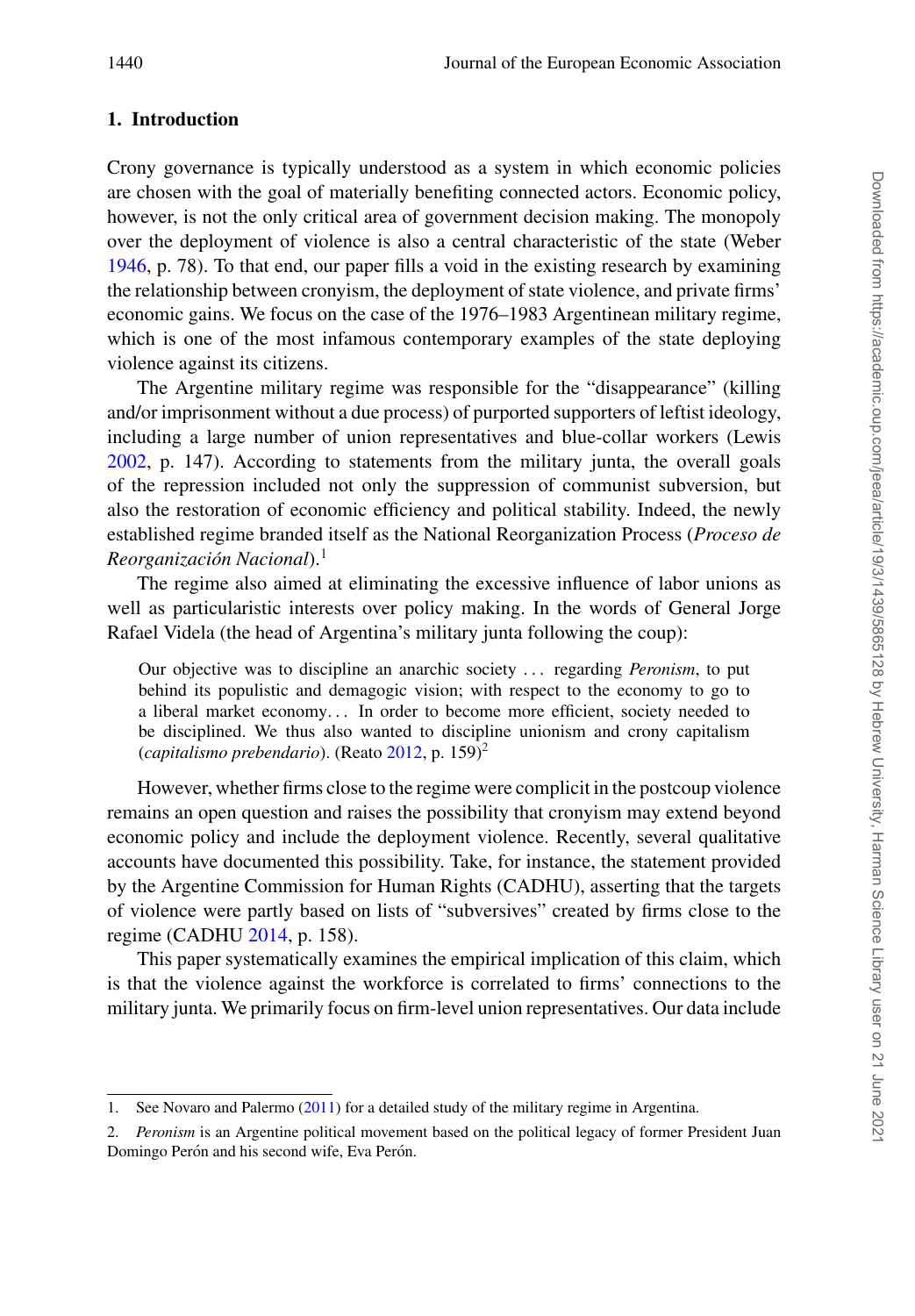information that links individual victims to the firms and their place of employment.<sup>3</sup> Our measurement of connections to the regime is based on another comprehensive dataset of all company directors from Argentina's leading firms prior to the 1976 military coup. This original dataset traces directors' affiliations to the Economic Cabinet.<sup>4</sup> It also identifies directors' membership in social clubs as well as their social origins to proxy for their proximity to the regime's main policymakers.

We find a positive and robust correlation between labor repression and cronyism, measured by political, business, and social connections to the regime. This finding is consistent with the qualitative literature's claim that firms close to the regime were complicit in the postcoup violence. The effect of connections to the Economic Cabinet is of a substantial magnitude, corresponding to a relative 300% increase in the number of union representatives who disappeared. That is, the presence of a firm connection to a cabinet member raises the number of disappeared union representatives by almost one standard deviation. Measures of business and social connections to the regime deliver similar qualitative and quantitative results.

The results are remarkably stable across a battery of robustness tests that address identification concerns. These include a wide range of specifications, samples, and methodologies. The results are robust to the inclusion or exclusion of a rich set of firms' and industries' characteristics that account for firms' size and location, firms' prominence and ideological affiliation, and preexisting labor conditions. We also show that the proportion of union representatives affiliated with left-wing armed organizations is similar for connected and not-connected firms, which implies that their ideology cannot account for different rates of disappearances across firms. The results are also robust to the use of propensity score weighting and matching connected to not-connected firms, which eliminate all differences in observable average group characteristics between connected and not-connected firms.

The main causal mechanism that we are interested in verifying is whether the targeting of violence toward connected firms was likely driven by considerations of financial gain. This is of special interest because it comports with common understandings of cronyism. We test for this mechanism by including it into the sample state-owned firms. These companies, unlike private firms, are not profit maximizers (World Bank [1995;](#page-48-1) Banerjee [1997;](#page-46-1) Shleifer [1998;](#page-48-2) [Shleifer and Vishny](#page-48-3) [2002\).](#page-48-3) Moreover, the military junta directly appointed their top management. The empirical findings show that private sector firms overwhelmingly drive the positive correlation between connections and union representatives' disappearances. As we explain in detail later, this result suggests that the effects of connections are not driven by plausible mechanisms that are potentially independent of financial gains such as

<sup>3.</sup> We have information on the largest Argentinean firms. We do not include industry level union leaders in our study because the analysis relies on within industry variation in the targeting of violence.

<sup>4.</sup> The Economic Cabinet was the body in charge of economic policy making during the dictatorship. It was appointed immediately after the coup and consisted entirely of former business managers and directors of major companies in Argentina.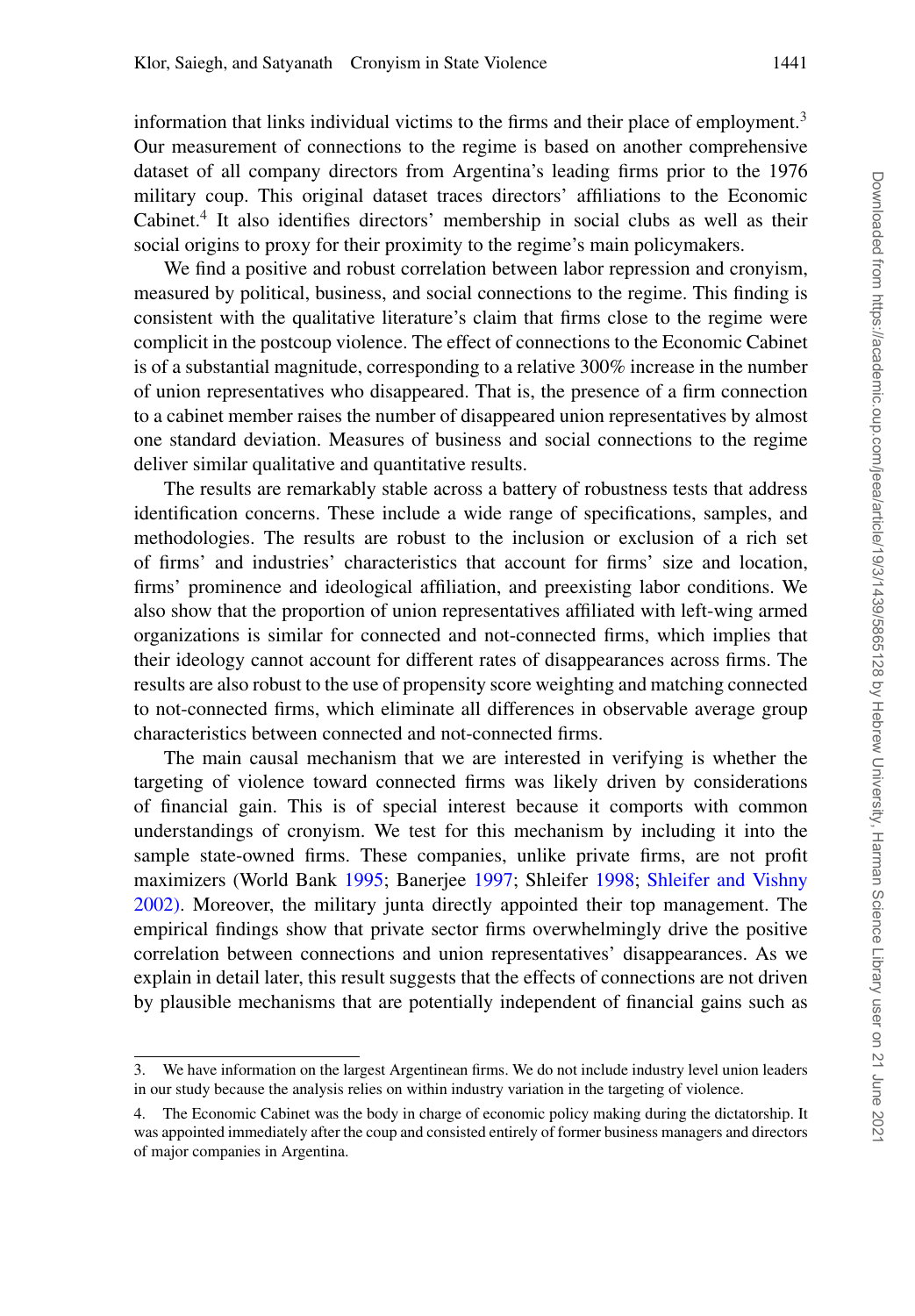credible information transformation or smoother transmission of commands from the regime, which should function more effectively for state-owned firms.

As for the effects of these disappearances, we find that connected firms that are subject to violence against its union representatives benefit from this violence in terms of less subsequent strikes and a rise in their market value.<sup>5</sup> Our results are consistent with a causal mechanism in which the disappearance of a connected firm's union representative credibly signals the firm's ability to deploy the repressive tools of the state to crack down on future labor unrest, which thus serves to reduce future labor activism. Overall, our findings indicate that connections to the regime played a significant role in driving the targeting of violence (despite the military junta's claim that one of their main goals was to end crony capitalism), and that connected firms that had their union representatives disappeared benefited from the selective deployment of violence.

This paper is broadly related to the literature on the effect of political regimes on workers' welfare. Rodrik [\(1999\)](#page-47-3) documents a robust and statistically significant association between the extent of democracy and the level of manufacturing wages in a country. The findings in Przeworski et al. [\(2000\)](#page-47-4) indicate that growth under autocracies tends to be both labor-extensive and labor-exploitative. Whereas this prior research assumes that all employers and owners of capital benefit equally from labor exploitation, in this paper, we examine the selective nature of labor repression based on political connections. As such, our work contributes most directly to the literature on the value of political ties during turbulent political times (see Fisman [2001;](#page-47-5) Faccio et al. [2006;](#page-47-6) Guidolin and La Ferrara [2007;](#page-47-7) Ferguson and Voth [2008;](#page-47-8) Dube et al. [2011;](#page-46-2) Acemoglu et al. [2016,](#page-46-3) among many others). The analysis is also related to literature on the personal characteristics of politicians (Dal Bó et al.  $2017$ ) and to the interaction between violence and politics (Dal Bó and Di Tella [2003\)](#page-46-5).

Most of the related literature analyzes the effects of political ties on firms' profits. Our study, in contrast, focuses mostly on the welfare costs of connections, much like Cingano and Pinotti [\(2013\)](#page-46-6) and Fisman and Wang [\(2015\)](#page-47-9). In this sense, our analysis is somewhat related to Fisman and Wang's [\(2015\)](#page-47-9) study of the relationship between political connections of Chinese firms and workplace fatalities. They find that workers' fatalities are higher in politically connected firms. Our study is distinct from Fisman and Wang's (p. 215) because the Argentinean junta played an active role in the disappearance of workers of connected firms, whereas in the Chinese case connected firms have higher workers' fatalities because they are more prone to avoid safety compliance measures. Therefore, in contrast to Fisman and Wang [\(2015\)](#page-47-9), where deaths are due to government omission, in this paper, they are due to government commission.6

<sup>5.</sup> This result is consistent with Lee and Mas [\(2012\)](#page-47-10). They report that private-sector unionization has a negative effect on firms' equity value. In our case, a weakening of private firms' unions (by eliminating firm-level union representatives) has a positive effect on firms' value.

<sup>6.</sup> We note that it is harder to assess welfare effects for our case than for Fisman and Wang [\(2015\)](#page-47-9) because the counterfactual scenario is much less clear.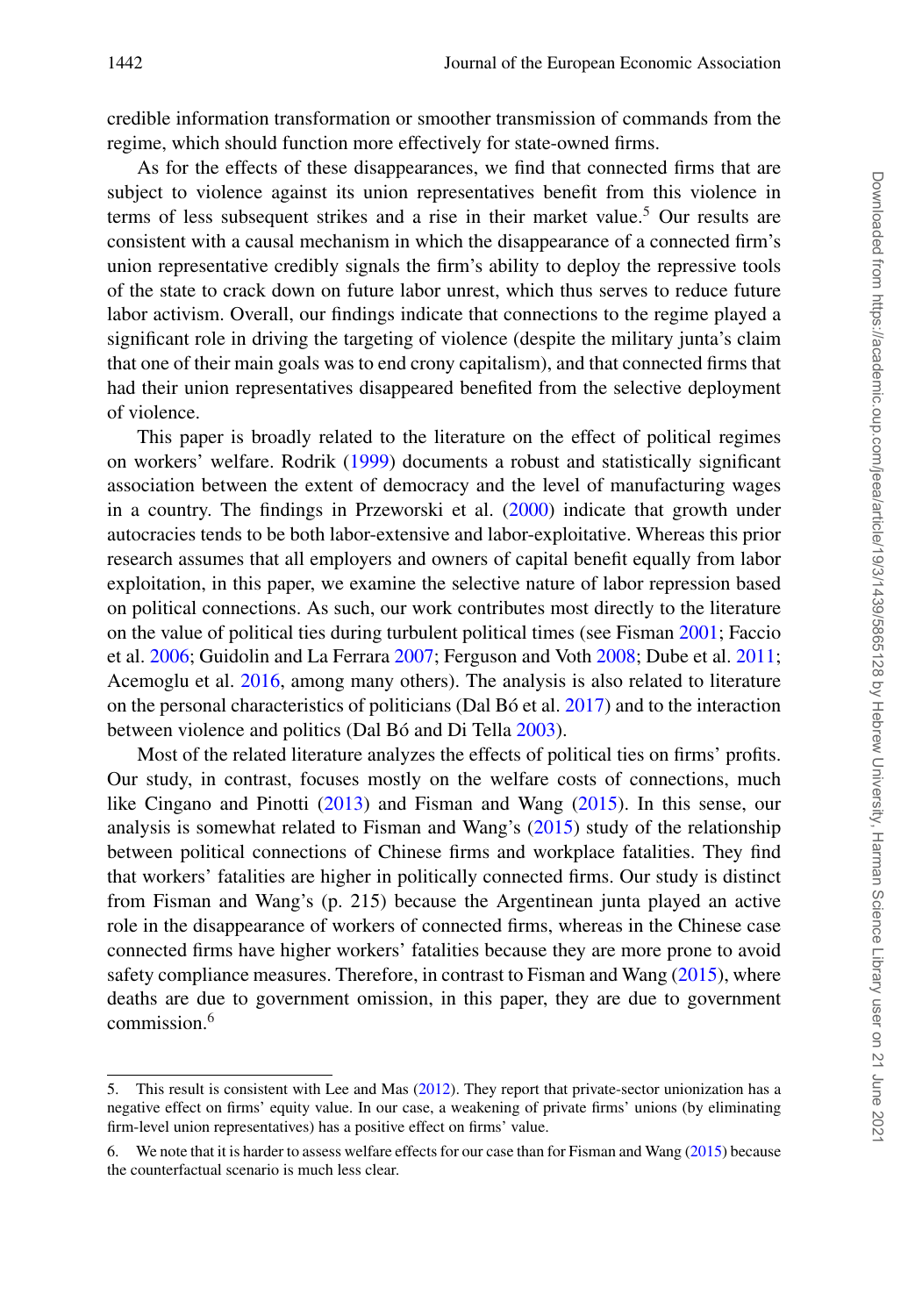Finally, this paper extends the burgeoning qualitative work on the role played by business groups during Argentina's military dictatorship. We discuss this literature in more detail in the next section. We deepen these studies by being the first quantitative social scientific analysis of this topic.

# **2. Historical Background**

On 24 March 1976, following a half-decade of increasingly intensifying violent confrontations between the left- and right political sectors, a military junta led by General Jorge Rafael Videla undertook a military coup d'etat in Argentina. According ´ to the official registry of victims of state repression (Registro Unificado de V´ıctimas del Terrorismo de Estado, RUVTE) maintained by Argentina's Ministry of Justice and Human Rights, the regime was responsible for the murder or "disappearance" of at least 7,850 people, including hundreds of union representatives and blue-collar workers.

As stated previously, the military sought not only to suppress communist subversion, but also to restore the country's economic efficiency and political stability. Indeed, the newly established regime branded itself as the National Reorganization Process (Proceso de Reorganización Nacional). As such, the regime's goals also explicitly included eliminating the excessive influence of labor unions as well as particularistic interests over policy making (see quotation from Videla given previously).

In line with this goal, the military immediately launched an all-out attack aimed at undermining the structural basis of trade union power (Andersen [1993;](#page-46-7) Munck [1998\)](#page-47-11). The military considered the unions' enormous strength to be highly problematic. The six million-member General Confederation of Workers (CGT) as well as the country's largest apex unions were intervened (i.e. the leadership was replaced) right after the coup. Additionally, the government abolished collective bargaining agreements and imposed a strict wage freeze while simultaneously lifting price controls and devaluing the Argentine peso.<sup>7</sup> As a result, as shown in Figure [1,](#page-5-0) by late 1976, real wages had dropped an average of more than 50% relative to the last year of the Peronist regime (panel A, taken from Sturzenegger [1991\)](#page-48-4), and the workers' share of the national income declined from 48.5% in 1975 to just 29% in 1976 (panel B, taken from Lindenboim et al. [2005\)](#page-47-12). Moreover, strikes, work slowdowns, and other forms of sabotage were declared by the junta to be "subversive activities", punishable with lengthy prison sentences (Munck [1998\)](#page-47-11).

Because firm-level union representatives and internal committee members typically led the protests and activities in the industrial plants before the coup (sometimes acting independently from the apex union leadership), they became main targets

<sup>7.</sup> See Canitrot [\(1980\)](#page-46-8) for a detailed description of the military government's economic policies.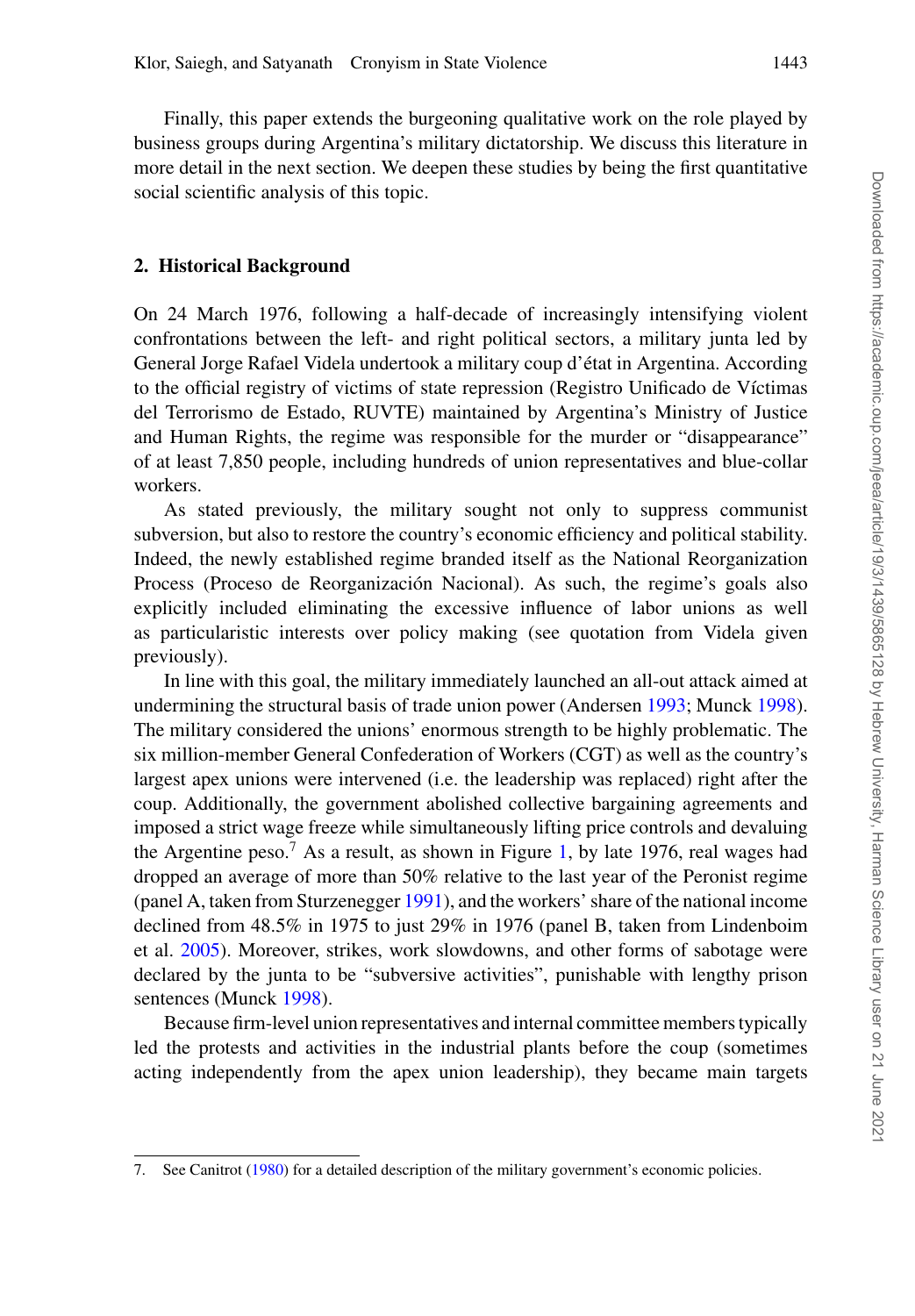<span id="page-5-0"></span>

FIGURE 1. Real Wage Index (Panel A) and Percent of Income Accruing to Wage Earners (Panel B) in Argentina at the outset of the military dictatorship.

of repression.<sup>8</sup> Many of them were arrested and subjected to torture and/or killing without a due process.

In terms of the logic of labor repression, one could think of some sensible alternatives to cronyism. The regime could have targeted union leaders with ties to violent militants as a means of reducing the level of workplace violence. Alternatively, repression may be aimed at optimally disseminating negative wage shocks. In this case, the location of a firm in the network structure of an economy may affect how an idiosyncratic microeconomic shock to the firm propagates through the economy (see, for example, Acemoglu et al. [2012\)](#page-46-9). In this framework, firms within a productive sector operate a Cobb–Douglas technology that uses as inputs labor supplied by households and intermediate goods produced by other sectors. The matrix of cross-sector input requirements defines the input–output production network. A shock to a group of firms (or a single firm) may have a much larger impact on the macroeconomy if it affects the output not only of these firms (or firm), but also of others that are connected to them through the network of input–output linkages. In addition, shocks may work from input-supplier firms to customer firms, or the other way around (i.e. from customer firms to input-supplier firms). If, as stated by its leaders, the goal of the military

<sup>8.</sup> At the time of the coup, workers of firms with ten or more employees were entitled to elect union representatives. The number of union representatives for each firm was regulated by legislation, and was proportional to the number of employed workers. Union representatives were usually voted by the workers of a firm's section or department in elections organized and held by the local branch of the national union. Internal committees were composed of several union representatives. The main task of the internal committee was to collect and convey workers' demands regarding labor conditions, health issues, wages, and any other specific complaints they may had (Basualdo [2011a](#page-46-10)).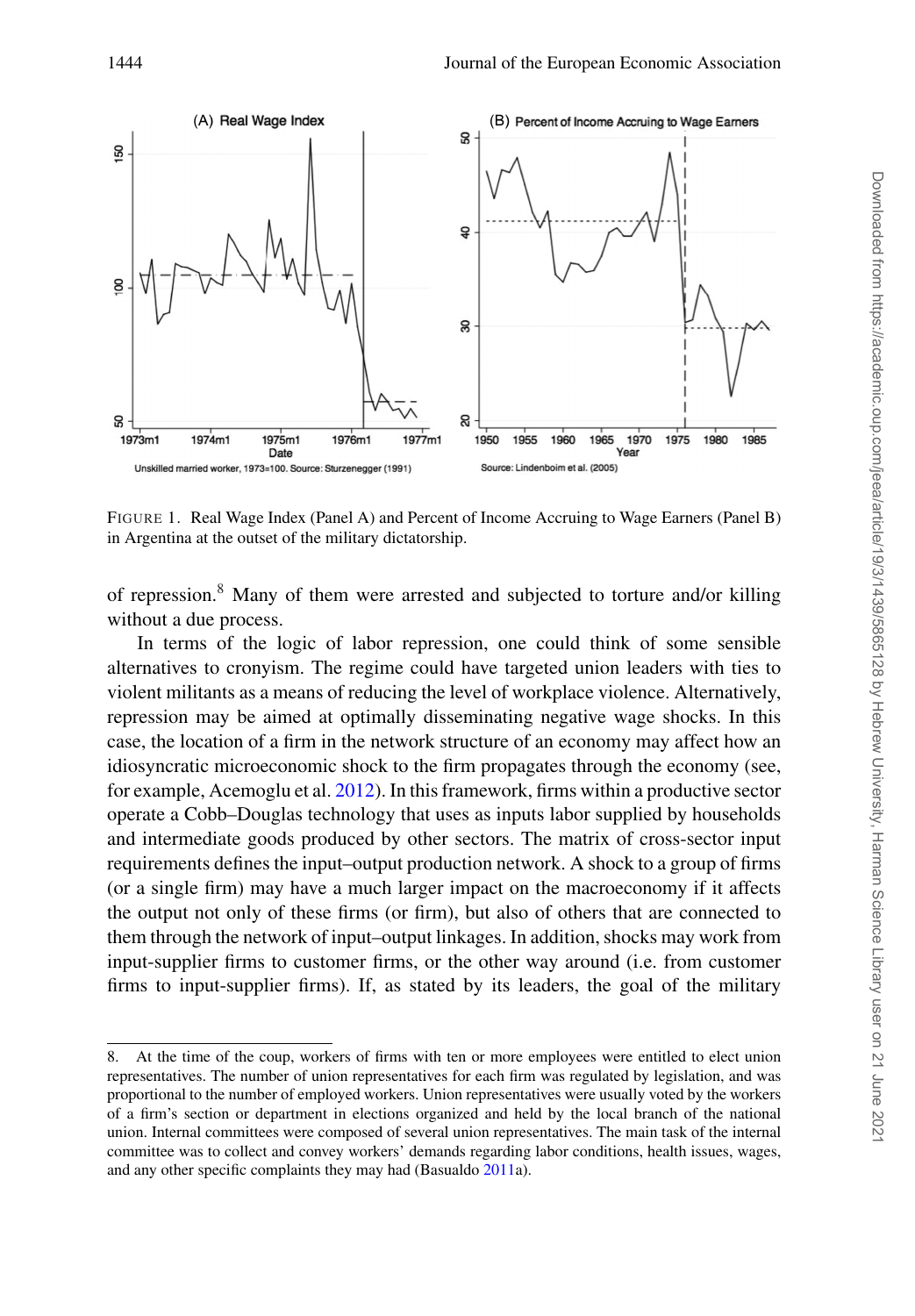junta was to efficiently disseminate a productivity shock through the economy, then Argentina's production structure should have played an important role in directing the targeted use of state violence.

However, cronyism is also a plausible explanation for several reasons. We define cronyism as the deployment of state violence to favor firms that are connected to the military regime. Official depositions from court cases indicate that firms with connections to the civilian technocrats in charge of economic policy provided lists of "subversives" in their workforce to the regime.<sup>9</sup> The lists, according to these accounts, were then used to target firm-level union representatives and workers for disappearances. As such, anecdotal evidence suggests that connected firms were complicit in, and in some cases even instigated, the antilabor violence that followed the coup.

Court records also point to individual cases where firms used their connections to the regime to repress workers' demands. The "Noche del Apagon", a famous case ´ brought against the Ingenio Ledesma, provides one example (Basualdo [2011b](#page-46-11)). In this case, blackouts took place between 20th July and 23rd July 1976 in the towns surrounding the Ledesma plant. During the blackouts, the armed forces kidnapped between 300 and 400 individuals and took them to clandestine detention centers at the Ledesma plant, where they were tortured and interrogated. Ultimately, 55 of them disappeared.

In her testimony to the National Commission on the Disappearance of Persons (CONADEP [1984,](#page-46-12) No. 3376), Olga Aredes states that: "My husband was loaded into the back of a van with the Ledesma company logo printed on the doors of the vehicle. The van was driven by a company's employee." Aredes also claims that Alberto Lemos, the CEO of Ingenio Ledesma, admitted to her that the company had made available its vehicles for the action carried out by the armed forces, in his words, "to cleanse the country of undesirables". He also said to her that her husband had been very damaging to the economic interests of the company Ledesma because of his activity helping the workers $10$ 

In addition, several qualitative studies suggest that certain firms used their ties to the military regime to repress workers' demands (Basualdo [2011b](#page-46-11); Lorenz [2007;](#page-47-13) Cieza [2012;](#page-46-13) Basualdo et al. [2015;](#page-46-15) Dandan and Franzki 2015; Paulón 2015). Their conclusions, however, are based entirely on cases collected from a small sample of specially selected firms, rather than a systematic analysis based on the universe of firms. It is possible that the experiences of these firms are atypical, and therefore unrepresentative for the rest of connected firms. In addition, these studies fail to

<sup>9.</sup> See, for example, *Daimler AG v. Bauman*, 571 U.S. \_\_\_ (2014); Ratto Héctor Aníbal s/ privación ilegal de la libertad, Cámara Federal de Apelaciones de La Plata, Expte. Nº 405; Riveros, Santiago Omar y otros s/ privación ilegal de la libertad, Tribunal Oral Federal Nº 1 de San Martín, Provincia de Buenos Aires.

<sup>10.</sup> In 2012, Carlos Blaquier, the owner of Ingenio Ledesma, and Alberto Lemos, its CEO, were found guilty of complicity in the illegal deprivation of freedom of 29 individuals during the military dictatorship. They were absolved of those charges in 2015 for lack of clear proof of their involvement and knowledge of the company's acts.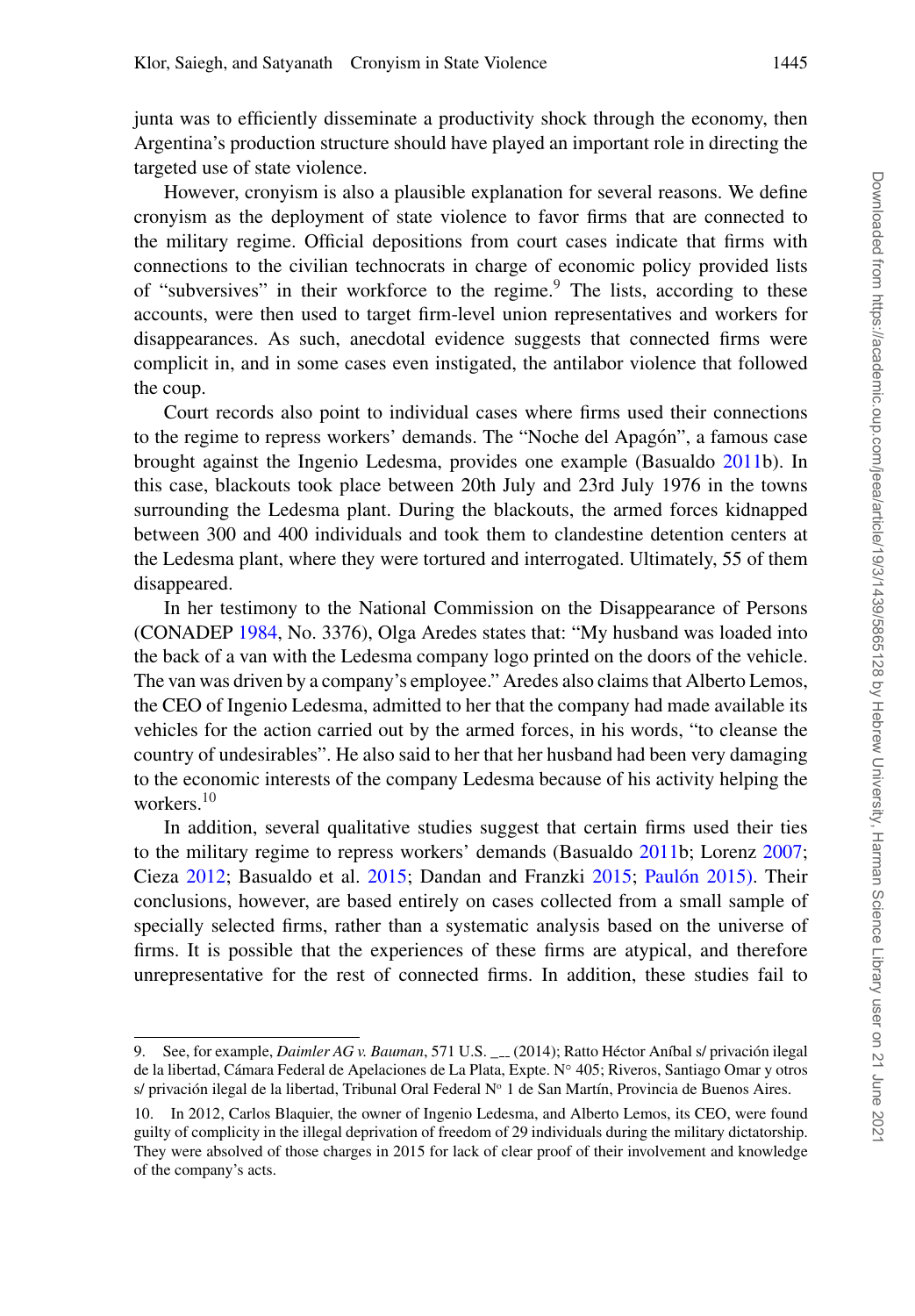consider the general logic of labor repression that we put forth. In practical terms, this implies that the effect of cronyism on labor union disappearances can only be evident once all other noncrony factors (such as a firm's location in the Argentine economic structure, its size, the degree of labor activism, etc.) are taken into account. To the best of our knowledge, our study provides the first systematic analysis of how connections to the military regime affected labor repression at the firm level, even after accounting for alternative explanations that we described previously.

# **3. Data**

Our analysis is based on an original data set that includes detailed information on the largest Argentine firms at the time of the coup. We rely on two sources to identify them: the annual rankings produced by the business periodicals *Prensa Economica ´* and *Mercado* in 1975 and 1976. *Prensa Economica ´* 's annual ranking provides a list of the 300 largest firms, ranked according to their volume of sales and estimated profits. *Mercado*'s list ranks the 150 top firms using similar criteria. These rankings are highly correlated with one another, but due to some slight differences in how their information was compiled, they do not include identical sets of firms. In our sample, 252 firms are listed in *Prensa Económica* and 132 firms are listed in *Mercado*. (Only one of those firms does not appear in *Prensa Economica ´* .)

# *3.1. Firms' Connections to the Military Regime*

We use different sources to build three measures to assess firms' connections to the military regime. Our main measure relies on the fact that following the coup, the Economic Cabinet (the body in charge of economic policy making during the dictatorship) consisted almost entirely of former business managers. The cabinet was appointed by José Alfredo Martínez de Hoz, the Finance Minister of the military regime, who was himself a businessman with strong connections to US banking and financial interests. Our first measure of political connections codes the firms of origin of the members of the postcoup Economic Cabinet as being politically connected. This information is based on work by Schvarzer [\(1986\)](#page-47-15) and Castellani [\(2007,](#page-46-16) [2009\)](#page-46-17), who provide a list of Martínez de Hoz's team members, along with their business affiliations (based on their participation as directors or board members of these firms). These members include the finance minister's inner circle, members of the Economic Cabinet, as well as members of his team in charge of specific organizations linked to economic policy making.<sup>11</sup> For example, Martínez de Hoz was the CEO of Acindar, the country's leading steel manufacturer, before his appointment as finance minister. Therefore, we code Acindar as being politically connected to the regime. In addition, in

<sup>11.</sup> A detailed list of all the members of the economic team with ties to private sector firms, including their names, agencies, and positions, is available from the authors upon request.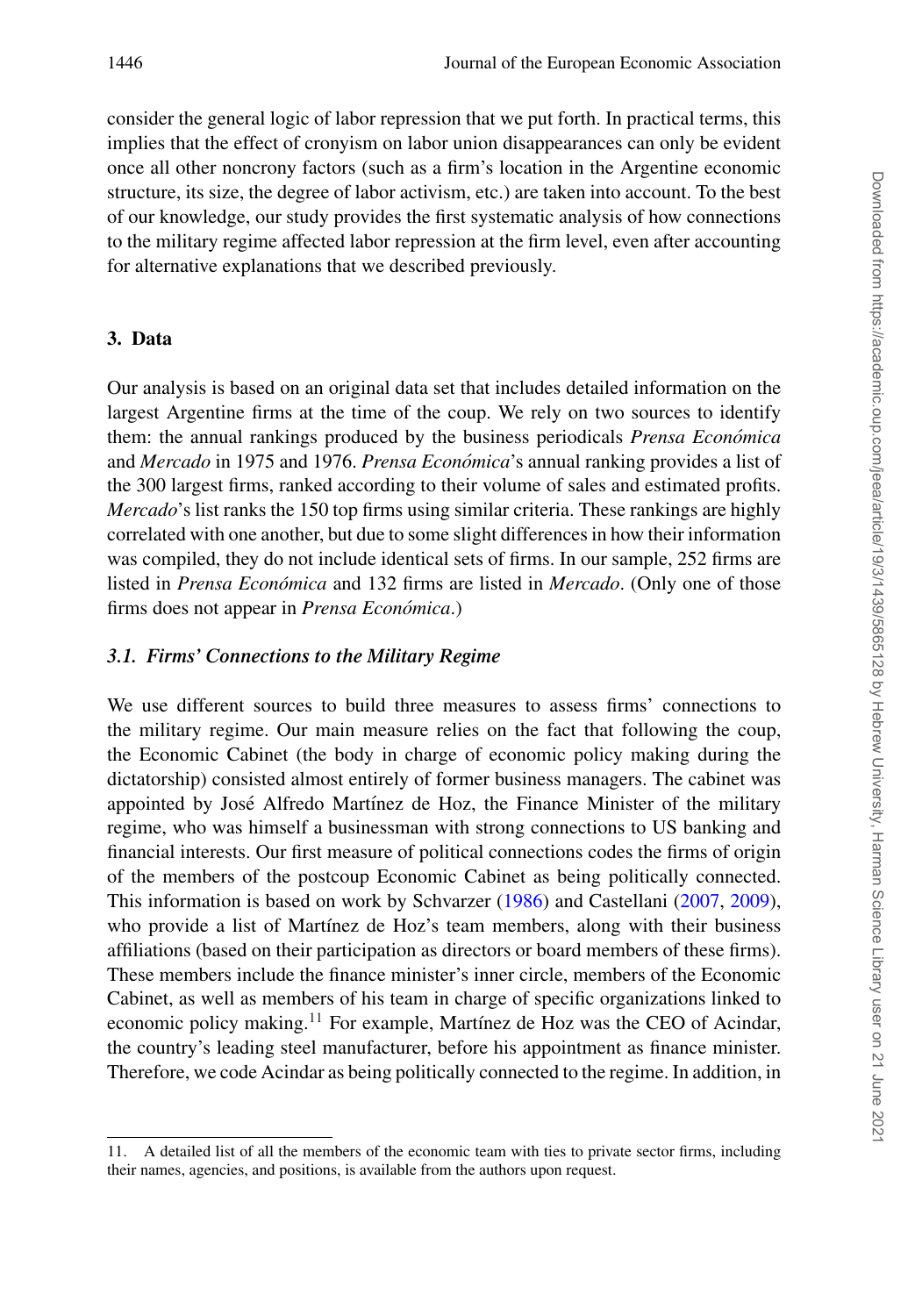robustness checks, we code all state-owned firms as connected to the regime, because the regime directly named these firms' directors.<sup>12</sup>

The first column of Table [1](#page-9-0) includes the number of firms with cabinet connections for the top-300 firms as listed by *Prensa Economica ´* (panel A) and the top-150 firms as listed by *Mercado* (panel B). These panels exclude from the sample state-owned firms. This column shows that, of the firms in the *Prensa Económica* sample, 10% are politically connected (22 out of 221 firms), whereas 13.5% of the firms in the *Mercado* sample are coded as politically connected (15 out of 111 firms).

One may be concerned that this measure of political connections is not exogenous. Selection into the Economic Cabinet could have been driven by the goals of the military junta with respect to the outcomes that we are studying. To overcome this concern, we construct two historical measures of connections from several years before the military coup, when unions were actively collaborating with the government.

First, we use information on interlocking directorates involving the largest companies in Argentina to construct our second measure of connections. We collected information on 2,379 company directors from the Guía de Sociedades Anónimas (Joint-Stock Companies Guide), published by the Cámara Argentina de Sociedades Anónimas, Buenos Aires, in 1972. Using network analysis, we estimated the distance between Martínez de Hoz and each of the other 2,378 business executives in our sample, as measured by their common membership in the Argentine firms' boards of directors. We then calculated for each firm in our sample its "Martínez de Hoz distance"—which represents the number of links, through interlocking directories, by which each firm was separated from Martínez de Hoz. A higher number on the scale indicates that the firm is more distant from Martínez de Hoz.<sup>13</sup> Take, for instance, the firm Acindar (where Martínez de Hoz was CEO); the distance here would be 0. Indupa, in contrast, received a score of 2 because Martínez de Hoz served in Acindar's board with Jean Pierre Thibaud, who was in the board of directors of the Banco Francés del Río de la Plata with Indupa's Luis Maria Otero Monsegur. We then define the variable "*Business Connections*" to be equal to 8 (the highest possible distance in our sample) minus the "Martínez de Hoz distance" so that firms with higher "Business" Connections" have closer links to Martínez de Hoz.

We believe that this is a plausible proxy for connections to the 1976 Economic Cabinet because firms with closer links to Martínez de Hoz are more likely to find a way to gain access to him and to his colleagues in the Economic Cabinet than firms that were isolated within the business community. It should also be noted that in 1972, when the *Guía de Sociedades Anónimas* was published, another military government

<sup>12.</sup> There are in the sample 31 firms owned by the state. These firms had a direct connection to the military junta, because their directors were appointed by the military regime. (A sizable number of those directors were retired generals.) The main analysis of this paper adopts a conservative approach and excludes state-owned firms from the sample of firms. As we show later, the results are robust to including or excluding state-owned firms from the analysis.

<sup>13.</sup> Firms with a distance from Martínez de Hoz greater or equal to 8 are classified as not connected to the regime. Therefore, this variable ranges from 0 to 8.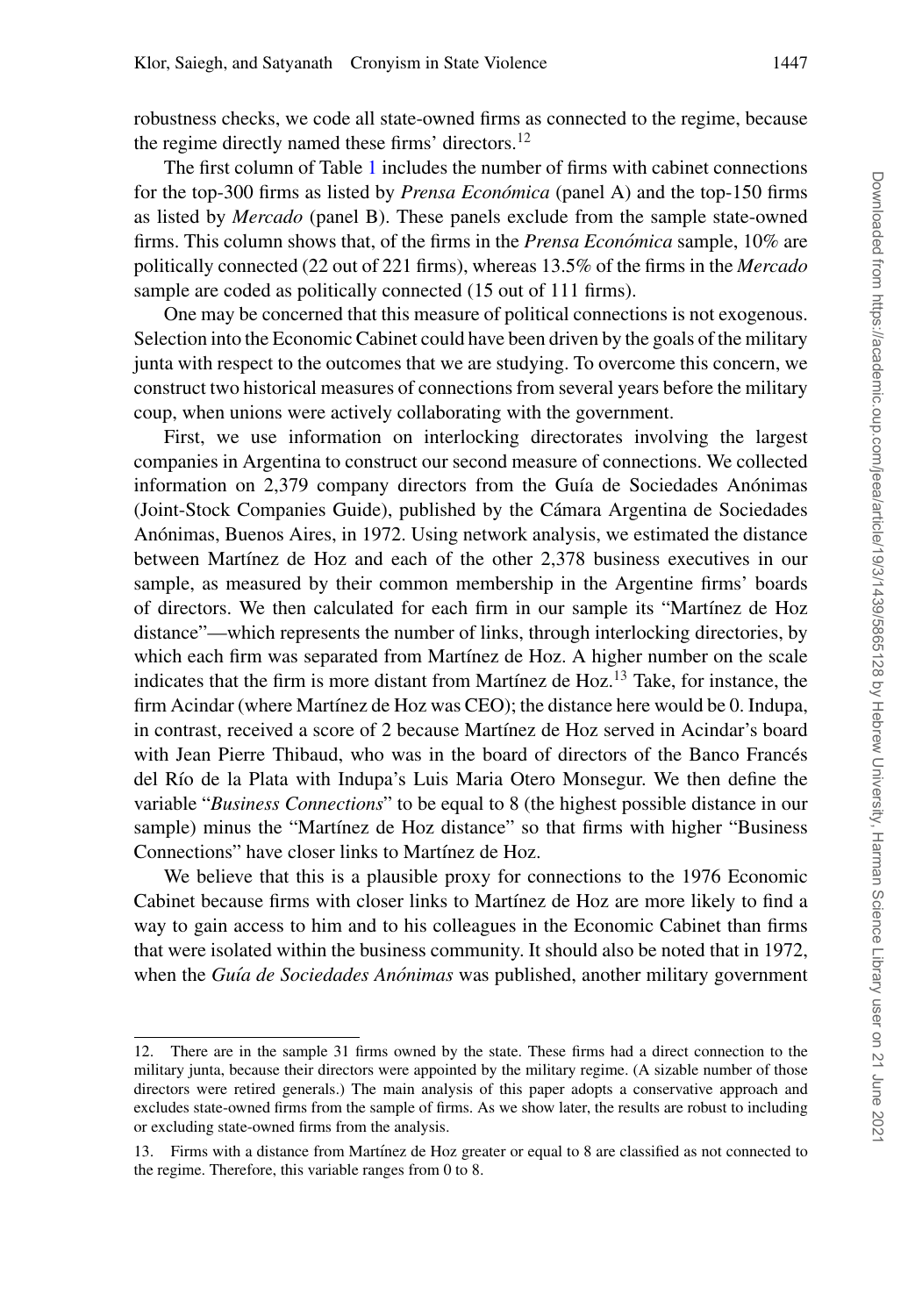|                                                                                                                                                                                                                                                    |                        | Cabinet connections (1976)          |                         |                                               | Business connections (1972)               |                              |                                                               | Social connections (1969)                                    |                                        |
|----------------------------------------------------------------------------------------------------------------------------------------------------------------------------------------------------------------------------------------------------|------------------------|-------------------------------------|-------------------------|-----------------------------------------------|-------------------------------------------|------------------------------|---------------------------------------------------------------|--------------------------------------------------------------|----------------------------------------|
|                                                                                                                                                                                                                                                    | Connected<br>$\ominus$ | Not con-<br>nected<br>$\widehat{c}$ | difference<br>$\odot$   | Martinez de<br>Close to<br>Hoz<br>$\bigoplus$ | Martinez de<br>Far from<br>Hoz<br>$\odot$ | <b>Difference</b><br>$\odot$ | members<br>At least<br>Jockey<br>Club<br>two<br>$\widehat{C}$ | Fewer than<br>two Jockey<br>Club<br>members<br>$\circledast$ | Difference<br>$\widehat{\mathfrak{G}}$ |
| Panel A: firms included in top-300 firms (Prensa Economica 1975)<br>Union representatives disappeared                                                                                                                                              | $3.0455$<br>(6.904)    | 0.4020<br>(2.139)                   | $2.6434***$<br>[0.6630] | 1.3750<br>(4.120)                             | $0.2624$<br>(2.140)                       | $1.1126***$<br>[0.4211]      | 1.1688<br>(4.034)                                             | 0.3958<br>(2.333)                                            | $0.7730**$<br>[0.4283]                 |
| Firms with union disappearances<br>Total number of firms                                                                                                                                                                                           | 22<br>$\infty$         | 199<br>22                           |                         | 80<br>$\overline{c}$                          | $\overline{141}$<br>ඁ                     |                              | $\overline{17}$                                               | 144<br>13                                                    |                                        |
| Panel B: firms included in top-150 firms (Mercado 1975)<br>Union representatives disappeared                                                                                                                                                       | 4.1333<br>(8.158)      | 0.7083<br>(2.987)                   | $3.4250***$<br>[1.1118] | (4.940)<br>1.8491                             | 0.5517<br>(3.288)                         | $1.2973***$<br>[0.7026]      | 2.0488<br>(5.366)                                             | 0.6571<br>(3.252)                                            | 1.3916**<br>[0.8171]                   |
| Firms with union disappearances<br>Total number of firms                                                                                                                                                                                           | $\frac{5}{2}$          | $\frac{6}{2}$<br>$\frac{8}{18}$     |                         | 53                                            | 58<br>Γ                                   |                              | $\overline{4}$                                                |                                                              |                                        |
| Notes: Standard deviations in parentheses in columns (1), (2), (4), (5), (7), and (8). Standard errors in brackets in columns (3), (6), and (9).<br>*, **, and *** represent statistical significance at the 10%, 5%, and 1% levels, respectively. |                        |                                     |                         |                                               |                                           |                              |                                                               |                                                              |                                        |

<span id="page-9-0"></span>TABLE 1. Mean Number of Disappearances by Connections. TABLE 1. Mean Number of Disappearances by Connections.

Downloaded from https://academic.oup.com/jeea/article/19/3/1439/5865128 by Hebrew University, Harman Science Library user on 21 June 2021 Downloaded from https://academic.oup.com/jeea/article/19/3/1439/5865128 by Hebrew University, Harman Science Library user on 21 June 2021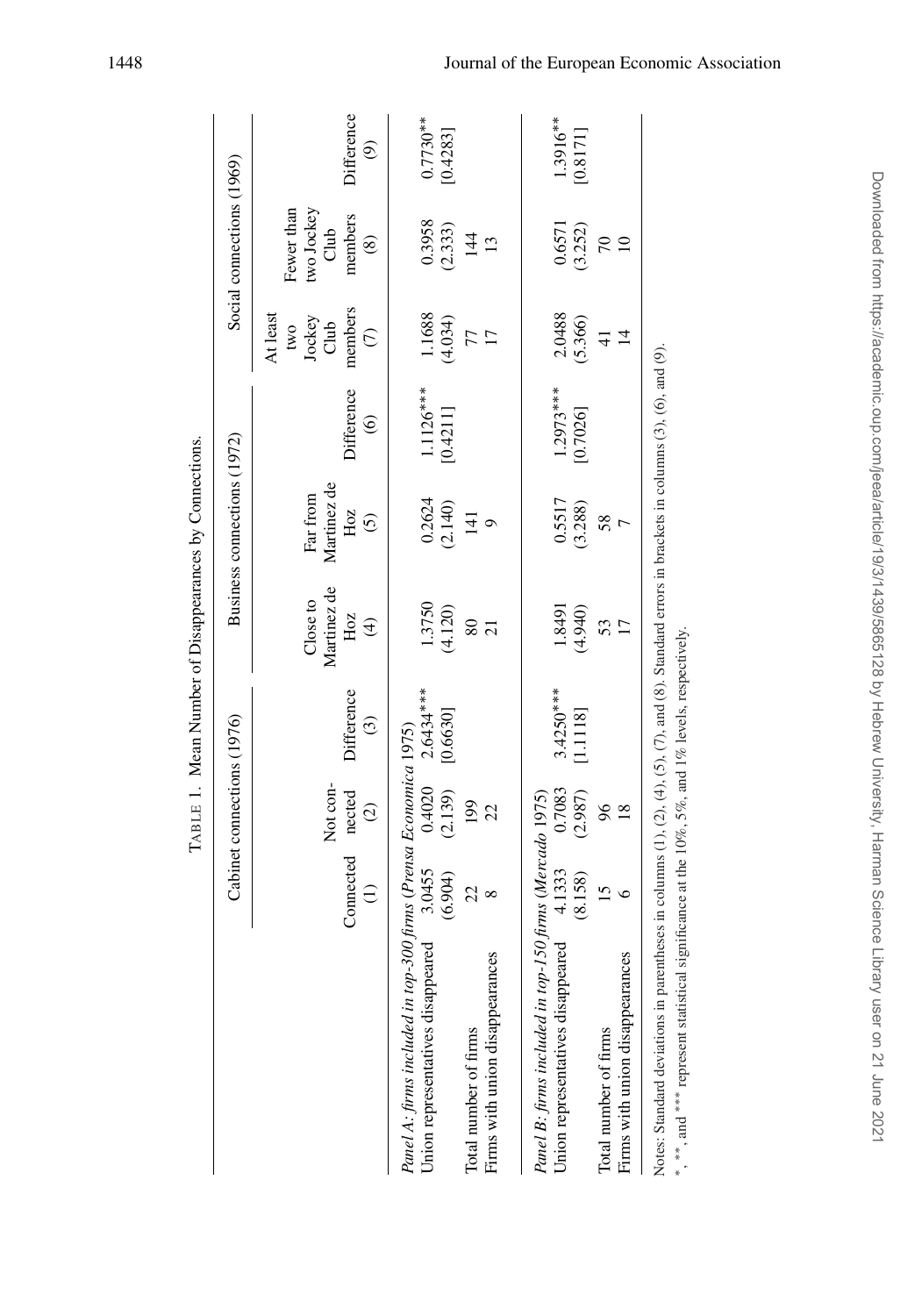led by General Alejandro Agustín Lanusse was on its last legs, and it was highly unlikely at the time that the armed forces would be in a position to stage a successful coup in the future (Fraga [1988\)](#page-47-16). Therefore, it is implausible that connections captured by this second measure were driven by the goals of the then unforeseen 1976 coup.

The mean value of business connections is 3.73 for the *Prensa Económica* sample, and 4.37 for the *Mercado* sample. In the *Prensa Económica* sample, 36% of the firms were three or fewer links away from Martínez de Hoz (see column 4 in Table [1\)](#page-9-0). Almost half of the firms were at most three links away from Martínez de Hoz in the *Mercado* sample.

Our last indicator for connections to the military regime measures firms' social ties seven years before the coup. To construct this measure, we matched the names of the active members in the 1969 roster of the Jockey Club to those of the business executives in our sample of 2,379 company directors gathered from the 1972 Guía de Sociedades Anónimas. Founded in 1882, the Jockey Club is the most traditional Argentinean social club, with membership restricted to the Argentine aristocracy. Its selection procedures allow for only a limited number of members, and relies on legacy quotas and the *black ball* method, whereby an anonymous negative vote by an existing member can effectively block the acceptance of a new one (Newton and Newton [1966\)](#page-47-17). These stringent admission rules are aimed at ensuring that only scions of patrician (i.e. "old money") families or those who have long invested in horse-breeding–related pastimes are accepted as members.

For each firm in our sample, we calculated the number of directors listed as active Jockey Club members in 1969. The mean value for this measure is 2.03 for the *Prensa Económica* sample and 2.22 for the *Mercado* sample. (The respective standard deviations are 1.89 and 2.03.) On average, each firm has about seven board members. Therefore, a company with roughly 40% of its directors (three out of seven) listed in the 1969 Jockey Club roster would be considered a very well connected firm by this measure. Around 35% of the firms in our sample fall in this category (see column 7 in Table  $1$ ).<sup>14</sup>

We believe this measure to be a reasonable indicator of a firm's social connections to the Economic Cabinet for several reasons. At the time of his appointment as minister, Martínez de Hoz was already a life member (*socio vitalicio*) of the Jockey Club—one of his ancestors was a founding member of the institution. The chance of a firm director being socially acquainted with Martínez de Hoz would thus plausibly increase to the extent that a firm has numerous members in the Jockey Club. Critically, this measure is reasonably exogenous because the stringent and idiosyncratic criteria for admission into the club are plausibly orthogonal to firms' desire to deploy violence against union representatives several years later.

<sup>14.</sup> Table [1](#page-9-0) differentiates firms into two separate groups based on their business and social connections. We do this only for ease of exposition. The empirical analyses given later rely on the entire distribution of business and social connections and do not group firms in any way.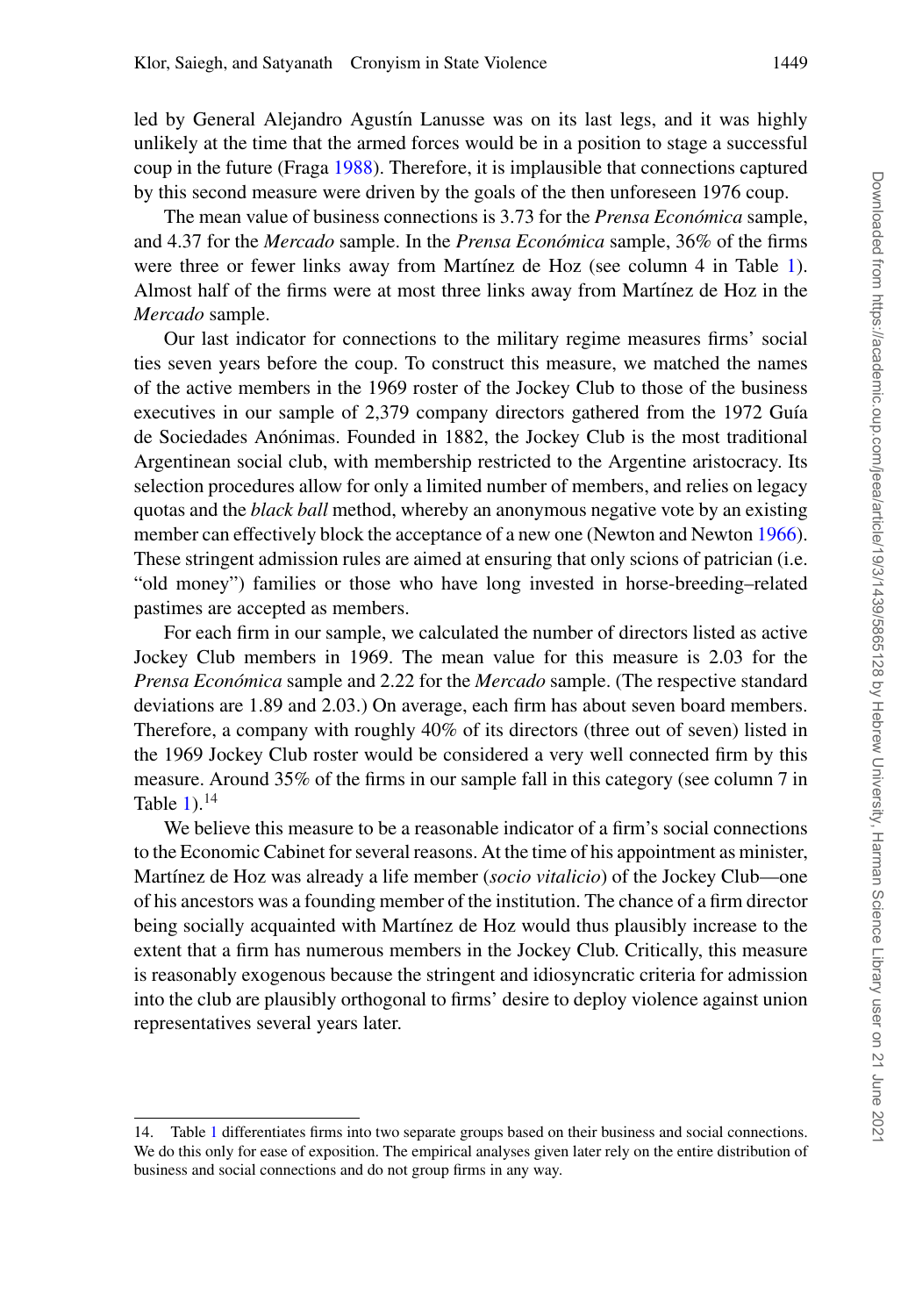## *3.2. Union Representatives' Disappearances*

We assembled a dataset on governmental violence against union representatives at the firm level using numerous sources. First, we consulted the records held by the *Archivo General de La Memoria*, an Argentine government agency [\(http://anm.derhuman.jus.gov.ar\)](http://anm.derhuman.jus.gov.ar). These records, based on the pioneering work of Argentina's National Commission on the Disappearance of Persons (*Comision´ Nacional sobre la Desaparicion de Personas ´* , CONADEP), contain a comprehensive list of disappeared persons.<sup>15</sup> The sample consists of 8,253 documented cases of disappearances. Given the clandestine nature of the repressive activities carried out by the military government, the list of victims had to be compiled from depositions from relatives or friends of the disappeared. In many cases, the recorded information is restricted to a person's name, age, gender, as well as the date and place and where he/she was last seen before being abducted by repressive forces.

To link repressive patterns to the firms in our sample, we combined the CONADEP/Archivo General de la Memoria data with the information compiled by Izaguirre [\(2009\)](#page-47-18). This database contains ancillary information on disappeared persons' place of work and status at work (employee, union representative, etc.). We complemented this information with two comprehensive lists of disappeared union representatives included in Fernandez [\(1985\)](#page-47-19) and Cieza [\(2012\)](#page-46-13).<sup>16</sup> Our data cover 147 cases of arrested/disappeared union representatives who come from 30 firms in our sample. Our analysis focuses on firm-level union representatives rather than workers because we are only able to map a subset of disappeared workers to the firms where they worked.<sup>17</sup> We focus on firm-level union representatives rather than industry-level union leaders because that allows us to explore within-industry, across-firms variation (via industry fixed effects).

Table [1](#page-9-0) displays the mean number of union representatives disappeared differentiating between connected and nonconnected firms. The data indicate that the number of disappearances at connected firms is significantly higher than that of notconnected firms for the three different measures of connections and the three different samples of firms. For example, in the *Prensa Económica* sample, the mean number of union representatives disappeared in firms with cabinet connections is almost ten times higher than that in firms without cabinet connections (3.05 versus 0.4). The mean number of disappearances increases as we move to the *Mercado* sample, which is a more selective subsample containing only more prominent and larger firms. This

<sup>15.</sup> The CONADEP was an organization created on 15th December 1983 to investigate the fate of the individuals that disappeared during the dictatorship.

<sup>16.</sup> Note that all of these sources published information on union representatives' disappearances after the resumption of the democratic regime. In addition, the process of reporting included consulting direct family members, other relatives, and fellow workers. This makes it highly unlikely that we are missing any disappearance of a union representative. Hence, the analysis is unlikely to be affected by reporting bias of any kind.

<sup>17.</sup> Based on the data collected by Izaguirre [\(2009\)](#page-47-18), we only know the place of work for 490 disappeared workers out of over 7,000 workers disappeared.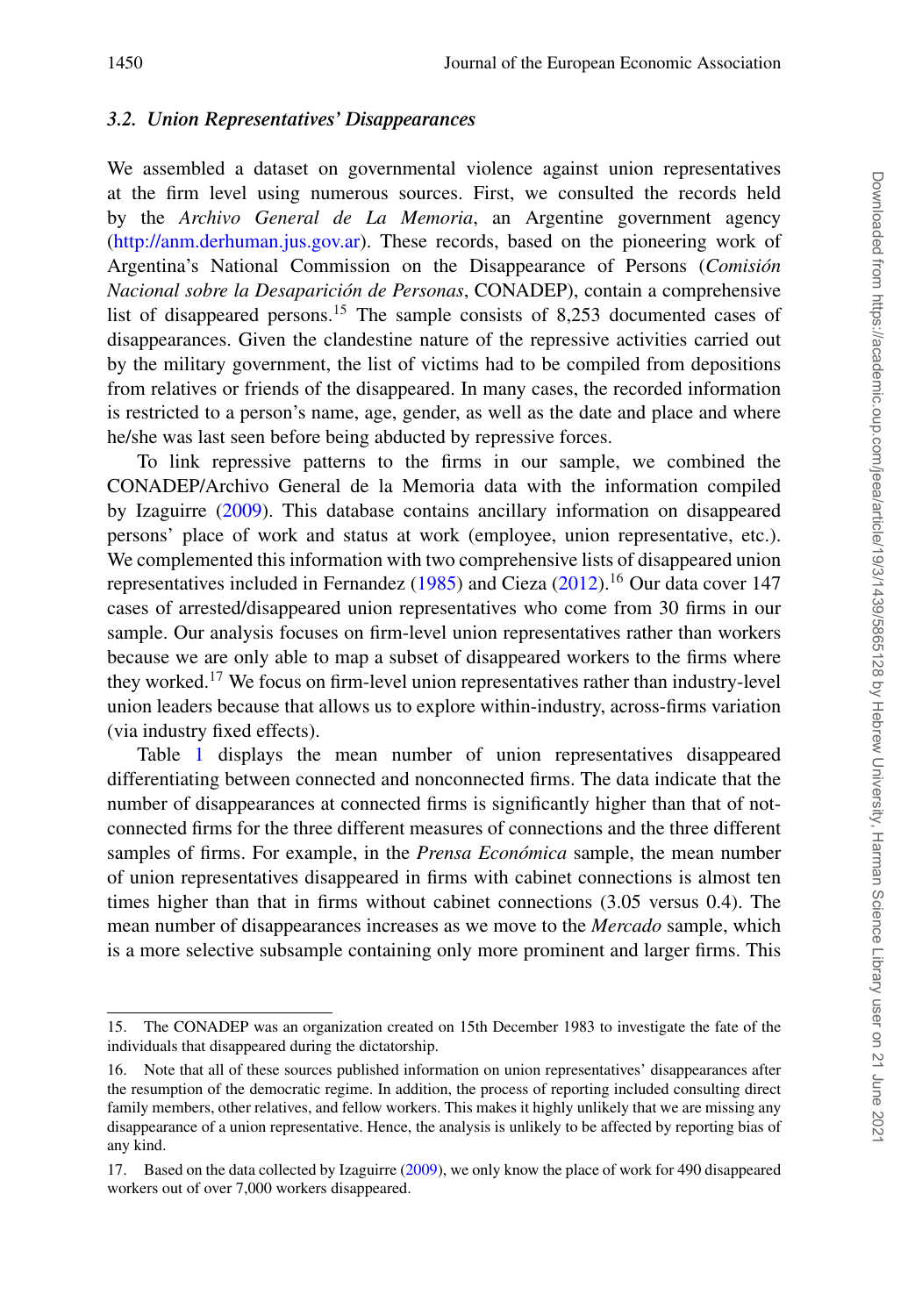suggests that some of the firms' characteristics may be associated with connections to the military regime and the disappearance of union representatives. The following subsection presents the data on firms' characteristics that we use to control for potential confounders.

### *3.3. Firms' Characteristics*

Given the observational nature of our data, several concerns arise regarding causal inference. The first pertains to the companies' size and salience. Many of the largest Argentine firms in the early 1970s were probably more likely to be represented in the cabinet and to have more disappearances than their smaller counterparts even in the absence of a causal relation between the two variables.

To capture firms' size, we collected information on each firm's total estimated sales in 1975 (measured in millions of Argentine pesos of 1975). We also use firms' positions in the top-300 and top-150 ranking as a measure of their importance and salience. In addition, for a subset of firms in our sample, we have information on their workforce size, which by law directly determines the number of union representatives. Workforce size is highly correlated with the other measures of firms' size. For example, the correlation between workforce size and firms' sales is over 0.74 for the top-300 and top-150 samples of firms. As such, we can confidently rely on firms' sales as a proxy of workforce size. We also distinguish publicly traded firms from privately owned firms. Moreover, we classify firms according to their three-digit industrial code using the 1974 Industrial Census.<sup>18</sup> These industry fixed effects also account for the fact that some industries have larger firms than others.

We also collected a host of additional information regarding the characteristics of the firms included in our sample to account for any possible confounders, reverse causality, and measurement error bias. If the goal of the junta was to use labor repression to disseminate a negative wage shock through the economy, we also need to consider each firm's location in the Argentine productive network. Demand shocks propagate more strongly from customer firms to input-supplier firms than the other way around. In contrast, supply-side (productivity) shocks propagate more strongly from input-supplier firms to customer firms than the other way around. As such, the strategic repression of union representatives should have targeted input-supplier firms much more than customer firms. We established each firm's location in the Argentine economic structure using its two-digit classification and the Leontief inverse of the 23-sector table of the 1970 Argentine input-output matrix from the *Secretaria de Planeamiento y Accion de Gobierno ´* [\(1970\)](#page-47-20).

It may also be the case that firms with historically more combative labor unions experienced more disappearances. Combative unions may lead firms' executives to cultivate connections with the regime to help them suppress the union's demands.

<sup>18.</sup> This code differentiates firms according to their main sector of production. Some of the categories are banking sector, textile, food products, wearing apparel, wood products, chemicals, machinery, motor vehicles, and so forth.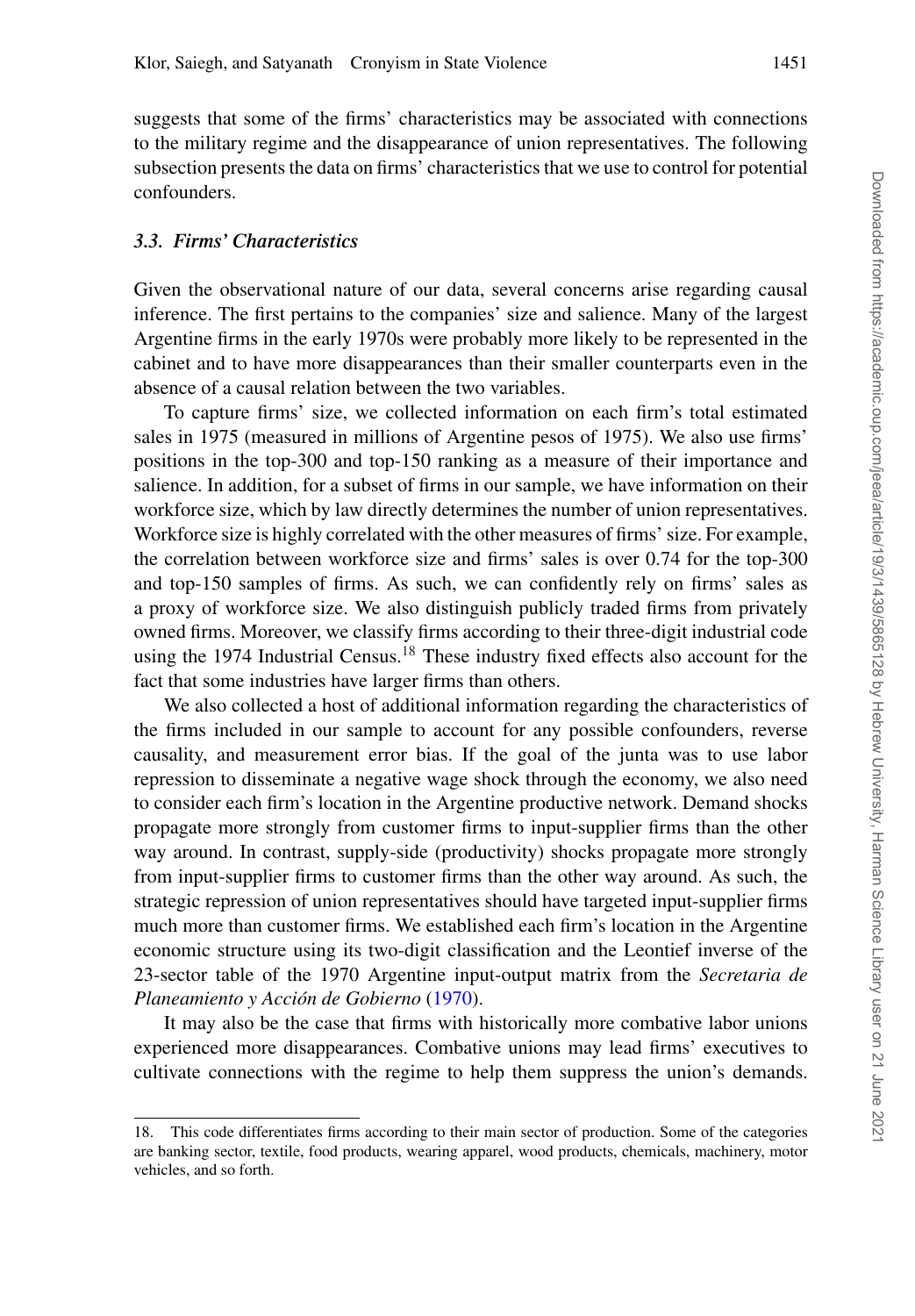To address this issue, we collected information on firm-level labor conditions before the military coup took place. First, we distinguished between firms where collective bargaining agreements over salaries and working conditions (convenios colectivos de trabajo) took place at the firm rather than the industry level.<sup>19</sup> Second, we established if a firm experienced a firm-specific (rather than a general/industry-wide) strike in the year preceding the coup.<sup>20</sup>

It should also be noted that Argentina faced a scourge of kidnappings in the 1970s when many armed organizations resorted to them to finance their activities. Left-wing groups often targeted business executives, and high-ranking managers from multinational corporations.<sup>21</sup> Therefore, another concern is that business executives who had hitherto been threatened and/or effectively harmed by left-wing armed organizations sought to exert revenge on their firms' political and labor activists after the coup took place. To account for this possibility, we distinguish firms that suffered at least one violent attack from armed guerilla groups (including kidnappings, as well as bombings and arson) in the five years before the coup from those that did not experience any attacks during the same period.<sup>22</sup>

A final concern is that the leaders of certain firms shared ideological affinities with Martínez de Hoz. As such, these companies could have successfully pursued connections to the economic elite after the military coup. From an ideological standpoint, two main currents characterized the division between the business elites in Argentina in the early 1970s: liberalism and nationalism. The word "liberal", as Potash  $(1994, p. 210)$  $(1994, p. 210)$  notes, was usually a term applied to "... more or less conservative individuals who favored monetary stability, private over state enterprise, and close ties to the international economic interests . . . ". In contrast, nationalists ". . . favored economic policies that reserved a significant role for state controls and state-owned enterprises, and that sought to reduce Argentine dependence on international economic forces . . . " (Potash [1994,](#page-47-21) p. 211).

As noted previously, Martínez de Hoz belonged to a traditional cattle-ranching family, as well as to the cadres of "old guard" liberals (Canelo [2008\)](#page-46-18). Between 1964 and 1967, he served as president of the Argentine chapter of the Inter-American Council of Production and Trade (Consejo Interamericano de Comercio y Produccion, ´ CICYP). And, at the time of the coup, the association was led by Martínez de Hoz's right hand, Guillermo Walter Klein (h). Founded in 1941, CICYP's mission was to ". . . promote and defend the principles of private enterprise and individual initiative

<sup>19.</sup> We collected this information using the 1975 collective bargaining agreements themselves, which can be found at the Ministerio de Trabajo de la Republica Argentina: [https://convenios.trabajo.gob.ar/](https://convenios.trabajo.gob.ar/ConsultaWeb/consultaBasica.asp) [ConsultaWeb/consultaBasica.asp.](https://convenios.trabajo.gob.ar/ConsultaWeb/consultaBasica.asp)

<sup>20.</sup> To gather this information, we reviewed the monthly reports published by DIL—*Servicio de Documentación e Información Laboral* (Job Documentation and Information Service).

<sup>21.</sup> The best-known case involved Jorge and Juan Born, who were released in 1974 after a ransom of 60 million dollars (the equivalent of \$293 million today) was paid to the *Montoneros* organization.

<sup>22.</sup> We built this variable using the list of incidents reported in Fernandez Meijide ([1988\)](#page-47-22) as well as the information in the *Hechos Armados* dataset (Marín [1996\)](#page-47-23).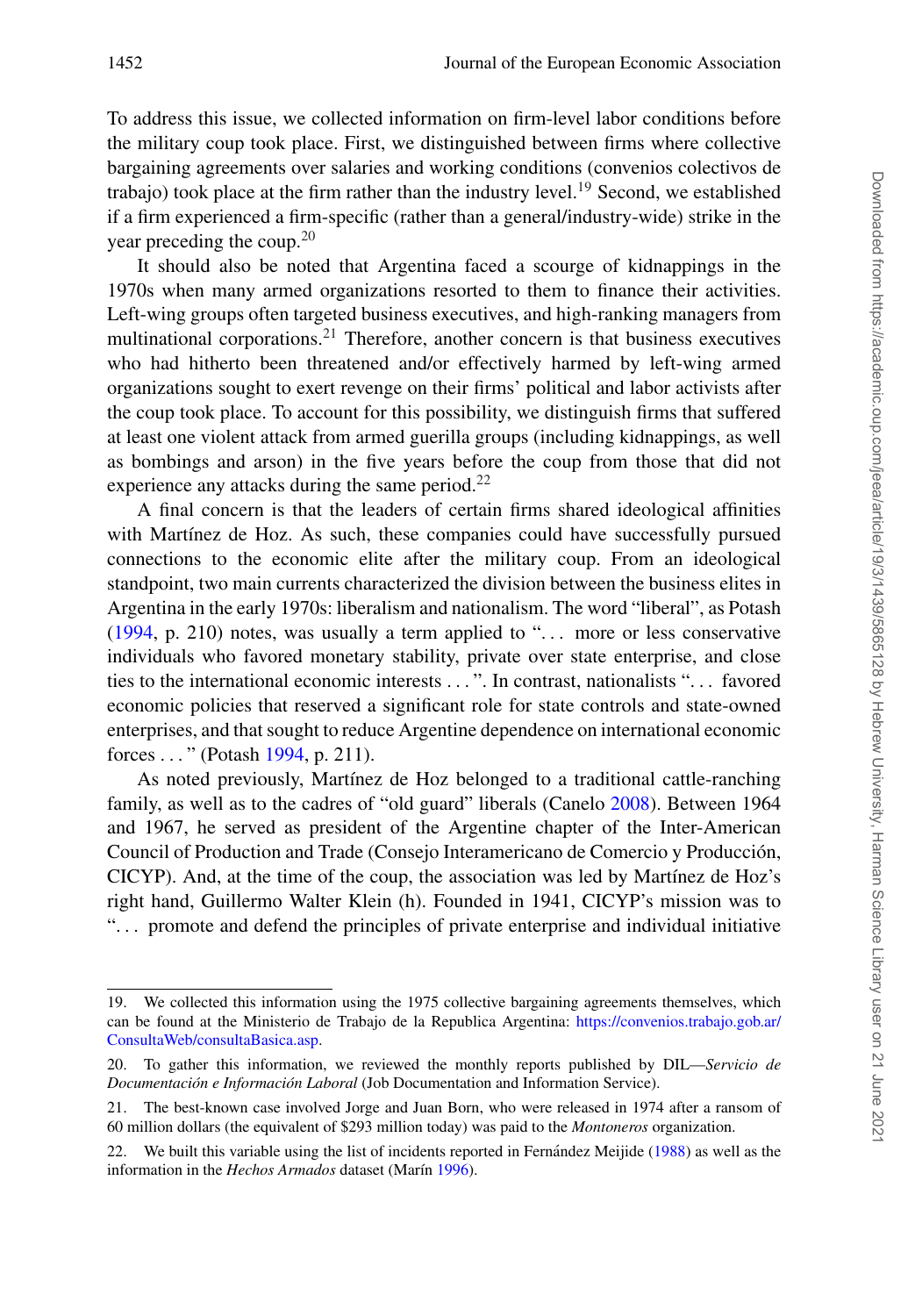$\ldots$  throughout the Americas  $\ldots$ ".<sup>23</sup> To capture the effect of ideology on union leader disappearances, we distinguished between firms with and without ties to CICYP. We classify a firm as connected to CICYP if the firm was listed as a financial contributor to the association between 1974 and 1976.

Table [2](#page-15-0) and Appendix [Tables A.1](#page-40-0) and [A.2](#page-41-0) examine differences in observed characteristics of firms with connections to the military regime and firms without connections to the regime. For each panel of each table, the first two columns show mean characteristics of the firms, and the third column presents the difference between the means.

Balance tests of firms with and without connections to the regime indicate that several of their observable characteristics are relatively well balanced across these two groups in the samples of top-300 and top-150 companies. We do observe a handful (mostly not significant) differences in variables related to firms' size between connected and not-connected firms. Importantly, all of the estimated specifications mentioned later include industry fixed effects so that we are controlling for some industries having larger firms, in order to further ensure that the results are not driven by firms' size. Aside from this, we include a battery of additional firm-level characteristics (which are listed in the tables) several of which could be reasonably controlling for firms' size. We think this strategy reasonably addresses the most salient identification concerns that arise from the balancing tests. This is especially the case when looking at the *Mercado* sample, which includes only the top-150 firms, which, as shown in the tables, are balanced in terms of their observable characteristics. $24$ 

Finally, as a robustness test, we (i) weight firms by their inverse propensity score of assignment following Abadie [\(2005\)](#page-46-19), and (ii) use firms' ranks to match connected and unconnected firms that have adjacent ranks. As discussed in Section 6, these approaches eliminate all differences in average group characteristics between connected and notconnected firms, and therefore deliver samples of firms that are completely balanced in all of their observable characteristics[.](#page-16-0)

# **4. Empirical Strategy**

Our empirical strategy is designed to identify the effect of firms' connections to the regime on their number of disappeared union representatives. The unit of observation is the firm, and we model the number of disappeared union representatives of a firm as a function of the firm's characteristics, preexistent labor conditions at each

<sup>23.</sup> <http://www.cicyp.com.ar/v2/perfil-institucional/>

<sup>24.</sup> A remaining concern is that the samples of top-300 and top-150 firms are balanced because of their small sample size. This concern also implies a higher standard error for the estimated coefficient on connections to the regime, which should also lead to the rejection of a statistically significant effect for the main explanatory variable of interest. Section 6 shows that selection on the estimated effect of connections on union disappearances is not likely to be driving the results of our estimations using the coefficient stability approach proposed by Altonji et al. [\(2005\)](#page-46-20) and extended by Oster [\(2019\)](#page-47-24).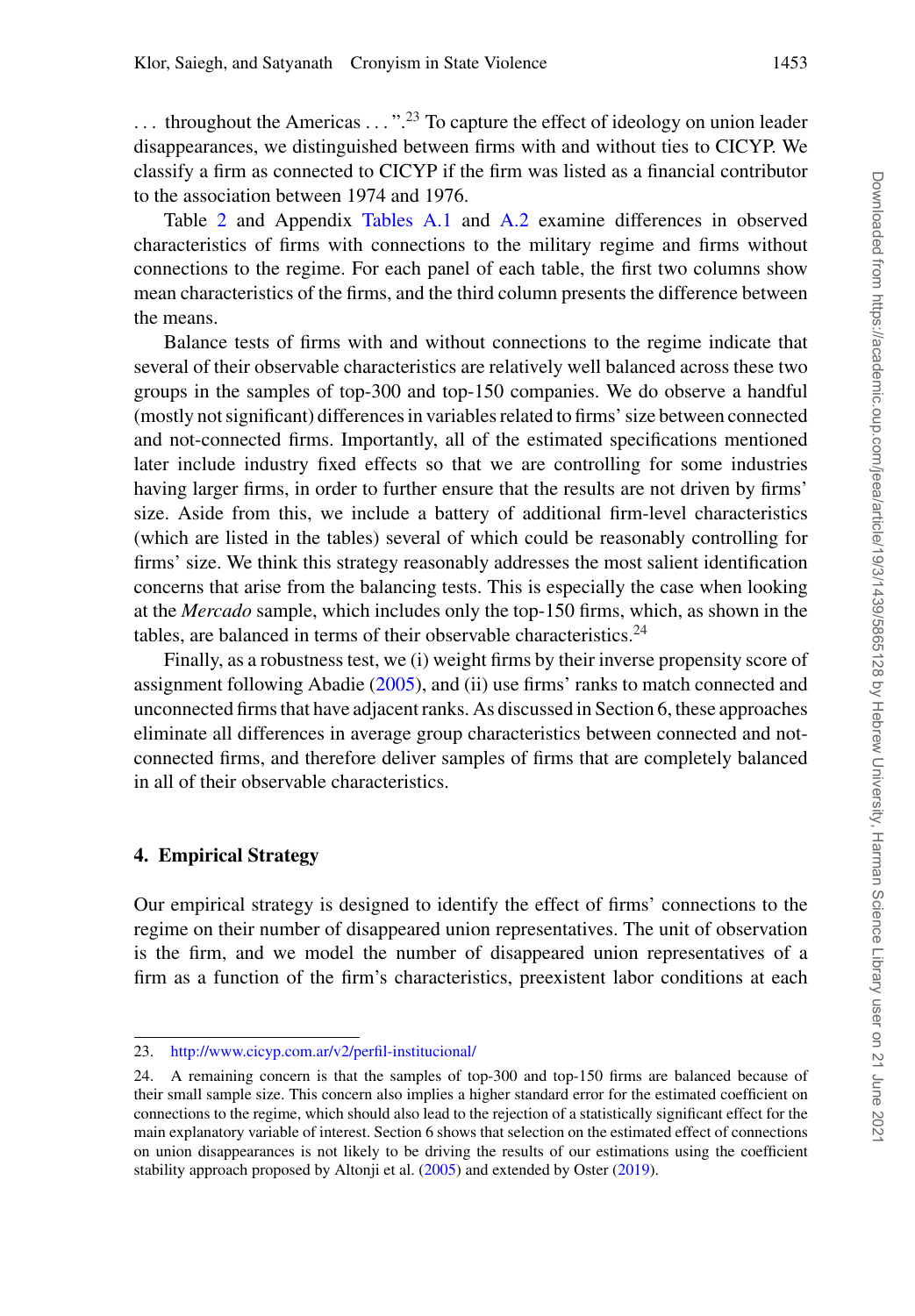|                                          |                              | Mean                                                      |                                   |                            | Mean                              |                                   |
|------------------------------------------|------------------------------|-----------------------------------------------------------|-----------------------------------|----------------------------|-----------------------------------|-----------------------------------|
|                                          | Connected<br>$\widehat{\Xi}$ | connected<br>$\stackrel{\rm of}{\simeq}$<br>$\widehat{c}$ | Difference<br>in means<br>$\odot$ | Connected<br>$\widehat{z}$ | connected<br>Not<br>$\widehat{c}$ | Difference<br>in means<br>$\odot$ |
|                                          |                              | Panel A: Prensa Economica                                 |                                   |                            | Panel B: Mercado                  |                                   |
| Total sales                              | (2575.69)<br>2262.32         | (1389.43)<br>1167.75                                      | $1094***$<br>[346.7]              | (1980.38)<br>1992.66       | (1589.36)<br>1375.97              | 616.69<br>[456.7]                 |
| Ranking                                  | 109.41                       | 129.98                                                    | $-20.57$                          | 76.07                      | 80.99                             | $-4.92$                           |
|                                          | (87.99)                      | (69.99)                                                   | [16.16]                           | (54.31)                    | (39.11)                           | [11.49]                           |
| trades in stock exchange (Merval)        | 0.5909<br>(0.503)            | (0.499)<br>0.4573                                         | 0.1336<br>[0.112]                 | (0.458)<br>0.7333          | (0.497)<br>0.4271                 | $0.306**$<br>[0.137]              |
| Customer firm                            | 1.2201                       | 1.2244                                                    | $-0.0044$                         | 1.2782                     | 1.2412                            | 0.0370                            |
|                                          | (0.342)                      | (0.314)                                                   | [0.071]                           | (0.359)                    | (0.323)                           | [0.091]                           |
| Input-supplier firm                      | 1.1166                       | 0.9439                                                    | 0.1727                            | 1.1202                     | 1.0007                            | 0.1195                            |
|                                          | (0.516)                      | (0.549)                                                   | [0.123]                           | (0.523)                    | (0.589)                           | [0.161]                           |
| Workers' collective bargaining agreement | 0.0909                       | 0.0653                                                    | 0.0256                            | 0.1333                     | 0.1250                            | 0.0083                            |
|                                          | (0.294)                      | (0.248)                                                   | [0.057]                           | (0.352)                    | (0.332)                           | [0.093]                           |
| Workers' strikes (1974-1975)             | 0.3182                       | 0.2111                                                    | $0.1071$                          | 0.4000                     | 0.2813                            | 0.1188                            |
|                                          | (774.0)                      | (0.409)                                                   | [0.093]                           | (0.507)                    | (0.452)                           | [0.128]                           |
| Attacks against the firm (1974-1975)     | 0.2727                       | 0.1055                                                    | $0.167***$                        | 0.3333                     | 0.1979                            | 0.1354                            |
|                                          | (0.456)                      | (0.308)                                                   | [0.073]                           | (0.488)                    | (0.401)                           | [0.115]                           |
| Support to private enterprise (CICYP)    | 0.3182                       | 0.1508                                                    | $0.167***$                        | 0.3333                     | 0.2188                            | 0.1146                            |
|                                          | (0.477)                      | (0.359)                                                   | [0.084]                           | (0.480)                    | (0.416)                           | [0.118]                           |
| Total number of firms                    | 22                           | 199                                                       |                                   | 15                         | 96                                |                                   |

<span id="page-15-0"></span>TABLE 2. Summary Statistics of Firms' Characteristics and Balancing Tests, Based on Firms' Cabinet Connections.

TABLE 2. Summary Statistics of Firms' Characteristics and Balancing Tests, Based on Firms' Cabinet Connections.

# Downloaded from https://academic.oup.com/jeea/article/19/3/1439/5865128 by Hebrew University, Harman Science Library user on 21 June 2021 Downloaded from https://academic.oup.com/jeea/article/19/3/1439/5865128 by Hebrew University, Harman Science Library user on 21 June 2021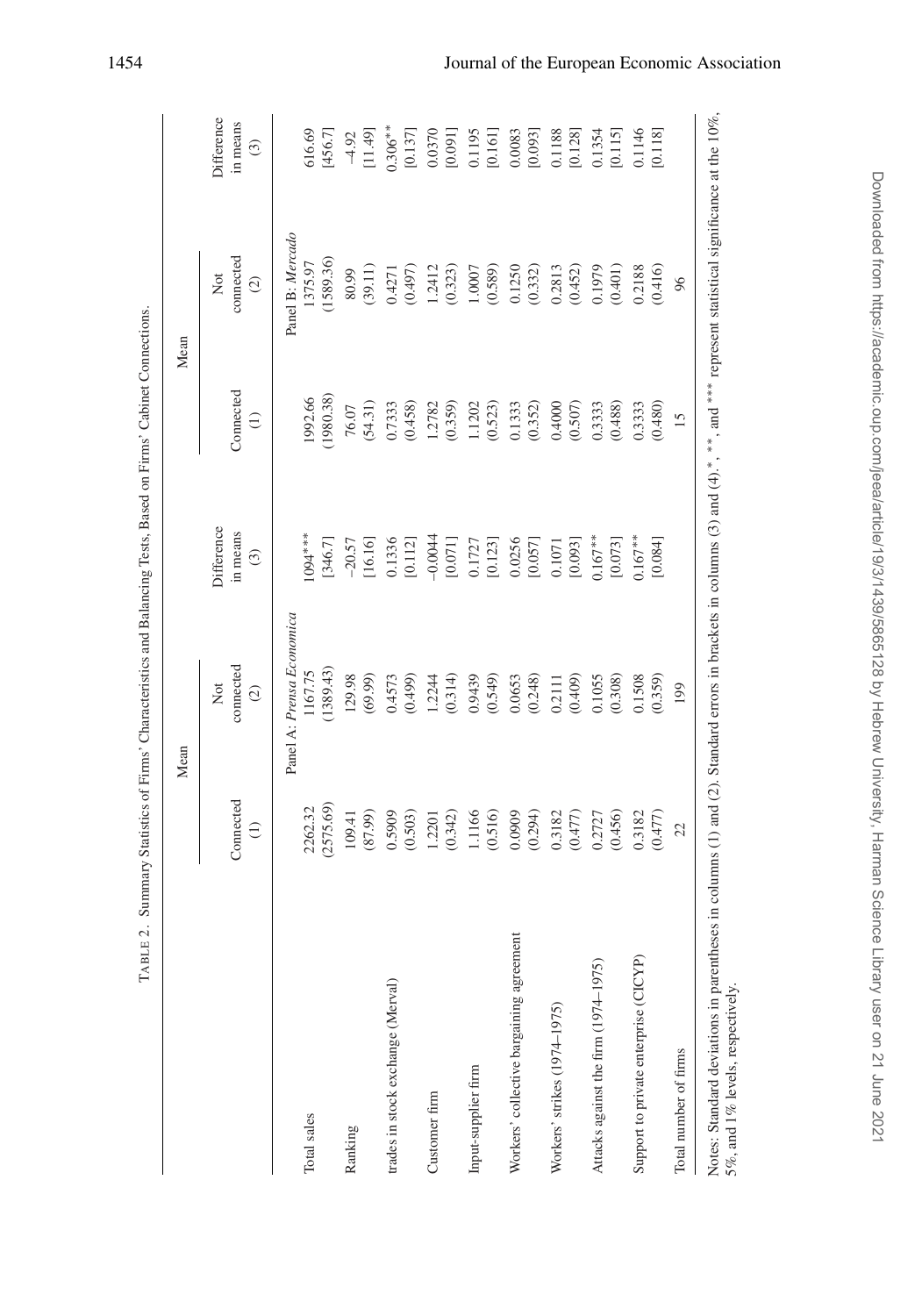<span id="page-16-0"></span>

FIGURE 2. Mean Number of Union Disappearances by Firms' Connections and Rank.

particular firm, the centrality of the firm on Argentina's economy, and whether the firm was connected to the junta's Economic Cabinet. Formally, we estimate the following negative binomial model:

$$
(Union Disappearances)i = \alpha (Connections)i + Xi \Phi + \mus + \varepsiloni,
$$
 (1)

where (*Union Disappearances*)*<sup>i</sup>* is the number of union representatives of firm *i* who disappeared and (*Connections*)*<sup>i</sup>* is an indicator of a link between a firm and a member of the Economic Cabinet. We successively replace in subsequent regressions the measure of cabinet connections with our measures of business and social connections.  $\mathbf{X}_i$  is a vector of the firm-level control variables that were described in the previous section.  $\mu_s$ is a fixed-effect for the firm's industry (according to firms' three-digit industrial code). Unobserved determinants of union disappearances are captured by the error term  $\varepsilon_i$ .

Our interpretation of the coefficients is straightforward. We see robust, significant, positive coefficients for the proxy for connections to the regime as offering evidence of cronyism in the targeting of disappearances. This interpretation, of course, is subject to ruling out noncrony mechanisms that could be consistent with this correlation (which are addressed in Section 7).

# **5. The Effects of Connections on Union Disappearances**

Before we move onto the systematic analysis of the effects of cronyism on union disappearances, we provide a preview of the main correlations of interest in Figures [2](#page-16-0)[–5.](#page-18-0) These figures present bar charts of firms' mean number of union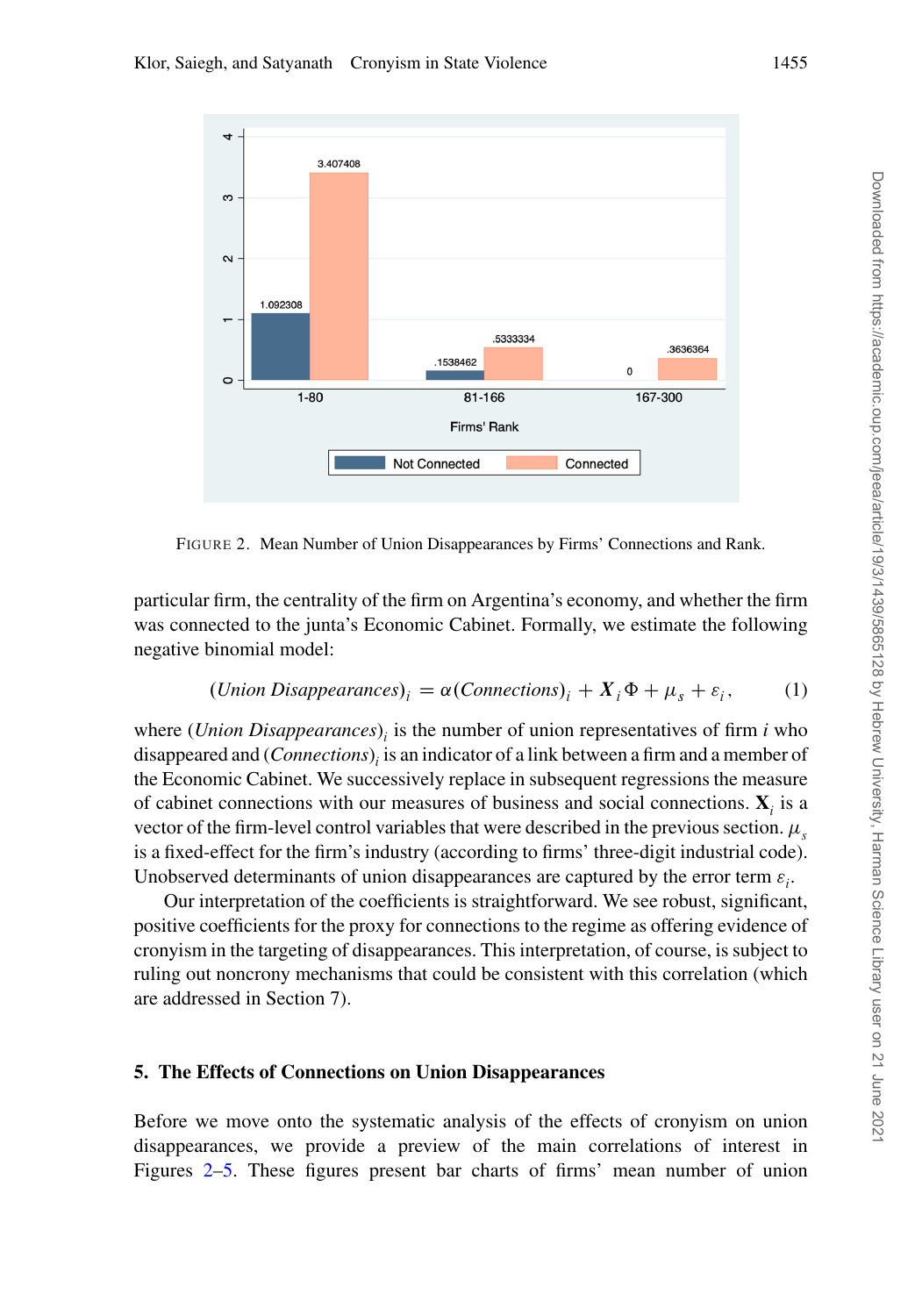<span id="page-17-0"></span>

FIGURE 3. Mean Number of Union Disappearances by Firms' Connections and Total Sales.

<span id="page-17-1"></span>

FIGURE 4. Propensity of Union Disappearances by Firms' Connections and Rank.

disappearances (Figures [2](#page-16-0) and [3\)](#page-17-0) and the mean propensity of firms to have at least one union disappearance (Figures [4](#page-17-1) and [5\)](#page-18-0). The graphs differentiate across firms by the available measures of firms' size (using firms' rank in Figures [2](#page-16-0) and [4](#page-17-1) and firms' total sales in Figures [3](#page-17-0) and [5\)](#page-18-0) and by firms' cabinet connections to the regime. The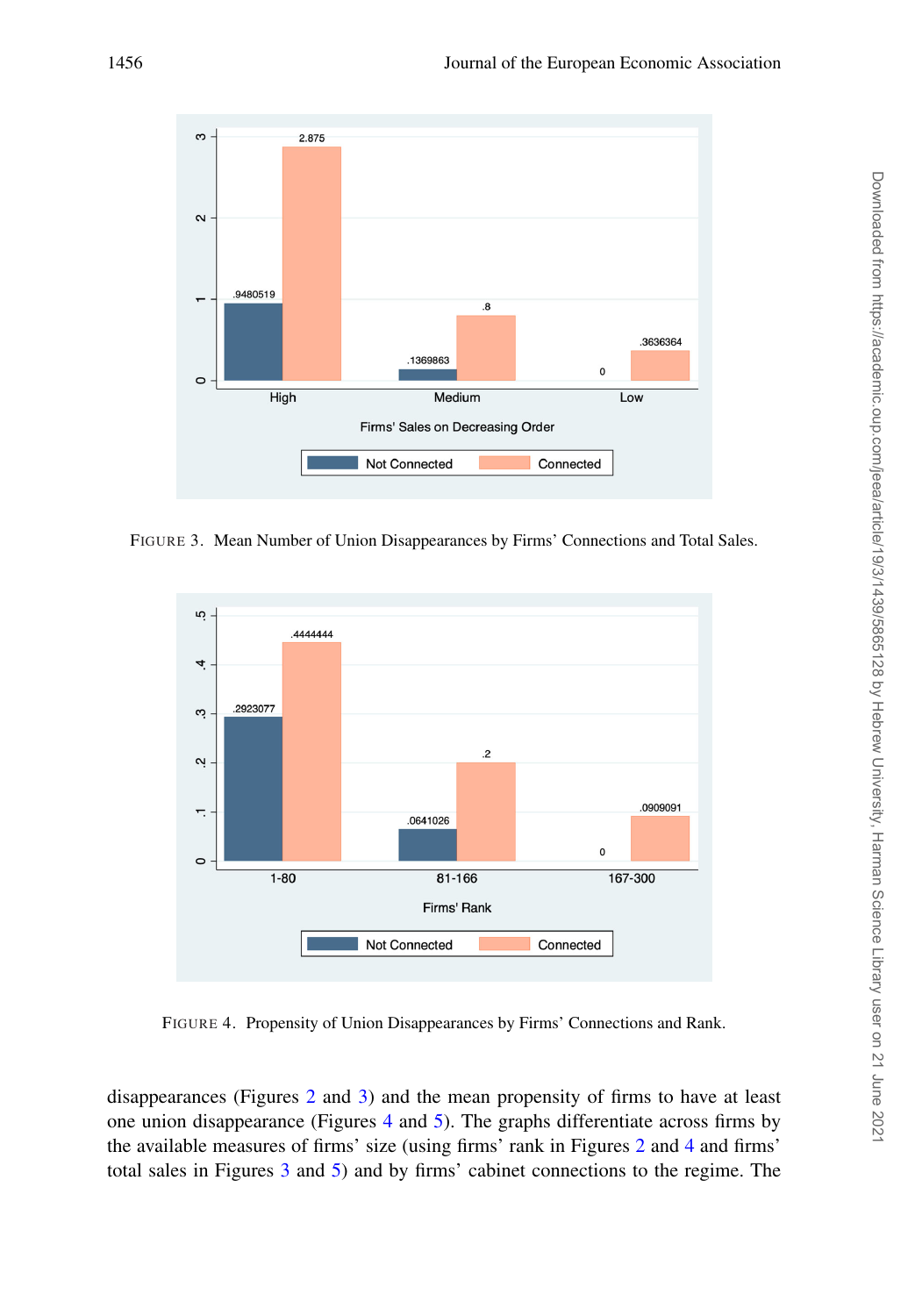<span id="page-18-0"></span>

FIGURE 5. Propensity of Union Disappearances by Firms' Connections and Total Sales.

thresholds we choose are such that every category includes a third of the available firms ranked by *Prensa Económica*.

As Figures [2](#page-16-0) and [3](#page-17-0) demonstrate, the mean number of union disappearances is substantially higher for connected firms vis-à-vis not-connected firms for each group in the distribution of firms' size. Figure [2](#page-16-0) shows that (i) among the largest 33% of the firms (those ranked in the top-80 slots of the top-300 ranking), firms connected to the regime have on average more than two union disappearances than firms not connected to the regime; (ii) among the middle third of firms according to their rank, connected firms have on average almost 0.4 more disappearances than unconnected firms; and (iii) connections to the regime have a strong impact on disappearances also among firms at the bottom of the ranking.

Figure [3](#page-17-0) displays a similar pattern but focusing on firms' total sales in 1975. Figure [3](#page-17-0) divides firms into three groups of equal sizes based on firms' total sales, and plots each group's mean number of union disappearances by connections to the regime. Figure [3](#page-17-0) shows a strong and robust correlation between connections to the regime and disappearances across the distribution of firms' total sales.

Figures [4](#page-17-1) and [5](#page-18-0) replicate the evidence of Figures [2](#page-16-0) and [3,](#page-17-0) but focusing on the likelihood that firms have at least one union leader disappearance instead of their mean number of disappearances. We do this to address reasonable concerns that the total number of firms' union disappearances may be affected by a few outliers with a large number of disappearances. Figures [4](#page-17-1) and [5](#page-18-0) show that the correlation between connections to the regime and union disappearances is robust to this alternative specification. Union leaders' disappearances are more likely to occur in connected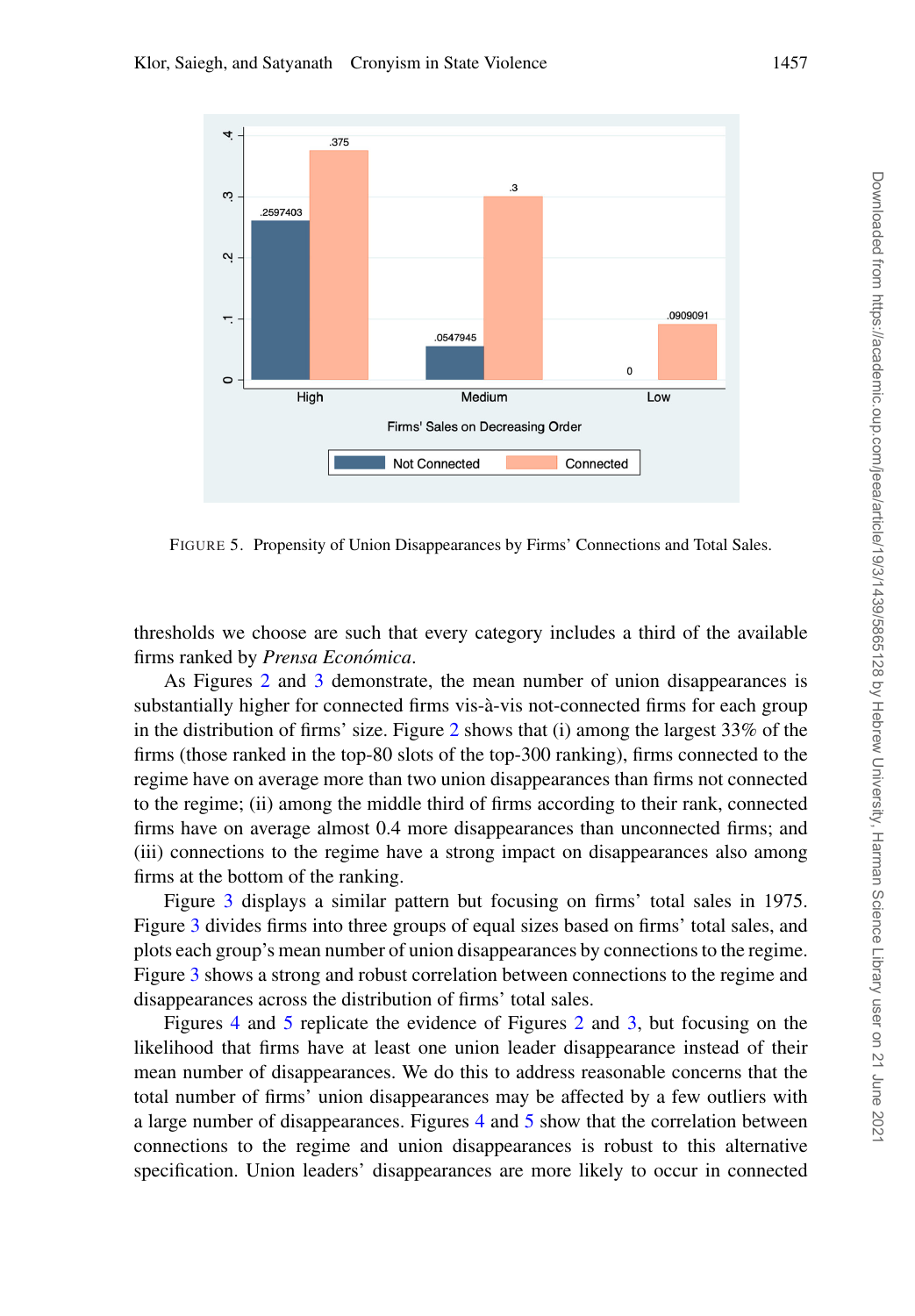firms at each range of the distribution of firms' size, measured either by firms' rank or their total sales.

We turn next to the empirical estimation of model (1) using a negative binomial regression analysis. Table [3](#page-20-0) presents estimations using the top-300 sample of firms (the *Prensa Económica* sample). The first three columns show results for the three measures of connections with a limited set of controls and the latter three columns show results for the extended set of controls. All models include industry fixed effects. Note that board size is included as a control in the model with social connections because social connections is a count of board members who belong to the Jockey Club. Hence, without including board size in this specification, the results may suffer from omitted variables bias from larger boards.

The estimated coefficients show that the effect of connections is substantively strong and robust for all measures of connections. Having a cabinet connection to the military regime is associated with the disappearance of 3.36 additional union representatives. (This effect is based on the estimated incidence ratio, which equals 4.357.)<sup>25</sup> Substantively, the effect is equal to a standard deviation increase in the number of disappearances. For business connections, a unit decrease in a firm's distance from Martínez de Hoz is associated with a  $36\%$  increase in union representatives' disappearances. Accordingly, moving from a firm without any links to Martínez de Hoz to an extremely connected firm would lead to 2.88 additional disappeared union representatives.<sup>26</sup> Regarding social connections, for each additional director who is listed as an active member of the Jockey Club, a firm's number of disappeared union representatives increases by 39%.

Although connections drive disappearances, other variables also play a substantial role. Larger firms have more disappearances (a low number for ranking implies a larger firm). Publicly traded companies are associated with a decrease in disappearances. There is also evidence that firms with a more hostile labor environment had more disappearances. Disappearances of union representatives increase for firms that experienced strikes before the coup and decrease in the presence of a prior bargaining agreement. Firms that suffered attacks prior to the coup also seem to be associated with more disappearances.<sup>27</sup>

<sup>25.</sup> If  $\alpha$  is the estimated negative binomial coefficient, then  $[e^{\alpha} - 1] \times 100$  can be interpreted as the average percentage change in *Union Disappearances*<sub>i</sub> from a one-unit change in *Connections*<sub>i</sub>, the covariate of interest. Although Table [3](#page-20-0) presents estimated negative binomial coefficients, these coefficients are converted into marginal changes when the results are discussed in the text.

<sup>26.</sup> The results on business connections are robust to using other prominent members of the cabinet for anchoring. For example, in results available from the authors upon request, we show that regressing disappearances on the distance of firms to Guillermo Walter Klein (the Secretario de Estado de Programación y Coordinación Económica, under the supervision of Martínez de Hoz—the Finance Minister) delivers similar results.

<sup>27.</sup> In a separate analysis (available from the authors upon request), we added to the estimated models interactions between connections and strikes before the coup and between connections and attacks before the coup. The estimated effects of these interactions are not consistently significant across different measures of connections and samples. Hence, there is not a significant difference in the number of union representatives' disappearances among connected firms, based on whether or not they suffered from strikes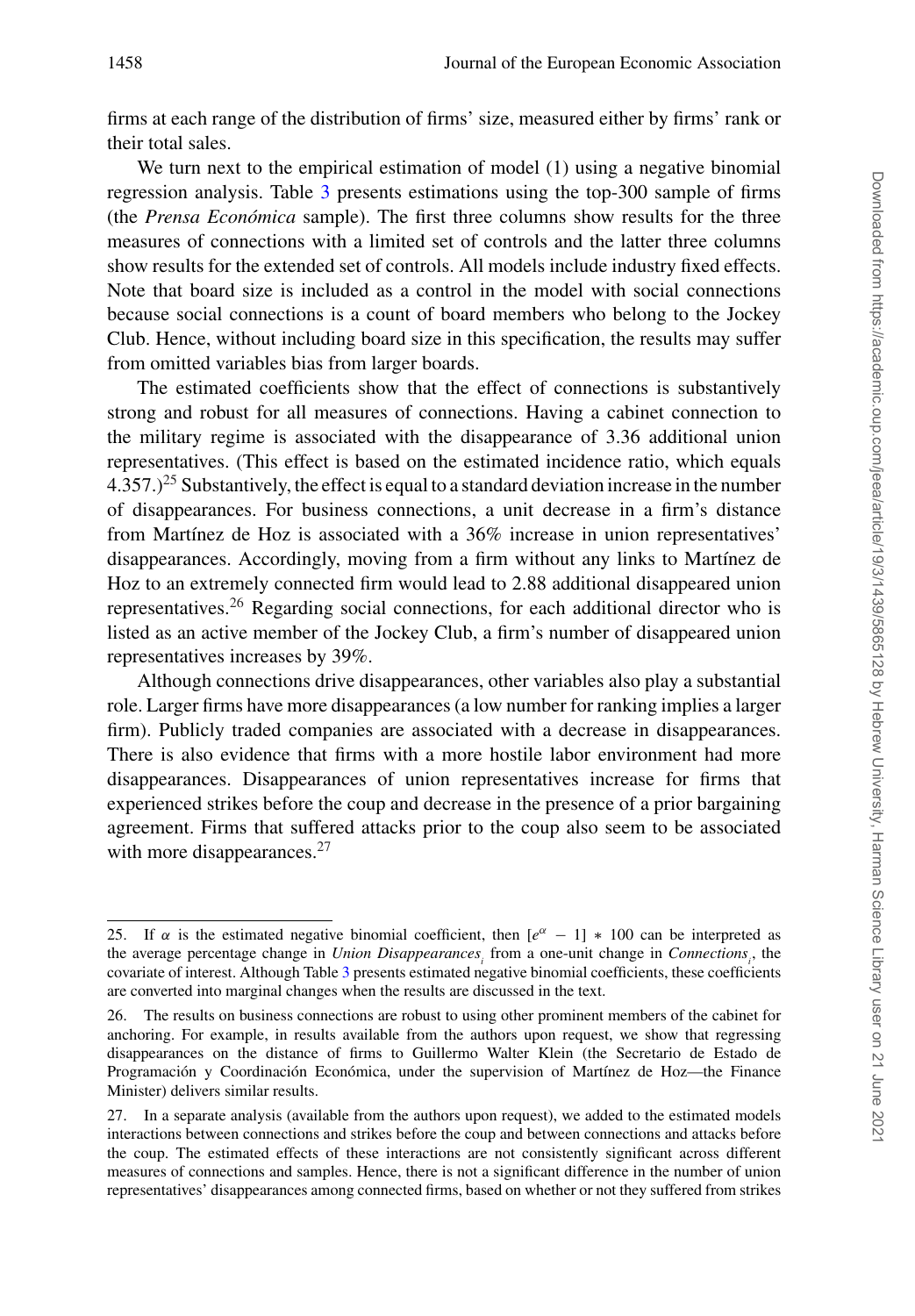<span id="page-20-0"></span>

| $-0.0153**$<br>$-1.183***$<br>(0.00626)<br>$-0.426**$<br>$-10.21***$<br>(0.0840)<br>Cabinet<br>$-0.0589$<br>$0.950*$<br>(1.584)<br>(0.408)<br>(1.289)<br>(0.203)<br>(0.339)<br>(0.673)<br>(0.435)<br>(0.545)<br>$-0.576$<br>0.517<br>$\bigoplus$<br>$0.315***$<br>$-0.0105**$<br>$0.354***$<br>(0.00420)<br>(0.0640)<br>(0.0650)<br>Social<br>0.0291<br>(0.104)<br>$\odot$<br>$-0.0106***$<br><b>Business</b><br>$0.314***$<br>$0.313***$<br>(0.00252)<br>(0.0398)<br>$\odot$<br>(0.106)<br>$-0.0149***$<br>$1.990***$<br>$0.272***$<br>(0.00252)<br>Cabinet<br>(0.0479)<br>$\ominus$<br>(0.476)<br>Support to private enterprise (CICYP)<br>Total sales (in thousands 1975)<br>Trades in stock exchange<br>Bargaining agreement<br>Strikes (1974-1975)<br>Attacks against firm<br>Ranked in Mercado<br>Input-supplier firm<br>Ranking (1975)<br>Customer firm<br>Connections<br>Board size<br>Variables |            | With additional controls         |                             |
|----------------------------------------------------------------------------------------------------------------------------------------------------------------------------------------------------------------------------------------------------------------------------------------------------------------------------------------------------------------------------------------------------------------------------------------------------------------------------------------------------------------------------------------------------------------------------------------------------------------------------------------------------------------------------------------------------------------------------------------------------------------------------------------------------------------------------------------------------------------------------------------------------------|------------|----------------------------------|-----------------------------|
|                                                                                                                                                                                                                                                                                                                                                                                                                                                                                                                                                                                                                                                                                                                                                                                                                                                                                                          |            | <b>Business</b><br>$\odot$       | Social<br>$\circledcirc$    |
|                                                                                                                                                                                                                                                                                                                                                                                                                                                                                                                                                                                                                                                                                                                                                                                                                                                                                                          | $1.472***$ | $0.311***$<br>(0.108)            | $0.330***$<br>(0.0368)      |
|                                                                                                                                                                                                                                                                                                                                                                                                                                                                                                                                                                                                                                                                                                                                                                                                                                                                                                          |            |                                  | (0.0982)<br>$-0.0102$       |
|                                                                                                                                                                                                                                                                                                                                                                                                                                                                                                                                                                                                                                                                                                                                                                                                                                                                                                          |            | $-0.0114***$<br>(0.00434)        | $-0.0145***$<br>(0.00502)   |
|                                                                                                                                                                                                                                                                                                                                                                                                                                                                                                                                                                                                                                                                                                                                                                                                                                                                                                          |            | (0.0390)<br>$-0.0316$            | (0.0774)<br>$-0.0284$       |
|                                                                                                                                                                                                                                                                                                                                                                                                                                                                                                                                                                                                                                                                                                                                                                                                                                                                                                          |            | (0.712)<br>$-0.716$              | $-0.973*$<br>(0.509)        |
|                                                                                                                                                                                                                                                                                                                                                                                                                                                                                                                                                                                                                                                                                                                                                                                                                                                                                                          |            | $-0.444$                         | $-0.643$                    |
|                                                                                                                                                                                                                                                                                                                                                                                                                                                                                                                                                                                                                                                                                                                                                                                                                                                                                                          |            | $-8.792***$<br>(0.651)           | $-6.012***$<br>(0.570)      |
|                                                                                                                                                                                                                                                                                                                                                                                                                                                                                                                                                                                                                                                                                                                                                                                                                                                                                                          | $3.846***$ | $3.201***$<br>(0.990)<br>(1.507) | (1.225)<br>(1.946)<br>2.648 |
|                                                                                                                                                                                                                                                                                                                                                                                                                                                                                                                                                                                                                                                                                                                                                                                                                                                                                                          |            | $-0.473*$<br>(0.252)             | $-0.535***$<br>(0.119)      |
|                                                                                                                                                                                                                                                                                                                                                                                                                                                                                                                                                                                                                                                                                                                                                                                                                                                                                                          | $1.436***$ | $1.667***$<br>(0.514)            | $1.373***$<br>(0.481)       |
|                                                                                                                                                                                                                                                                                                                                                                                                                                                                                                                                                                                                                                                                                                                                                                                                                                                                                                          |            | $0.864*$<br>(0.479)              | $1.237***$<br>(0.593)       |
|                                                                                                                                                                                                                                                                                                                                                                                                                                                                                                                                                                                                                                                                                                                                                                                                                                                                                                          | (0.447)    | (0.438)<br>0.394                 | (0.421)<br>0.383            |
| $\frac{Yes}{221}$<br>221<br>221<br>$2\overline{2}$<br>Industry fixed effects<br>Observations                                                                                                                                                                                                                                                                                                                                                                                                                                                                                                                                                                                                                                                                                                                                                                                                             |            | $\frac{\text{Yes}}{221}$         | $Yes$<br>221                |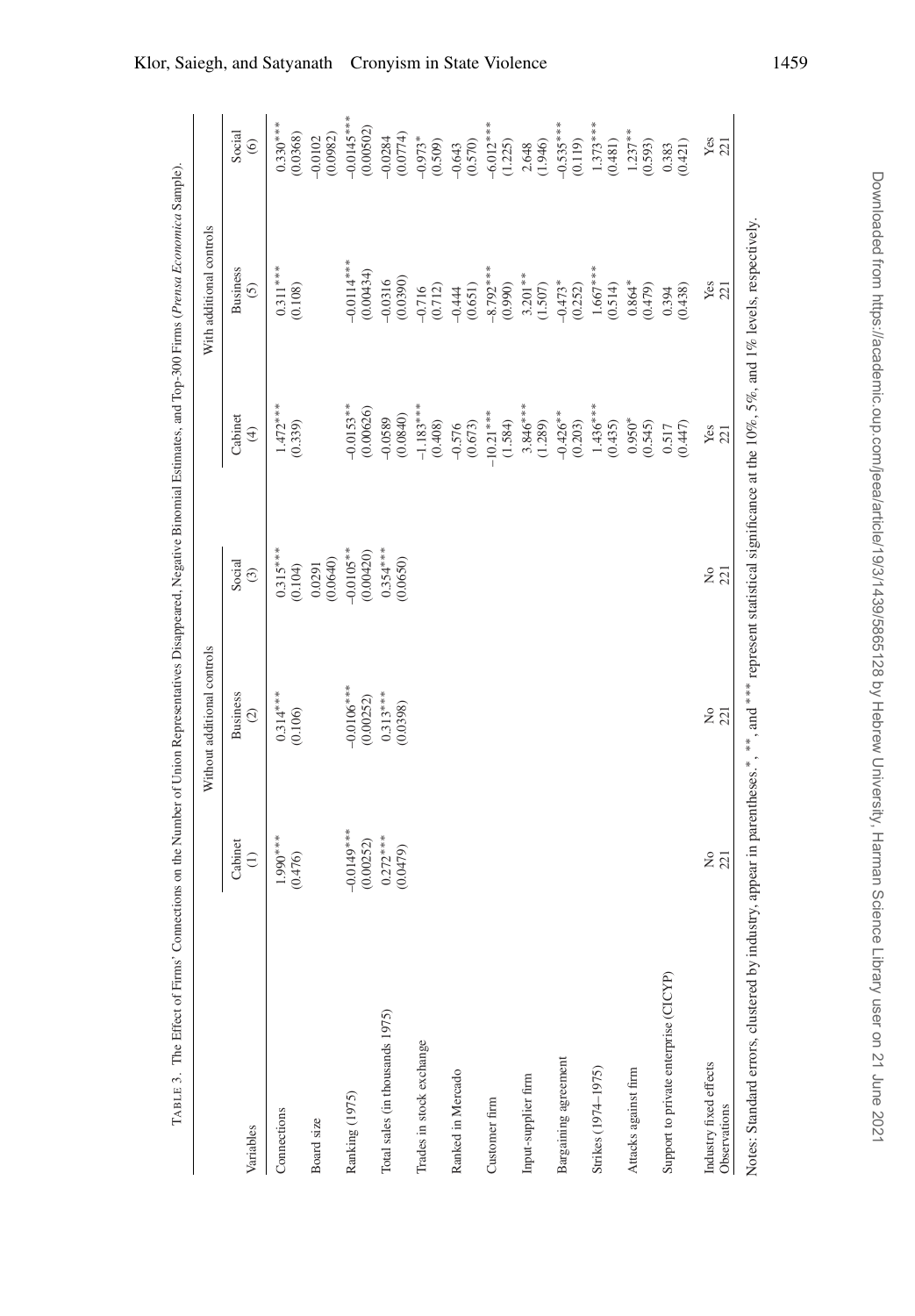Regarding firms' location in the Argentine productive structure, the results are consistent with the "strategic" labor repression strategy discussed previously. Inputsupplier firms experienced more disappearances than customer firms. This finding suggests that, in addition to cronyism, curbing inflation also played a role on the targeting of union representatives.<sup>28</sup> The size of the coefficient is quite large; yet, three important considerations must be kept in mind. First, a one-unit increase in the input-supplier firm measure corresponds to an almost two standard deviation increase in the indicator's mean value. Second, the firms in our sample are both input suppliers and customers of other firms. (The measures are correlated at 0.17.) Therefore, the net effect of being an input-supplier firm needs to account for the negative effect of being also a customer firm. Third, the measure captures the location in Argentine input–output matrix for groups of firms, rather than individual ones. Therefore, it is not possible to accurately determine the actual size of the variable's firm-level effects.

Table [4](#page-22-0) focuses on the *Mercado* sample of firms, which includes only the top-150 firms. The point estimates for connections are still of a substantial magnitude even when we restrict the sample to a balanced set of large and homogenous firms. Although cabinet connections do not seem to have a substantial effect on disappearances, business and social connections substantially affect the number of union representatives' disappearances. Moving a link closer to Martínez de Hoz is associated with a 19% increase in union representatives' disappearances. Similarly, a firm's number of disappeared union representatives increases by 22% with each additional director who is listed as an active member of the Jockey Club.

Strikes before the military coup continue to be strongly associated with disappearances. The effect of firms' location in the Argentine productive structure on union leaders' disappearances is also large and statistically significant for this sample of particularly large firms. The size of the effect is arguably magnified by the smaller sample size. It should also be noted that the effect of firms' ranking and total sales is not statistically significant, even if we control for firms' sales using a nonlinear specification. These results give further support to the idea that the *Mercado* sample of firms is balanced.

# **6. Robustness Tests**

Our main specification includes several proxies for firms' size, like firms' rankings (an indicator for firms' market value) and their total sales. Although these variables

and/or attacks before the coup. In addition, we collected data on violent attacks from armed guerilla groups (kidnappings, bombings, and arson) between 1971 and 1975. These data show that guerrilla groups did not systematically target connected firms during this time period.

<sup>28.</sup> As mentioned previously, one of the main economic goals of the dictatorship was to lower the inflation rate, which was at the time over 300%. To this end, the economic plan ended the indexation of wages to inflation. If union disappearances are an effective tool to reign on workers' demands, the most efficient way to curb inflation is to avoid price increases at input-supplying firms. That is, specifically target union representatives at firms whose price changes tend to propagate to the rest of the economy.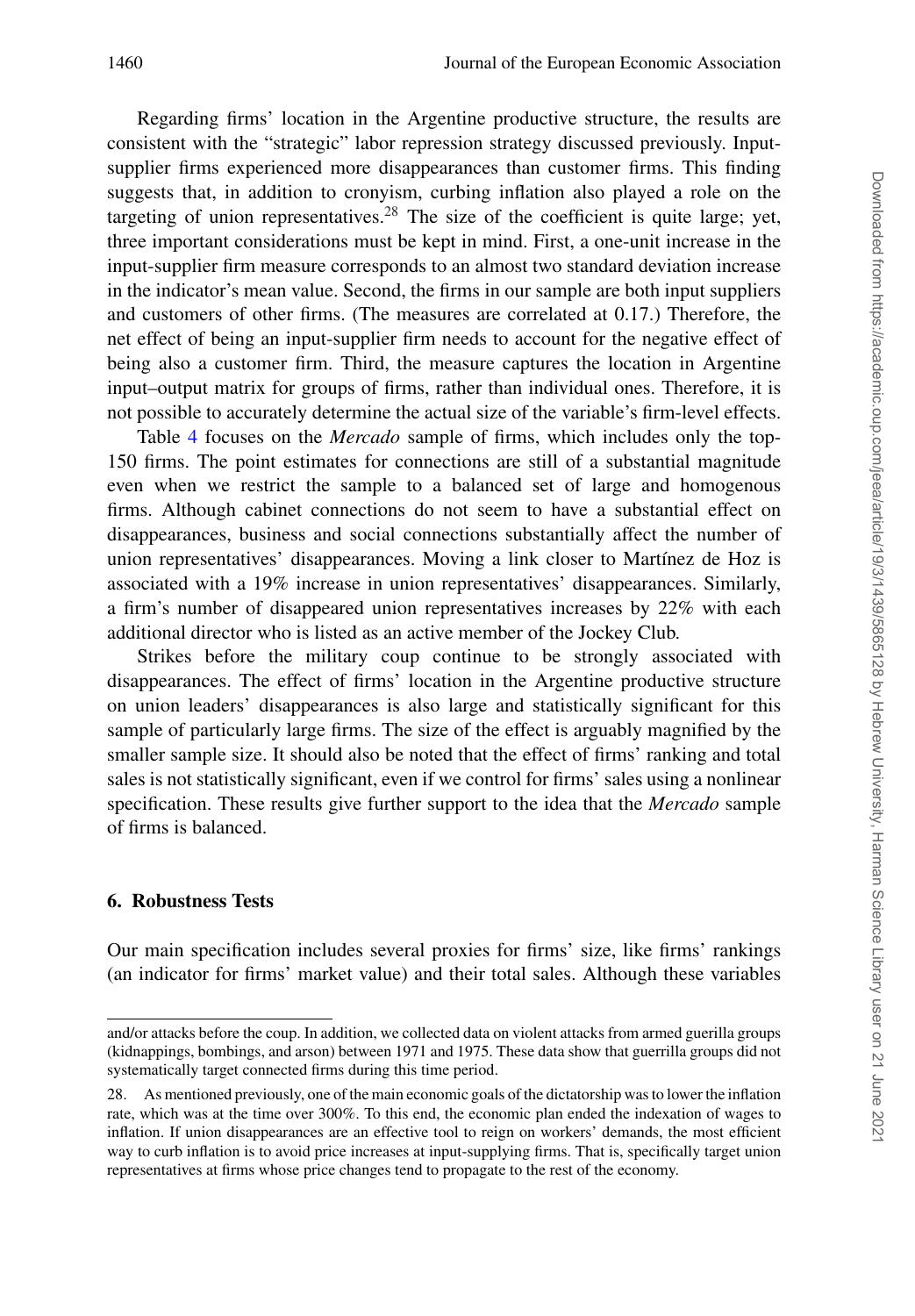<span id="page-22-0"></span>

|                                        |                         | Without additional controls |                        |                                                                                                                                  | With additional controls          |                          |
|----------------------------------------|-------------------------|-----------------------------|------------------------|----------------------------------------------------------------------------------------------------------------------------------|-----------------------------------|--------------------------|
| Variables                              | Cabinet<br>$\ominus$    | <b>Business</b><br>$\odot$  | Social<br>$\odot$      | Cabinet<br>$\bigoplus$                                                                                                           | <b>Business</b><br>$\overline{c}$ | Social<br>$\circledcirc$ |
| Connections                            | $2.289***$<br>(0.474)   | $0.348***$<br>(0.133)       | $0.470***$<br>(0.141)  | (0.487)<br>0.464                                                                                                                 | (0.0701)<br>$0.119*$              | $0.197***$<br>(0.0741)   |
| Board size                             |                         |                             | (0.0658)<br>0.0568     |                                                                                                                                  |                                   | (0.0511)<br>$-0.0329$    |
| Ranking (1975)                         | (0.00961)<br>$-0.0187*$ | (0.0150)<br>$-0.0138$       | (0.0104)<br>$-0.0161$  | (0.00582)<br>$-0.00628$                                                                                                          | (0.00636)<br>$-0.00706$           | (0.00552)<br>$-0.00817$  |
| Total sales (in thousands, 1975)       | $0.294*$<br>(0.156)     | (0.225)<br>0.278            | $0.361*$<br>(0.204)    | 0.0626<br>(0.102)                                                                                                                | (0.0820)<br>0.0719                | (0.0898)<br>0.0671       |
| Trades in stock exchange               |                         |                             |                        | (0.779)<br>0.129                                                                                                                 | (0.544)<br>0.367                  | (0.578)<br>0.268         |
| Customer firm                          |                         |                             |                        | $-15.24***$<br>(4.642)                                                                                                           | $-16.65***$<br>(3.222)            | $-16.80***$<br>(3.382)   |
| Input-supplier firm                    |                         |                             |                        | $8.241***$<br>(1.870)                                                                                                            | $8.226***$<br>(1.330)             | $8.594***$<br>(1.248)    |
| Bargaining agreement                   |                         |                             |                        | (0.597)<br>0.137                                                                                                                 | 0.0312<br>(0.603)                 | (0.516)<br>0.184         |
| Strikes (1974-1975)                    |                         |                             |                        | $2.239***$<br>(0.798)                                                                                                            | $2.384***$<br>(0.812)             | $2.127***$<br>(0.820)    |
| Attacks against firm                   |                         |                             |                        | (0.926)<br>0.143                                                                                                                 | $-0.0569$<br>(0.893)              | (1.022)<br>0.138         |
| Support to private enterprise (CICYP)  |                         |                             |                        | $0.719***$<br>(0.157)                                                                                                            | $0.669***$<br>(0.104)             | $0.514***$<br>(0.191)    |
| Industry fixed effects<br>Observations | $\tilde{z}$<br>$\Xi$    | $\frac{1}{2}$<br>$\Xi$      | $\frac{1}{2}$<br>$\Xi$ | Yes<br>$\Xi$                                                                                                                     | Yes<br>$\equiv$                   | Yes<br>$\Xi$             |
| Notes: Standard errors, clustered by   |                         |                             |                        | industry, appear in parentheses.*, ***, and **** represent statistical significance at the 10%, 5%, and 1% levels, respectively. |                                   |                          |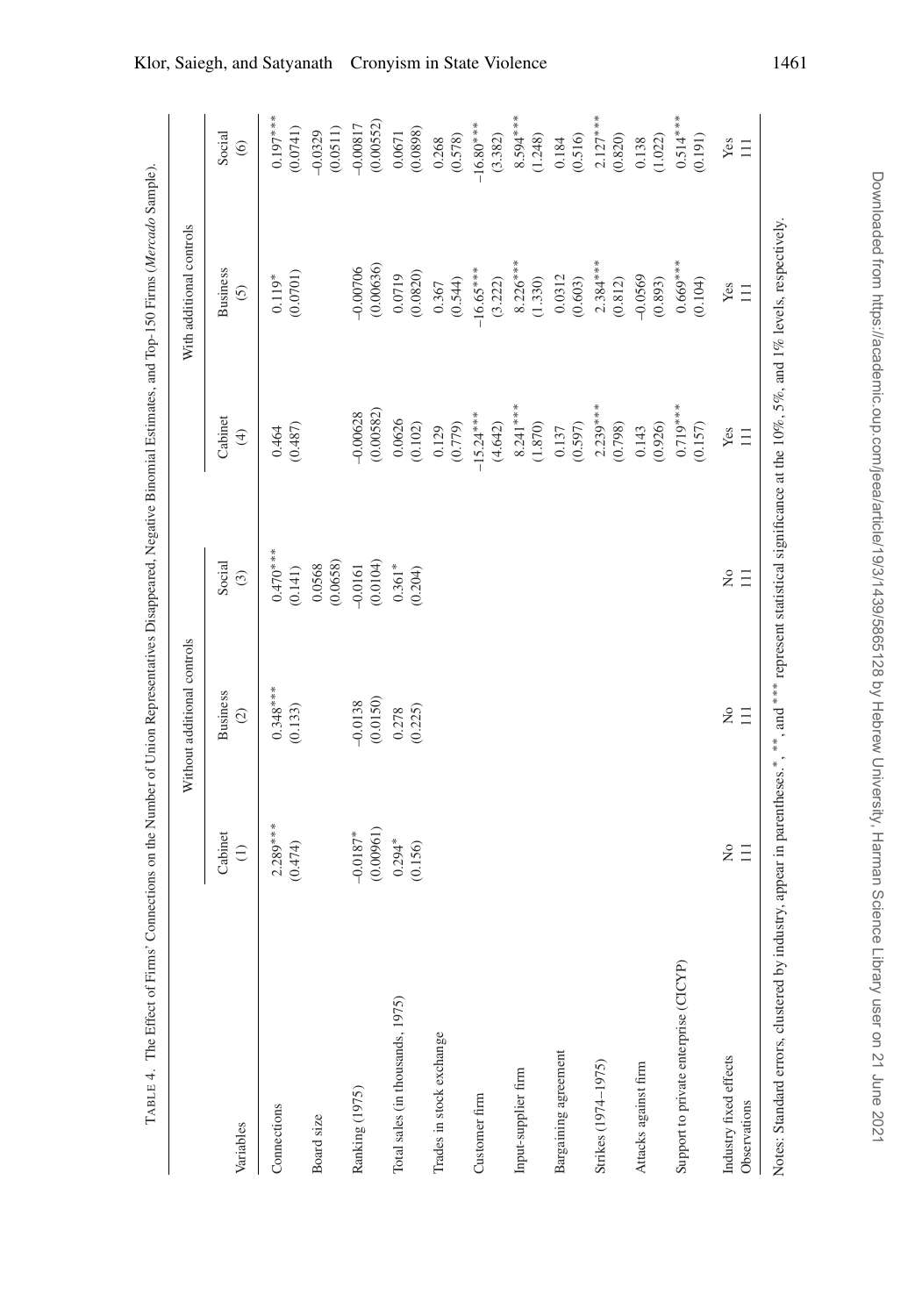are arguably correlated with firms' number of workers, there is still a concern that they do not completely account for it. This section conducts a series of robustness checks to make sure that the impact of connections on disappearances (i) is not a mechanical artifact of larger firms having more union representatives; (ii) is not driven by particularly large firms with an outlier number of disappearances; (iii) is not a consequence of firms' location; (iv) is not explained by workers' ideology; and (v) is not a consequence of imbalances on the observed characteristics of connected and unconnected firms.

### *6.1. Including Additional Controls for Firms' Size*

We begin this section by adding firms' number of workers to the estimated model. As mentioned previously, these data are not available for all firms. (The sample size decreases from 221 to 90 firms when focusing on firms in *Prensa Economica ´* and from 111 to 60 for firms listed in *Mercado*.) With that caveat in mind, this is still a useful robustness test because, by a law passed in 1973, firms' number of workers mechanically determines their number of union representatives. Hence, when controlling for firms' workforce size, we are basically estimating the effects of connections on the share of union representatives disappeared.

Columns  $(1-3)$  of Table [5](#page-24-0) show the results of adding firms' number of workers to our extended controls specification of Tables [3](#page-20-0) and [4.](#page-22-0) The top panel shows the results for the top-300 firms and the bottom panel shows the results for the sample of top-150 firms. The estimates for number of workers are positive and significant only for the top-300 sample of firms. This confirms that firms with more workers also have more union representatives disappeared, and also that firms in the top-150 sample are well balanced in terms of their observable characteristics. Importantly, the estimated coefficients for connections to the military regime remain positive, statistically significant, and of a substantial magnitude for five out of six specifications despite the small sample size. Again, connections are not the only variable affecting disappearances. Strikes before the coup, one of the main proxies related to economic efficiency considerations, is also positive and significant across all specifications.

The specifications in columns (4–6) of Table [5](#page-24-0) control for firms' number of disappeared workers. As mentioned in Section 3.1, Izaguirre [\(2009\)](#page-47-18) compiled a detailed data set with characteristics of individuals who disappeared during the dictatorship. This list contains the name and place of work for 490 workers. Combining Izaguirre [\(2009\)](#page-47-18) with Fernandez [\(1985\)](#page-47-19), we are able to build a more comprehensive data set. Unfortunately, we are not able to build a similar data set for the rest of workers disappeared because Izaguirre's [\(2009\)](#page-47-18) list does not include the firms' affiliations for workers who disappeared outside their workplace. Hence, the available variable for the number of workers disappeared is only a noisy indicator that may suffer from measurement error.

With those caveats in mind, columns (4–6) add this variable to model (1). The results of the regressions show that our results are also robust, for the most part, to including this variable in the analysis. The coefficients for the disappearance of workers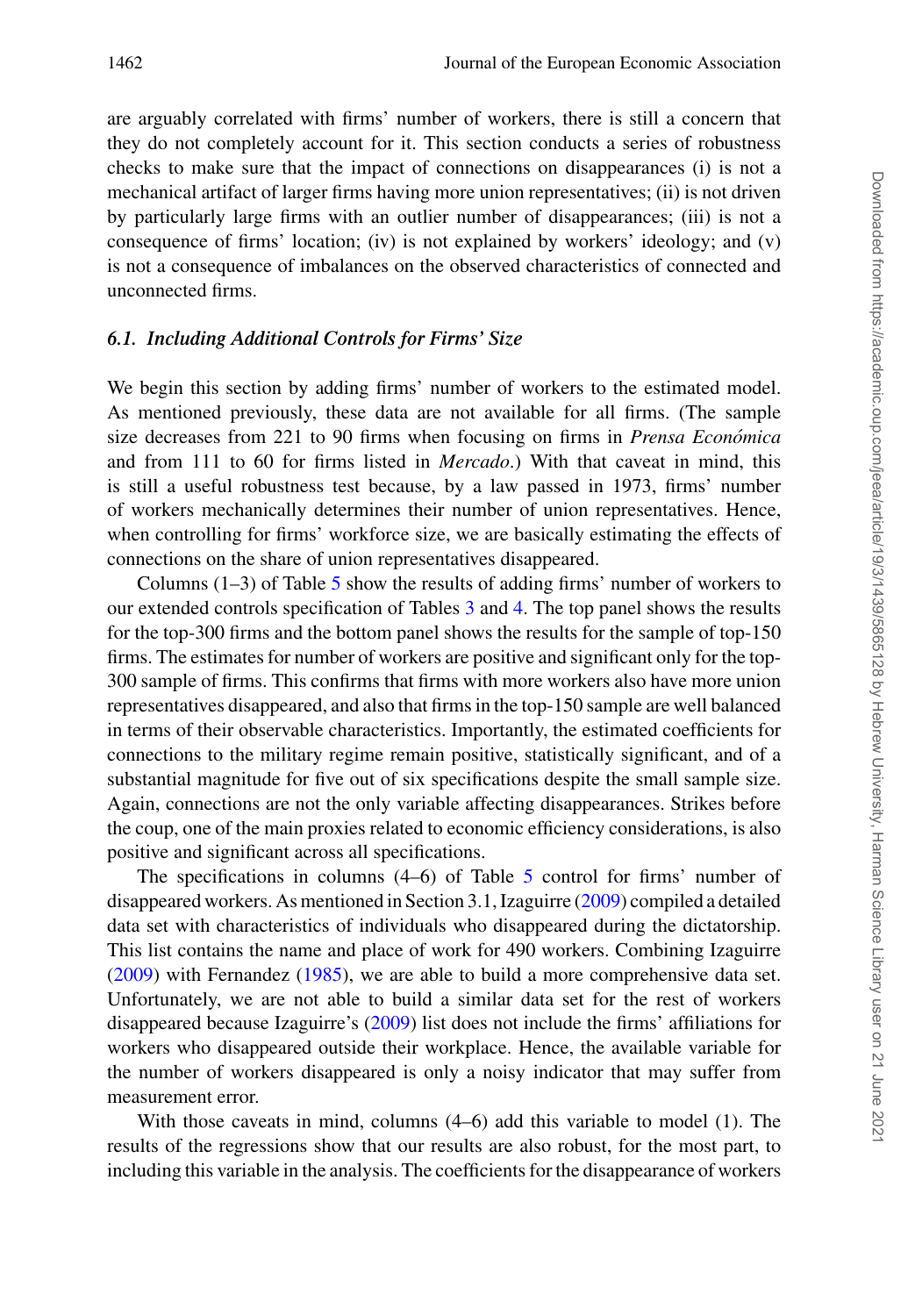|                                  |                            | Panel A: controlling for firms' number of<br>workers |                             |                           | Panel B: controlling for firms' number of<br>disappeared workers |                             |                            | Panel C: eliminating firms with over ten<br>union disappearances |                           |
|----------------------------------|----------------------------|------------------------------------------------------|-----------------------------|---------------------------|------------------------------------------------------------------|-----------------------------|----------------------------|------------------------------------------------------------------|---------------------------|
| Variables                        | Cabinet<br>$\widehat{\Xi}$ | <b>Business</b><br>$\widehat{c}$                     | Social<br>$\widehat{\odot}$ | Cabinet<br>$\bigoplus$    | <b>Business</b><br>$\odot$                                       | Social<br>$\widehat{\circ}$ | Cabinet<br>$\widehat{\in}$ | <b>Business</b><br>$\circledcirc$                                | Social<br>ම               |
| Connections                      | $0.917***$<br>(0.314)      | $0.315*$<br>(0.164)                                  | $0.353***$<br>(0.0551)      | $0.981***$<br>(0.476)     | Top-300 firms (Prensa Economica, 1975)<br>$0.212*$<br>(0.123)    | (0.0862)<br>$0.149*$        | $1.664***$<br>(0.509)      | $0.316***$<br>(0.112)                                            | $0.406***$<br>(0.0582)    |
| Board size                       |                            |                                                      | (0.0680)<br>$-0.0825$       |                           |                                                                  | $-0.0225$<br>(0.104)        |                            |                                                                  | $-0.0595$<br>(0.149)      |
| Ranking (1975)                   | $-0.00986***$<br>0.00301   | $-0.00874***$<br>(0.00316)                           | $-0.0122***$<br>(0.00354)   | $-0.0145***$<br>(0.00284) | $-0.0121***$<br>(0.00263)                                        | $-0.0138***$<br>(0.00270)   | $-0.0280***$<br>(0.00810)  | $-0.0200$ **<br>(0.00355)                                        | $-0.0211***$<br>(0.00563) |
| Total sales (in thousands, 1975) | 0.217<br>$-0.321$          | $-0.321*$<br>(0.164)                                 | $-0.393***$<br>(0.143)      | $-0.403***$<br>(0.127)    | $-0.357***$<br>(0.105)                                           | $-0.372***$<br>(0.136)      | $-0.677***$<br>(0.220)     | $-0.564**$<br>(0.224)                                            | (0.334)<br>$-0.498$       |
| Strikes (1974–1975)              | $1.192***$<br>0.423)       | $1.464***$<br>(0.382)                                | $1.164***$<br>(0.495)       | $0.906*$<br>(0.521)       | 1.066*<br>(0.639)                                                | $0.925*$<br>(0.537)         | $1.425***$<br>(0.498)      | $1.624***$<br>(0.612)                                            | $1.410***$<br>(0.500)     |
| Number of workers                | $0.345***$<br>0.101)       | $0.339***$<br>(0.0712)                               | $0.354***$<br>0.0806)       |                           |                                                                  |                             |                            |                                                                  |                           |
| Number of disappeared workers    |                            |                                                      |                             | $0.151***$<br>(0.0396)    | $0.141***$<br>(0.0430)                                           | $0.152***$<br>(0.0465)      |                            |                                                                  |                           |
| Observations                     | $\infty$                   | $\infty$                                             | $\overline{6}$              | 221                       | 221                                                              | 221                         | 216                        | 216                                                              | 216                       |
|                                  |                            |                                                      |                             |                           |                                                                  |                             |                            |                                                                  |                           |

<span id="page-24-0"></span>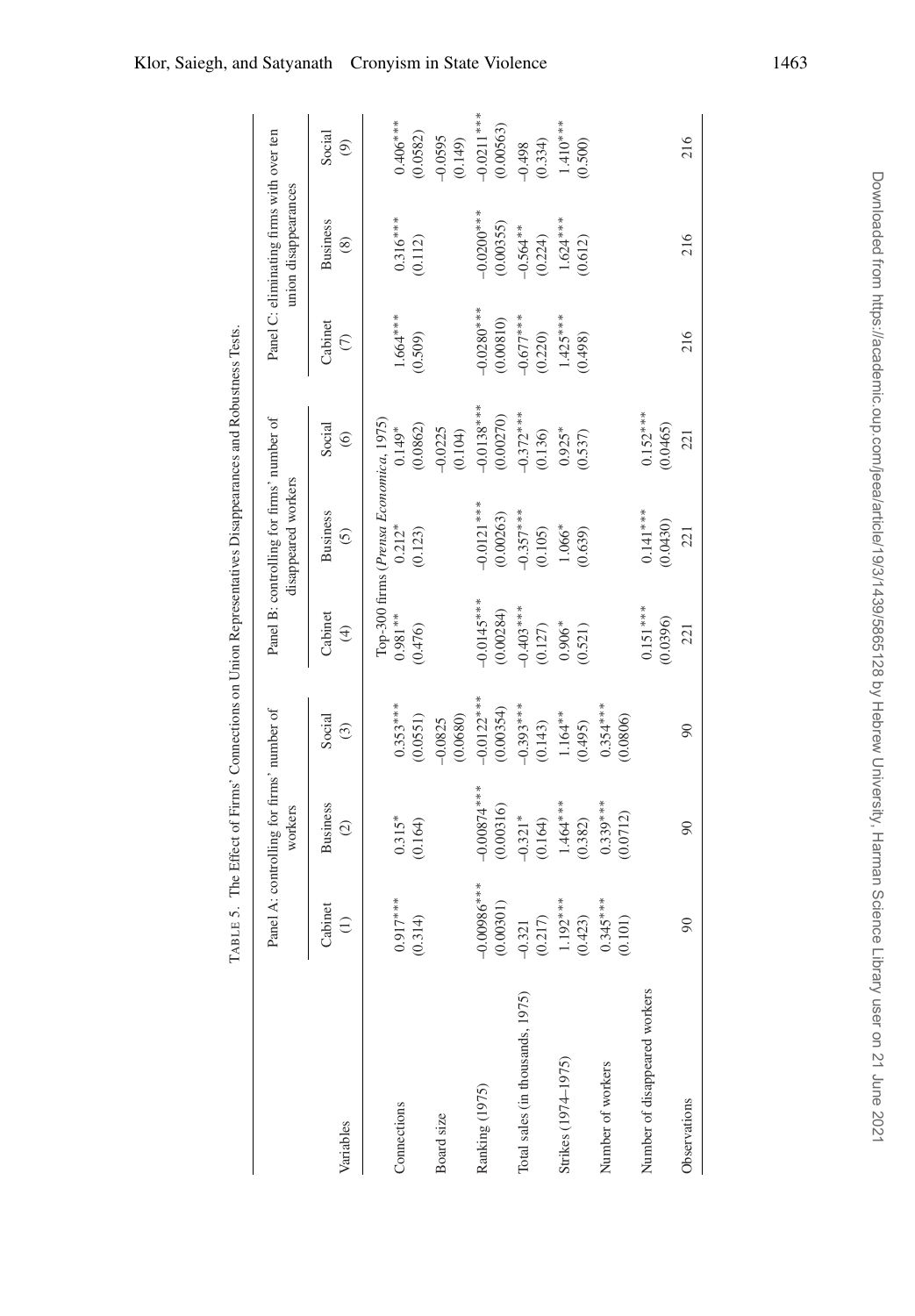|                                                                                                                                                                                                                                                                                                                                                                                                |                            | Panel A: controlling for firms' number of<br>workers |                             |                          | Panel B: controlling for firms' number of<br>disappeared workers |                             |                           | Panel C: eliminating firms with over ten<br>union disappearances |                         |
|------------------------------------------------------------------------------------------------------------------------------------------------------------------------------------------------------------------------------------------------------------------------------------------------------------------------------------------------------------------------------------------------|----------------------------|------------------------------------------------------|-----------------------------|--------------------------|------------------------------------------------------------------|-----------------------------|---------------------------|------------------------------------------------------------------|-------------------------|
| Variables                                                                                                                                                                                                                                                                                                                                                                                      | Cabinet<br>$\widehat{\Xi}$ | <b>Business</b><br>$\odot$                           | Social<br>$\widehat{\odot}$ | Cabinet<br>$\bigoplus$   | <b>Business</b><br>$\tilde{c}$                                   | Social<br>$\widehat{\circ}$ | Cabinet<br>E              | <b>Business</b><br>$\circledcirc$                                | Social<br>ම             |
| Variables                                                                                                                                                                                                                                                                                                                                                                                      |                            |                                                      |                             |                          | Top-150 firms (Mercado 1975)                                     |                             |                           |                                                                  |                         |
| Connections                                                                                                                                                                                                                                                                                                                                                                                    | 0.0629<br>(0.552)          | $0.203*$<br>(0.106)                                  | (0.0749)<br>$0.144*$        | (0.315)<br>0.001         | (0.0663)<br>0.004                                                | (0.0564)<br>0.0626          | (0.584)<br>0.612          | (0.0742)<br>$0.145*$                                             | $0.274**$<br>(0.132)    |
| Board size                                                                                                                                                                                                                                                                                                                                                                                     |                            |                                                      | (0.0444)<br>$-0.0301$       |                          |                                                                  | (0.0487)<br>$-0.0590$       |                           |                                                                  | (0.0870)<br>$-0.0379$   |
| Ranking (1975)                                                                                                                                                                                                                                                                                                                                                                                 | $-0.00910*$<br>(0.00542)   | (0.00644)<br>$-0.00995$                              | $-0.00935*$<br>(0.00543)    | $-0.0110**$<br>(0.00468) | $-0.0110**$<br>(0.00523)                                         | $-0.0106***$<br>(0.00517)   | $-0.0321***$<br>(0.00275) | $-0.0262***$<br>(0.00512)                                        | (0.00852)<br>$-0.0165*$ |
| Total sales (in thousands 1975)                                                                                                                                                                                                                                                                                                                                                                | $-0.177*$<br>(0.103)       | (0.167)<br>$-0.109$                                  | $-0.0910$<br>(0.151)        | (0.163)<br>$-0.251$      | (0.212)<br>$-0.254$                                              | (0.257)<br>$-0.255$         | $-1.194***$<br>(0.415)    | $-0.888***$<br>(0.404)                                           | (0.221)<br>$-0.110$     |
| Strikes (1974–1975)                                                                                                                                                                                                                                                                                                                                                                            | $2.449***$<br>(0.932)      | $2.585***$<br>(0.873)                                | $2.234***$<br>(0.831)       | (1.120)<br>1.615         | 1.160)<br>1.610                                                  | (1.134)<br>1.581            | 1.958*<br>(1.067)         | $2.078**$<br>(0.954)                                             | $2.079***$<br>(0.518)   |
| Number of workers                                                                                                                                                                                                                                                                                                                                                                              | $0.173***$<br>(0.0522)     | (0.0992)<br>0.133                                    | (0.0788)<br>0.127           |                          |                                                                  |                             |                           |                                                                  |                         |
| Number of disappeared workers                                                                                                                                                                                                                                                                                                                                                                  |                            |                                                      |                             | $0.0912***$<br>(0.0391)  | $0.0919**$<br>(0.0461)                                           | (0.0584)<br>0.0943          |                           |                                                                  |                         |
| Observations                                                                                                                                                                                                                                                                                                                                                                                   | $\degree$                  | $\degree$                                            | 60                          | $\equiv$                 | $\equiv$                                                         | $\equiv$                    | 106                       | 106                                                              | 106                     |
| Notes: Each column in each panel presents the results of a negative binomial regression. In addition to variables specified in the table, all specifications include the same controls<br>as specifications (4)-(6) in Table 3. Standard errors, clustered by industry, appear in parentheses.*,**, and *** represent statistical significance at the 10%, 5%, and 1% levels,<br>respectively. |                            |                                                      |                             |                          |                                                                  |                             |                           |                                                                  |                         |

<span id="page-25-0"></span>TABLE 5. Continued TABLE 5. Continued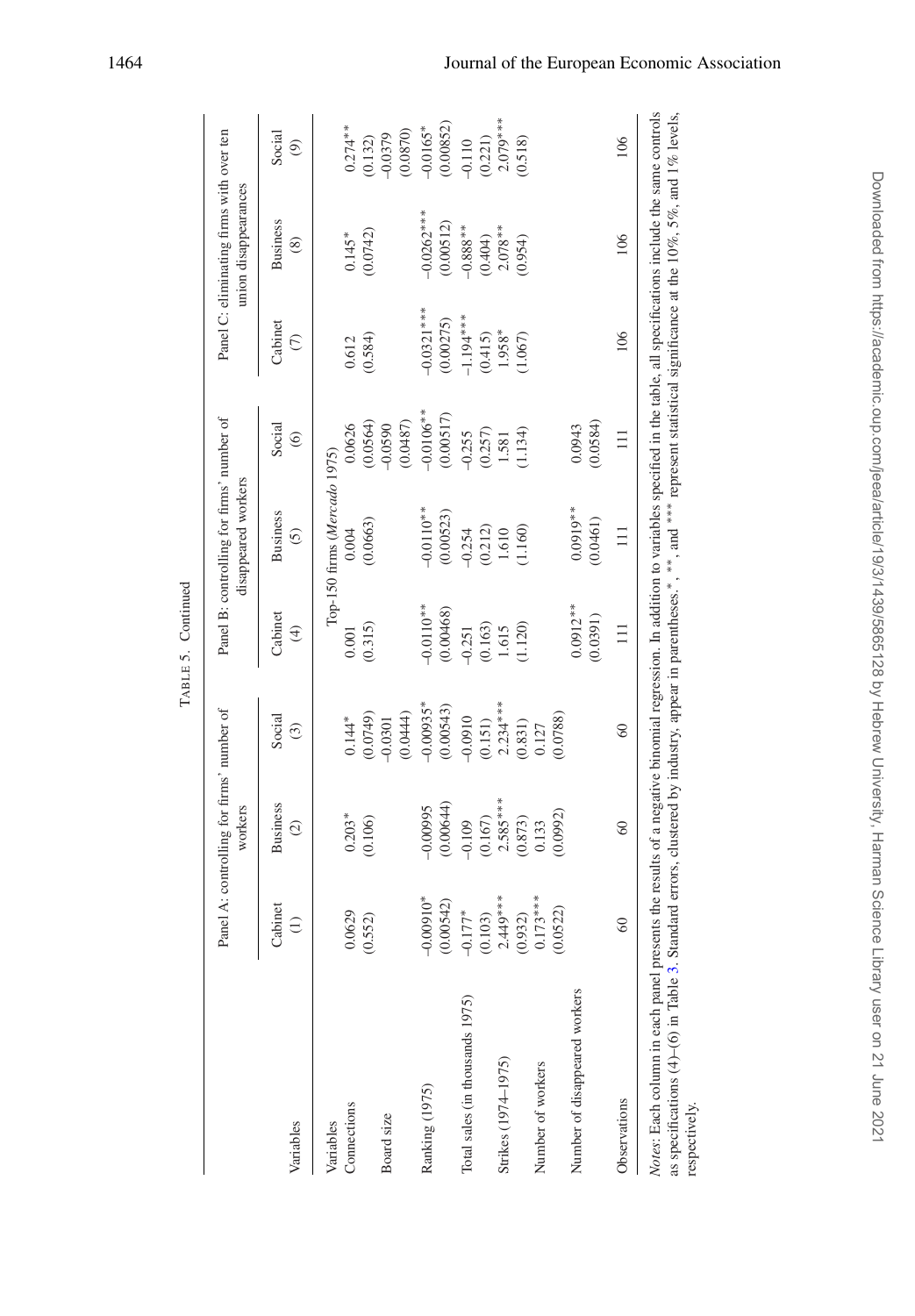are positive and significant (though only for the *Prensa Económica* sample), and so are the effects for connections to the regime. These results are remarkable given that the correlation between workers' and union representatives' disappearances is very high (0.68 for top-300 firms and 0.71 for top-150 firms).

Columns  $(7-9)$  in Table [5](#page-24-0) exclude from the sample firms with an unusually high number of disappeared union representatives. There are in our data set five firms with over ten disappeared union representatives. Given that 95% of the firms in the top-300 firms sample have fewer than three union representatives' disappearances (with the median number of disappeared union representatives being 0 and the mean 0.607), firms with over ten union representatives' disappearances are clear outliers.<sup>29</sup> This raises the concern that a few firms with a particularly high number of disappearances are responsible for the effect of connections on disappearances.

The last three columns of Table [5](#page-24-0) address this concern. These columns eliminate from the sample the five firms with over ten union representatives' disappearances. As these columns show, the results are not affected at all by eliminating the five outliers from the sample. The point estimates remain high and statistically significant, and are even of a higher magnitude than the respective point estimates in Tables [3](#page-20-0) and [4.](#page-22-0)

# *6.2. Accounting for Firms' Geographic Location*

In addition to firms' size, another relevant concern is that firms' locations may be correlated with union representatives' disappearances. It is possible that connected firms are located in areas more accessible to the military, thus explaining their higher number of disappearances compared to firms without connections. Unfortunately, controlling for the geographical distance of a firm's headquarters from Buenos Aires would not tell us much about how easy or difficult it would be for union representatives to escape repression. First, most of the firms in our sample operated in multiple geographical locations throughout the country. For example, Acindar had its headquarters in the City of Buenos Aires, but its main production plant was located in Villa Constitución (Santa Fe province) with additional plants scattered across the country. Second, many union representatives were not caught in their workplace, but rather at home, or in some other location as they were already on the run.

This subsection relies on ancillary information on disappeared union representatives included in the data compiled by Izaguirre [\(2009\)](#page-47-18) to examine whether firms' geographic location had an effect on military repression. The variable COD-POST-Desaparición in Izaguirre's ([2009\)](#page-47-18) data identifies the postal code where the union representative was reportedly seen for the last time before his or her disappearance. These data are available for 116 disappeared union representatives in the firms included in *Prensa Económica*. Using this information, we calculate for each disappeared union

<sup>29.</sup> The firms with over 10 union disappearances are Acindar (29 union disappearances), Ford (25), Fiat (14), Dalmine Siderca (14), and Renault (11). These are all very large and prominent firms. Except for Dalmine Siderca (which at the time was ranked in the twentieth position), the rest of them are ranked among the top-10 firms by *Prensa Económica*.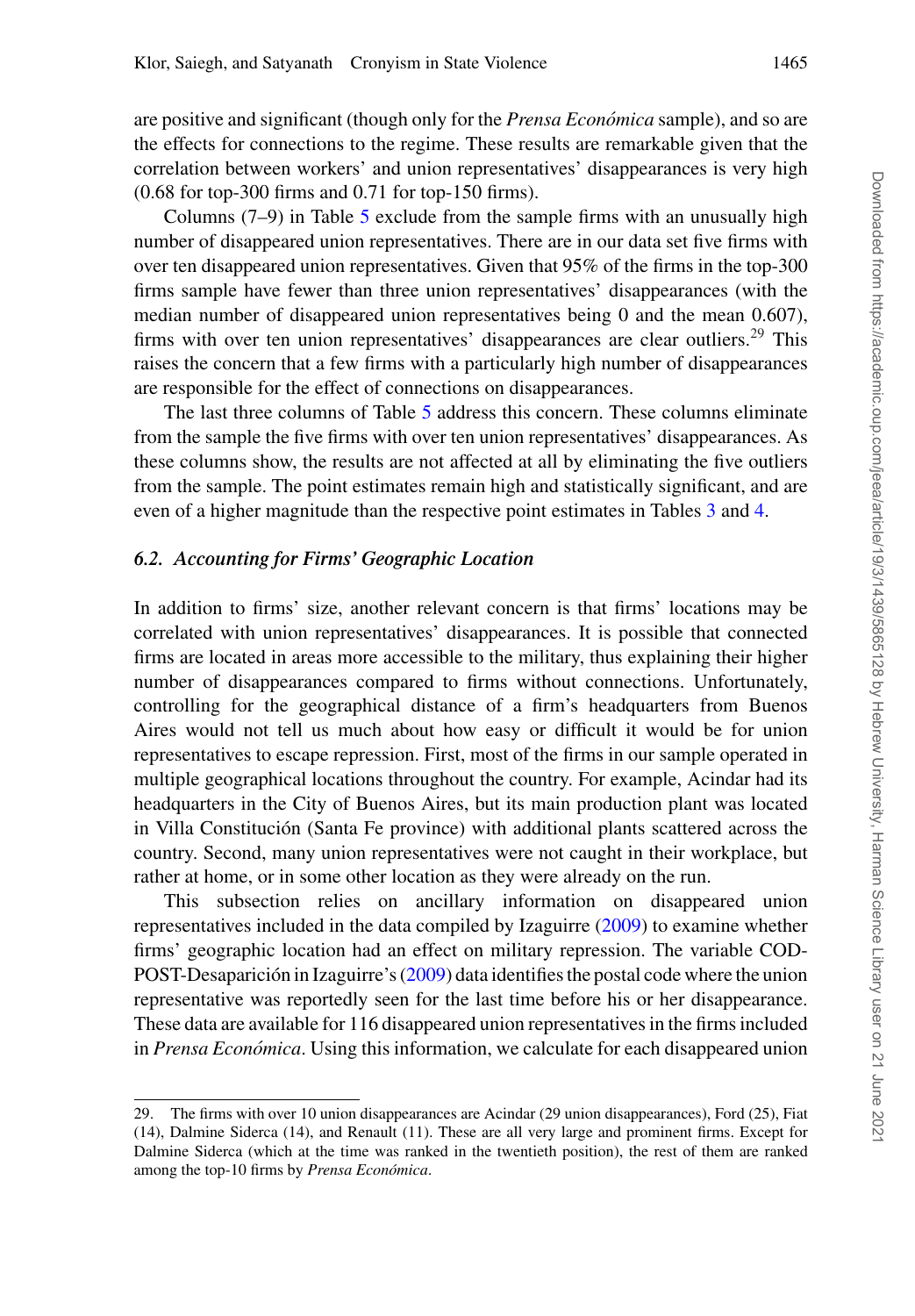representative his or her distance from Argentina's kilometer zero using the CataroMap website [\(https://www.cataromap.com.ar/web/distancia-entre-cps.php\)](https://www.cataromap.com.ar/web/distancia-entre-cps.php). Located in the City of Buenos Aires, kilometer zero is a monolith that symbolizes the starting point of the country's road network. As such, this indicator (distance from the starting point of the road network measured in kilometers) should control for remoteness of union representatives' locations at the time of their disappearance.

A potential concern is that nonconnected firms have fewer union representatives' disappearances than connected firms due to geographical factors. To examine this issue, we compared the average distance from kilometer zero for the union disappearances in connected versus nonconnected firms. The average distance from kilometer zero for the 33 union representatives disappeared from connected firms is 293.82 kilometers (with a standard deviation equal to 344.95 km). The average distance from kilometer zero for the 83 union representatives disappeared from nonconnected firms is 261.17 km (with a standard deviation equal to 439.88 km). The difference between the two equals 32.65 with a standard error equal to 85.5. This result shows that the number of union representatives disappeared in connected firms is not affected by firms' locations vis-à-vis the number of disappearances in firms without connections to the Economic Cabinet.

# *6.3. Accounting for Union Representatives' Ideological Affiliation*

An additional threat to our identification strategy is that the robust correlation between union representatives' disappearances and firms' connections may be the consequence of union representatives' ideology. We know from numerous government statements that one of the government's first priorities was to eliminate individuals tied to armed groups. The observed correlation between disappearances and connections may not be driven by cronyism, but by leftist armed groups infiltrating these firms before the coup. A high proportion of disappeared union representatives who are not connected to armed groups in connected firms (relative to nonconnected firms) would then be more supportive of the repression of union representatives driven by firms' priorities rather than by government priorities.

To address this issue, we rely on the data compiled by Izaguirre [\(2009\)](#page-47-18). The data include a variable called MILITANCIA, which classifies each disappeared union representative into 30 different categories. These include political activist, trade union representative, community organizer, student activist, and so forth. Moreover, it also includes a variable called LUGAR-MILITANCIA, which provides additional information regarding the type of organization where each of those individuals exercised their activities, for example, the Unión Obrera Metalúrgica (UOM) for trade unionists and the Federacion Universitaria de Buenos Aires (FUBA) for student ´ activists. Most political groups classified by Izaguirre [\(2009\)](#page-47-18) correspond to political– military organizations, such as Montoneros, Ejercito Revolucionario del Pueblo (ERP), ´ and Frente Argentino de Liberación (FAL).

We use this information to identify disappeared union representatives with ties to left-wing armed organizations. This detailed information is available for 135 union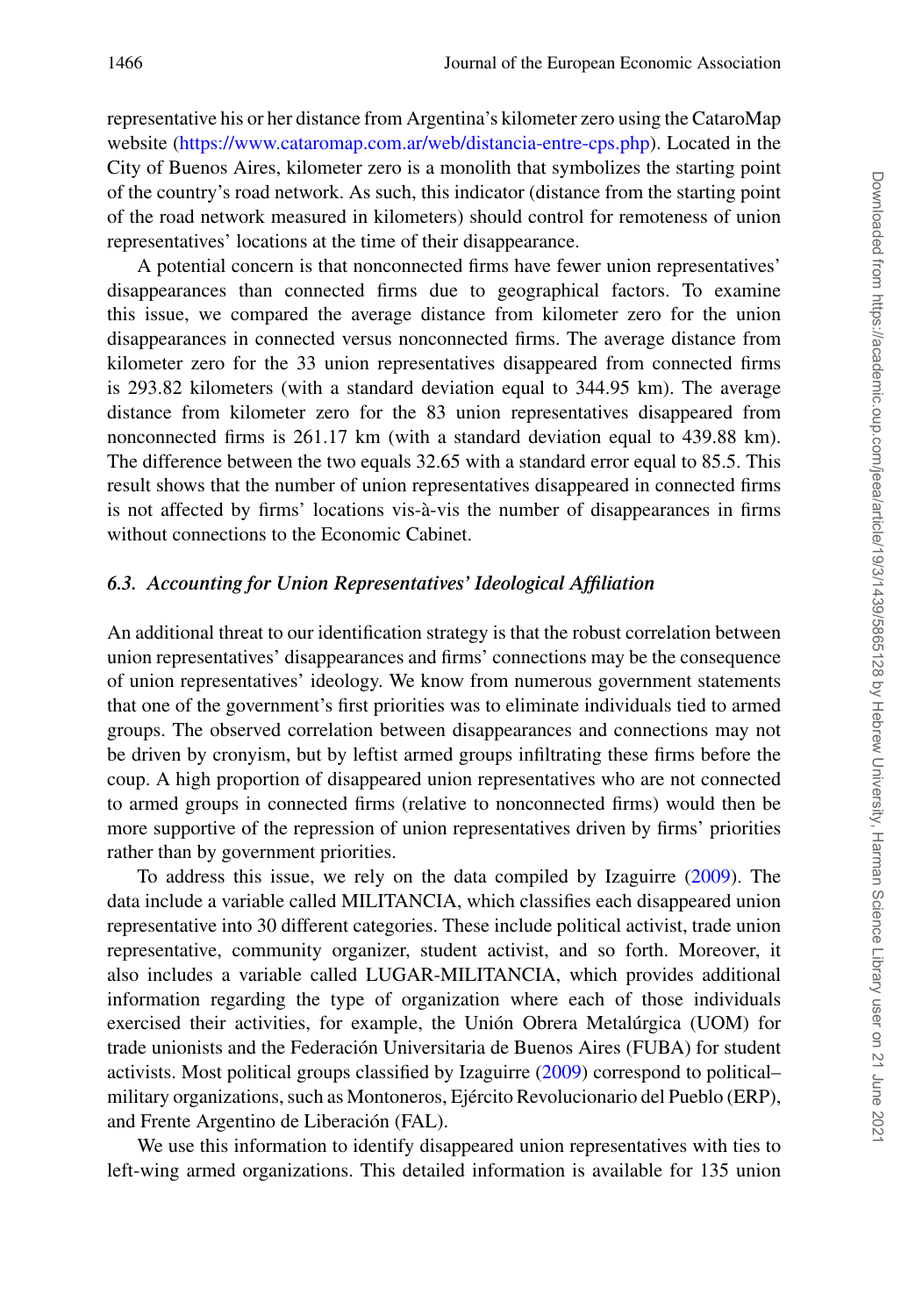|                                                                        | Firms with cabinet<br>connections | Firms without<br>cabinet connections | Total         |
|------------------------------------------------------------------------|-----------------------------------|--------------------------------------|---------------|
| Union representatives<br>disappeared without ties<br>to an armed group | 26<br>(72.22)                     | 52<br>(52.53)                        | 78<br>(57.78) |
| Union representatives<br>disappeared with ties to<br>an armed group    | 10<br>(27.78)                     | 47<br>(47.47)                        | 57<br>(42.22) |
| Total                                                                  | 36<br>(100)                       | 99<br>(100)                          | 135<br>(100)  |

<span id="page-28-0"></span>TABLE 6. Union Representatives' Ties to Left-Wing Armed Organizations (by Firms' Connections to the Regime).

Note: Based on data from Izaguirre [\(2009\)](#page-47-18).

representatives in the firms included in the *Prensa Económica* ranking (excluding state-owned firms). Table [6](#page-28-0) presents the distribution of cases according to firms' connections to the Economic Cabinet (percentages in parenthesis). The data show that fewer than 30% of disappeared union representatives in connected firms were linked to armed groups, whereas the number for nonconnected firms is close to 50%. Although suggestive, this evidence supports a firm-driven rather than a governmentdriven mechanism behind the repression of connected firms' union representatives.

# *6.4. Estimating the Extensive Margin of Connections to the Regime*

The analysis thus far estimated the effects of political, business, and social connections on the number of union representatives' disappearances (e.g. the intensive margin of connections). Table [7](#page-29-0) focuses instead on the effects of connections on the probability of having union representatives disappeared, that is, the extensive margin of connections on disappearances. This table shows estimates from a linear probability model where the dependent variable equals 1 for all firms with union disappearances and 0 otherwise. The results of these estimations confirm that firms with connections to the regime had a significantly higher probability of union disappearances. The estimated coefficients are of a substantial magnitude. They imply that cabinet connections to the regime are associated with an increase of  $10\%-15\%$  in the probability of a union representative's disappearance. We observe a similar effect when we move from a firm without links to Mart´ınez de Hoz to one that is closely connected to him, either through business or social connections.

We use these linear probability models to compute Oster  $(2019)$  ratios.<sup>30</sup> Oster [\(2019\)](#page-47-24) builds on the Altonji, Elder, and Taber [\(2005\)](#page-46-20) ratio, which compares how much the coefficient on connections declines as we add control variables. Oster [\(2019\)](#page-47-24) generalizes this ratio to account for improvements on the overall fit when controls are

<sup>30.</sup> We are not able to compute Altonji et al. [\(2005\)](#page-46-20) or Oster [\(2019\)](#page-47-24) ratios for previous estimations because these ratios can only be computed for linear models.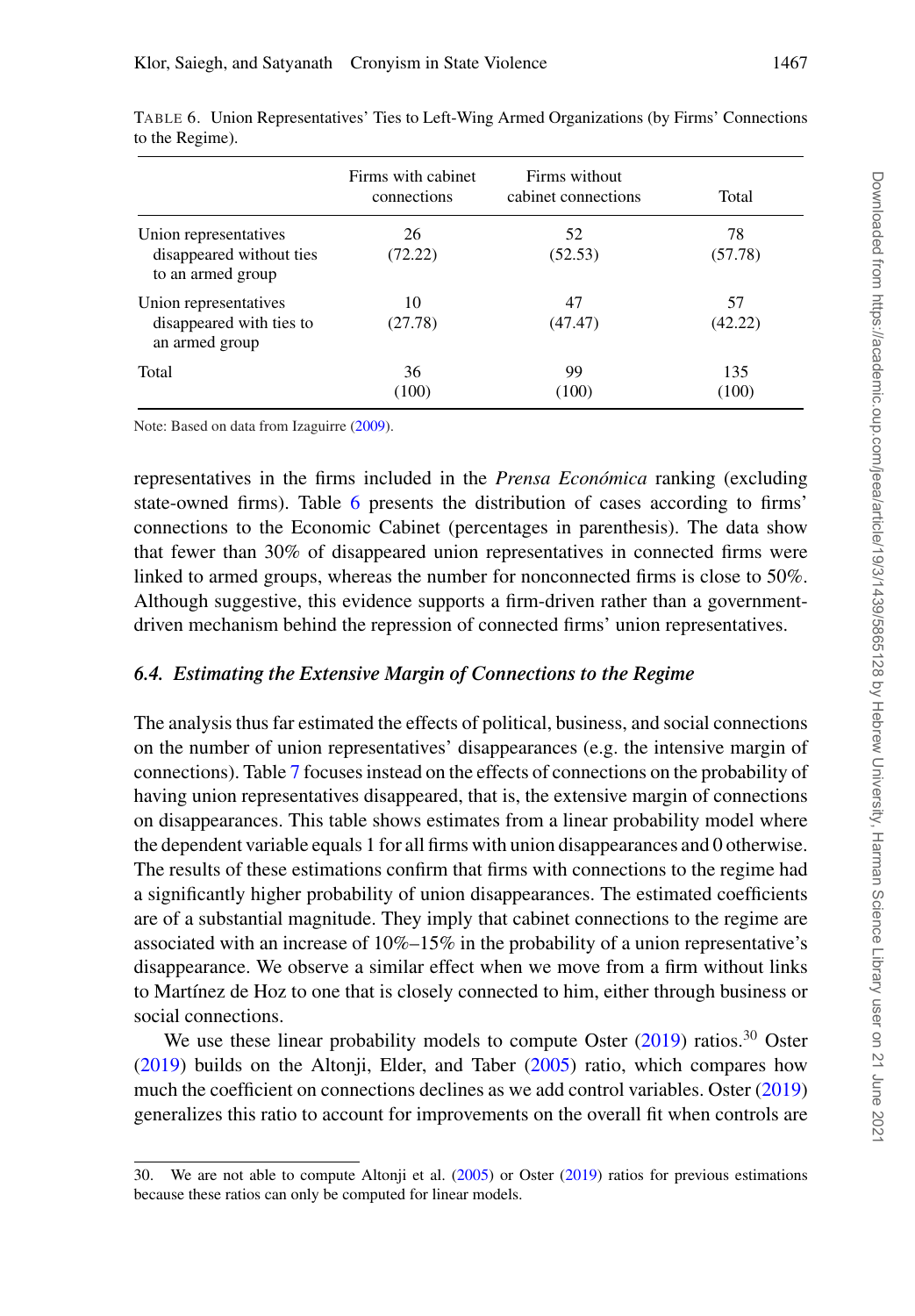|                                  |             | Top-300 firms (Prensa Economica 1975) |                     |                         | Top-150 firms (Mercado 1975) |                        |
|----------------------------------|-------------|---------------------------------------|---------------------|-------------------------|------------------------------|------------------------|
| Variables                        | Cabinet     | <b>Business</b>                       | Social              | Cabine                  | <b>Business</b>              | Social                 |
|                                  | $\ominus$   | $\widehat{c}$                         | $\odot$             | $\widehat{\mathcal{F}}$ | $\tilde{c}$                  | $\circledcirc$         |
| Connections                      | $0.150**$   | $0.0226***$                           | $0.0287***$         | (0.0559)                | $0.0312**$                   | $0.0288*$              |
|                                  | (0.0556)    | (0.00740)                             | 0.00628)            | 0.0961                  | (0.0119)                     | (0.0127)               |
| Board size                       |             |                                       | 0.00153<br>(0.0105) |                         |                              | $-0.00321$<br>(0.0114) |
| Ranking (1975)                   | 0.000564    | $-0.000812*$                          | (0.000585)          | $0.00245*$              | (0.00123)                    | $-0.00247*$            |
|                                  | $-0.000688$ | (0.000475)                            | 0.000828            | (0.00131)               | 0.00193                      | (0.00122)              |
| Total sales (in thousands, 1975) | 0.0192      | (0.0193)                              | $0.0324*$           | (0.0255)                | (0.0324)                     | (0.0245)               |
|                                  | 0.0329      | 0.0288                                | (0.0163)            | 0.0112                  | 0.0169                       | 0.0150                 |
| Strikes (1974–1975)              | $0.145**$   | $0.132**$                             | $0.126**$           | $0.266***$              | $0.253***$                   | $0.257***$             |
|                                  | 0.0561)     | (0.0513)                              | (0.0503)            | (0.106)                 | (0.0782)                     | (0.108)                |
| Observations                     | 0.369       | 0.419                                 | 0.416               | 0.407                   | 0.496                        | 0.418                  |
| R-squared                        | 221         | 221                                   | 221                 | $\Xi$                   | 目                            | Ξ                      |

<span id="page-29-0"></span>TABLE 7. The Effects of Firms' Connections on the Likelihood of a Union Representative Disappearance. TABLE 7. The Effects of Firms' Connections on the Likelihood of a Union Representative Disappearance. represent statistical significance at the represent statistical significance at the -, and - $^*$  . include the same controls as specifications  $(4)-(6)$  in Table [3.](#page-20-0) Standard errors, clustered by industry, appear in parentheses.<sup>\*</sup> 10%, 5%, and 1% levels, respectively. 10%, 5%, and 1% levels, respectively.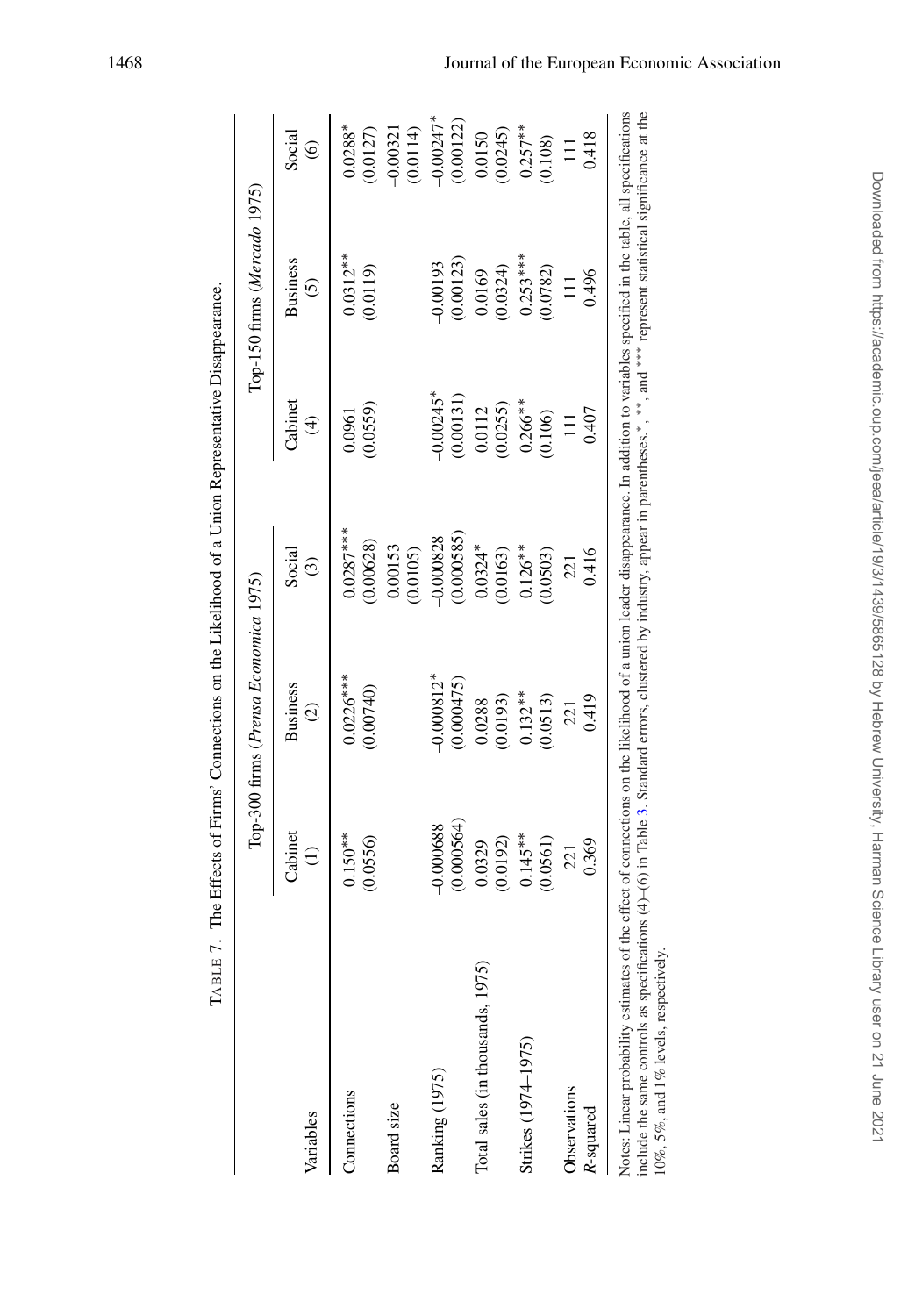added. The higher the ratio is, the stronger would selection on unobservables have to be relative to selection on observables to completely explain away the estimated effect. Importantly, this approach assumes that the variation on union representatives' disappearances related to the observables has the same relationship with connections to the regime as the part of the variation driven by unobservables.

For the models estimated in Table [7,](#page-29-0) the  $R^2$  of models with controls is roughly ten times higher than the  $R^2$  of models without controls.<sup>31</sup> This confirms that the observables included in the estimations account for a substantial share of the overall variation. As a consequence, the estimated Oster [\(2019\)](#page-47-24) ratios of the degree of selection on unobservables to the degree of selection on observables for statistically significant coefficients range from 2.43 (for the model on cabinet connections using the top-300 sample of firms) to 6.1 (for the model on business connections using the top-150 sample of firms). This implies that selection on unobservables would have to be substantially stronger than selection on observables for our main result to be overturned.

### *6.5. Focusing on Neighboring Firms and Using Propensity Score Weights*

We have established large and robust differences between connected and nonconnected firms in terms of labor repression, with connected firms showing more union representatives' disappearances than nonconnected firms. Given the observational nature of our data, our interpretation of these results should be tempered with the possibility that differences between these firms might reflect omitted variables. One particular concern is with respect to firms' size. One strategy to address this concern is to focus only on firms that happen to be ranking neighbors (i.e. placed next to each other), but differ from each other regarding their connections to the regime.<sup>32</sup>

Given the rankings, we can generate two sets of neighboring samples. The first one, based on *Prensa Económica*, is restricted to 39 sets of neighboring firms, whereas the second one (based on *Mercado*), contains 24 sets. We verify that there are no significant differences in the observed characteristics between these firms, which leads us to expect that there would not be any differences either in their unobservable characteristics. To capture the effect of connections on disappearances, we focus in the top panel of Table [8](#page-31-0) on the effect of the difference in connections on the difference in the number of disappeared union representatives among neighboring firms.<sup>33</sup>

Even when we restrict our sample to this extremely small set of neighboring firms, we still see large and significant differences between connected and nonconnected firms in union leader disappearances. For the neighboring firms included in the *Prensa*

<sup>31.</sup> The  $R^2$  for models without controls using the top-300 sample of firms are 0.048, 0.047, and 0.043 for cabinet, business, and social connections. The  $R^2$  for the sample of top-150 firms are 0.029, 0.050, and 0.033.

<sup>32.</sup> For example, Fiat and Acindar were ranked 3 and 4, respectively, by *Prensa Economica ´* in 1975. The latter, however, had a direct connection to the regime, whereas the former did not.

<sup>33.</sup> This strategy is similar to the first-difference (FD) estimator approach, which is commonly used in panel data analyses to address concerns related to omitted variables bias. In this case, rank ordering plays the role of temporal variation in time-series analyses.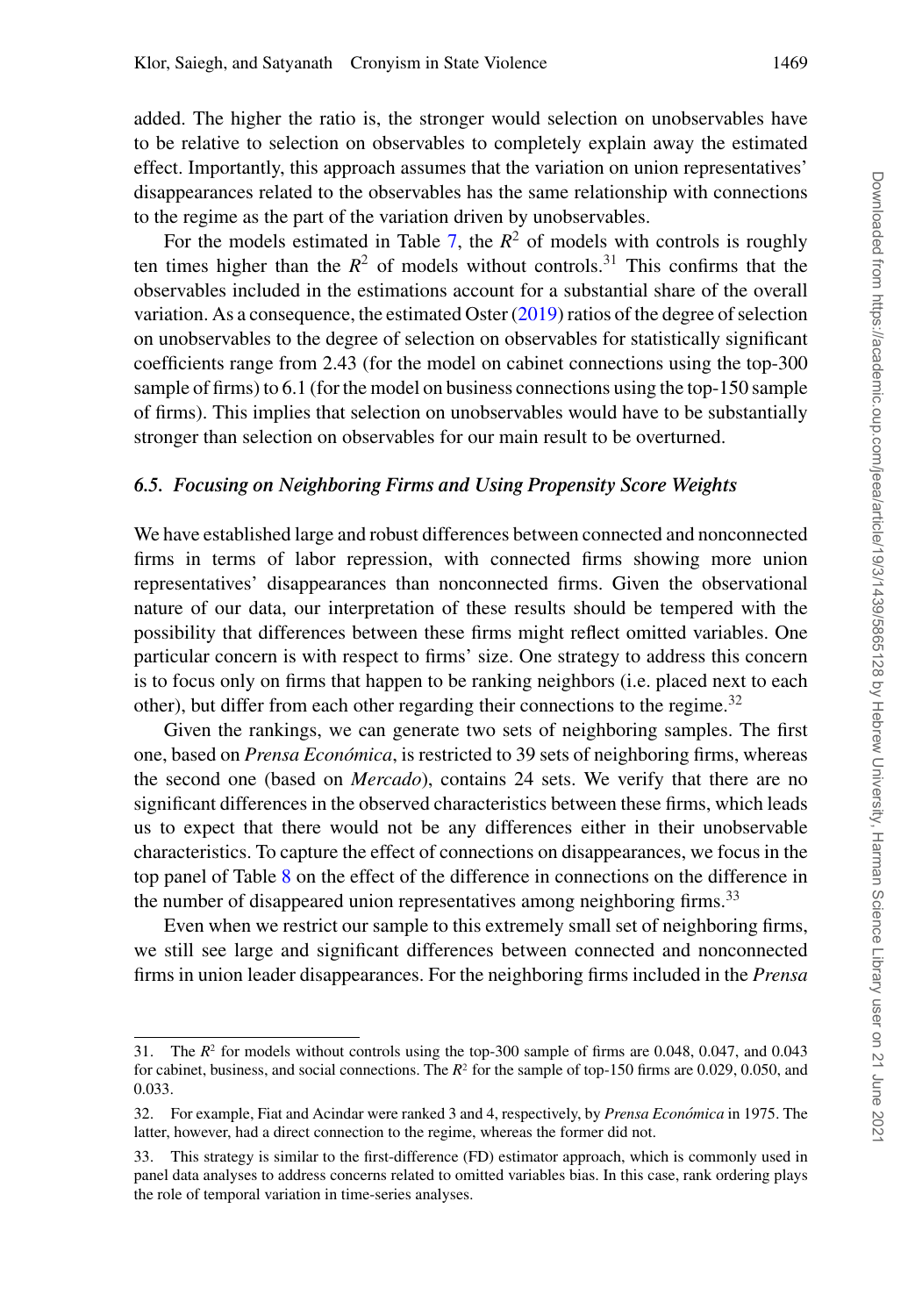|                     |                      | Top-300 firms (Prensa Economica 1975) |                                   |                      | Top-150 firms (Mercado 1975) |                       |
|---------------------|----------------------|---------------------------------------|-----------------------------------|----------------------|------------------------------|-----------------------|
|                     | Cabinet<br>(1)       | <b>Business</b><br>(2)                | Social<br>(3)                     | Cabinet<br>(4)       | <b>Business</b><br>(5)       | Social<br>(6)         |
|                     |                      |                                       |                                   | Neighboring firms    |                              |                       |
| Connections         | $3.75***$<br>(1.391) | $0.502**$<br>(0.249)                  | $0.408*$<br>(0.232)               | $8.583**$<br>(3.435) | $2.258*$<br>(1.196)          | 1.426<br>(0.961)      |
| <b>Observations</b> | 39                   | 39                                    | 39                                | 24                   | 23                           | 23                    |
|                     |                      |                                       | Propensity score weighted samples |                      |                              |                       |
| Connections         | $1.201**$<br>(0.549) | $2.295***$<br>(0.707)                 | $1.822**$<br>(0.893)              | 0.739<br>(0.773)     | $2.207**$<br>(0.863)         | $2.782***$<br>(0.840) |
| <b>Observations</b> | 199                  | 218                                   | 202                               | 105                  | 109                          | 110                   |

<span id="page-31-0"></span>TABLE 8. The Effect of Firms' Connections on Union Representatives' Disappearances, using Propensity Score Weighted Samples.

Notes: Each column in the top panel presents ordinary least-squares coefficients of a first different regression of number of disappearances on connections for neighboring firms. Each column in the bottom panel presents the results of a GLM with a log link. Robust standard errors appear in parentheses.

\*, \*\*, and \*\*\* represent statistical significance at the 10%, 5%, and 1% levels, respectively.

*Económica* sample, the difference in the average number of disappeared union leaders between connected and nonconnected firms amounts to 3.75. Similarly, a standard deviation increase in the difference in business connections to Martínez de Hoz is associated with 1.98 union representatives' disappearances. A standard deviation increase in social connections results in 1.65 disappearances.

We estimate larger magnitudes for the neighboring firms from the *Mercado* sample. The estimates in the top panel of Table [8](#page-31-0) are very close to the magnitudes obtained in our base specification presented in Tables [3](#page-20-0) and [4.](#page-22-0) As such, the results suggest that our original findings are not caused by some unobserved characteristic masked by firms' sizes.

A possible objection to our proposed matching strategy is that the strata defined by the firms' ranking are not completely exhaustive. To alleviate this concern, we also use propensity score weights to eliminate any further imbalances between the samples of connected and unconnected firms. To calculate the propensity score for each observation, we estimate a logit regression for the probability of being politically connected to the regime, conditional on all the covariates included in our base specification (columns 4–6 of Tables [3](#page-20-0) and [4\)](#page-22-0). We obtain from this estimation  $P(X_i)$ , each firm's probability of having connections to the regime conditional on all available firm's characteristics.

Following Abadie [\(2005\)](#page-46-19), we use  $P(X_i)$  to weight each observation by its inverse propensity score of assignment.<sup>34</sup> In particular, the weight assigned to firm  $i$  is

<sup>34.</sup> See also Mastrobuoni and Pinotti [\(2015\)](#page-47-25), who use this methodology to estimate the effect of immigrants' legal status on crime.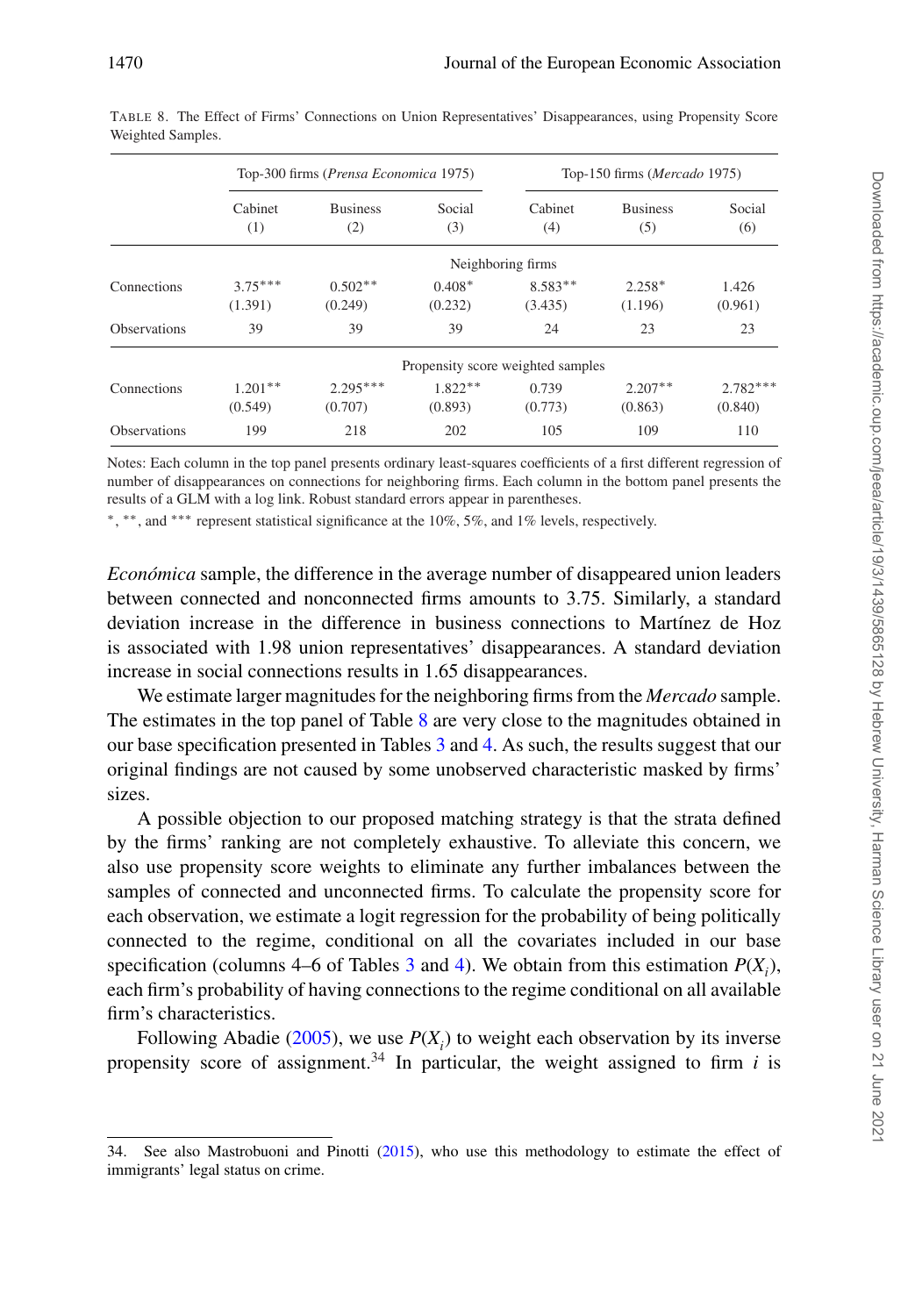given by

$$
Connections_i \frac{p}{P(X_i)} + (1 - Connections_i) \frac{1-p}{1 - P(X_i)},
$$

where *Connections* is an indicator equal to 1 for firms connected to the regime and 0 otherwise, and  $p$  is the unconditional share of firms with connections to the regime. Weighting observations using the inverse propensity score method described previously increases the comparability of the group of connected firms to the group of firms without connections because it attaches a higher weight to firms more similar to those on the other group relative to the average firm of each group.<sup>35</sup>

The lower panel in Table [8](#page-31-0) displays the estimates of the effects of connections on union representatives' disappearances for the top-300 sample of firms and the top-150 sample of firms. We estimate these models using a generalized linear model (GLM) assuming a negative binomial probability distribution and a logarithmic link function. These choices are determined by the distribution of our dependent variable. Note also that the weighted sample is not compatible with a simple negative binomial estimation.

The results ratify those in Tables [3](#page-20-0) and [4.](#page-22-0) We observe that firms with connections to the regime have a significantly higher number of union disappearances also when using weighted samples that are balanced in terms of all their observables' characteristics. The estimated coefficients are also of a substantial magnitude. Cabinet connections to the regime are associated with an increase of 3.32 (top-300 firms) or 2.09 (top-150 firms) union representatives' disappearances for an average firm. We find similar effects for business and social connections. The results are also robust to including firms' propensity score of connections to the regime instead (or in addition) to firms' actual connections.<sup>36</sup>

# **7. Investigating the Mechanism: Profit Pull, Ideology Push, or Information Transmission?**

The estimated correlation between connections and disappearances, however robust, is also consistent with other plausible mechanisms that do not fit a narrow definition of cronyism (in the sense of connected firms actively seeking disappearances for financial

<sup>35.</sup> Balancing tests show that the weighted samples of connected and nonconnected firms are statistically identical in all of their observable characteristics (see Appendix [Table A.3\)](#page-42-0). We exclude one observation from the sample of firms (Ford) because it is a clear outlier, with a weighted number of union representatives' disappearances over 27, which is almost ten times higher than Astarsa's weighted number of union representatives' disappearances (3.6), the closest firm in terms of weighted disappearances with cabinet connections. This is a common occurrence when using propensity score methods. Several studies recommend trimming the sample to improve overlap in covariates' distribution (see, for example, Imbens and Wooldridge [2009\)](#page-47-26).

<sup>36.</sup> The remainder of this paper continues to focus exclusively on unweighted samples, which allow us to use a more parsimonious negative binomial estimation. That said, all of the results of this paper are qualitatively and quantitatively the same as when using a GLM estimation with weighted samples.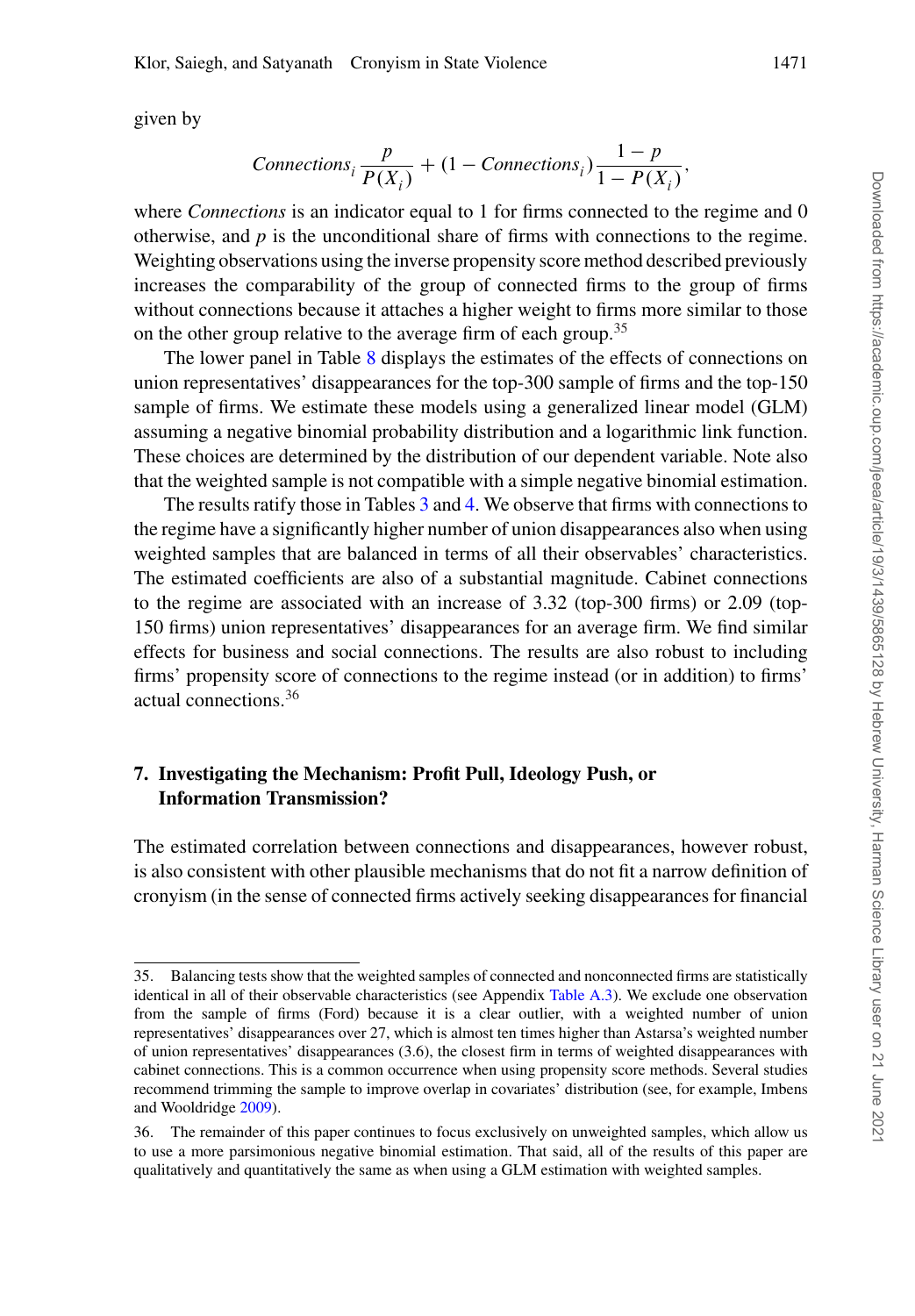gain). The correlation could be driven by the military regime forcing connected firms to hand over the names of their union representatives who opposed the regime. A second possibility is that leaders of connected firms were closest in ideology to the military regime, and thus more likely to want to hand over the names. Another possible mechanism is that all firms provided the names of their union representatives to the regime but that the lists of connected firms were more credible. To justify the correlation between connections and disappearances as primarily implying cronyism, we need to evaluate these alternative mechanisms.

One way to examine whether the noncrony mechanisms mentioned previously are significant drivers of disappearances is to evaluate the relative effect of connections to the regime by virtue of being a state-owned firm versus the effect of private connections. The rationale is as follows. The military junta had the responsibility of appointing the chief executive officers of all state-owned firms. Immediately after the coup, the regime appointed as heads of state-owned firms people who were loyal and ideologically proximate to the regime. (Many of the appointees were in fact retired military officers.) We thus classify state-owned firms as connected to the regime. We should expect topdown demands to hand over the names of union representatives to be more effective when communicated down a chain of command within the regime, rather than outside a chain of command to private sector chief executives. Likewise, communications from chief executives who have gained their position based on loyalty and ideological proximity to the regime should be, if anything, more credible on average than those from chief executives who were appointed by others based on numerous other criteria (as would be the case for private sector chief executives).  $37$ 

Given that there is no evidence to suggest that union representatives in state-owned firms were any less activist than union representatives in private firms, the implication is clear. If noncrony mechanisms such as ideological proximity, top-down pressure, or credible information transmission are significant drivers of disappearances, we should expect an exceptionally high positive coefficient on a dummy variable for state-owned firms.

This section adds state-owned firms to our sample of firms to see if this is the case. The expanded data set includes 31 state-owned firms.<sup>38</sup> They include utility companies (gas, oil, electricity, and water), transportation (airlines, railroads, and subways), state banks, as well as industrial firms that were nationalized in the early 1970s. A total of 31 of these firms appear in *Prensa Económica*'s ranking and 21 appear in *Mercado*'s ranking. Summary statistics for state-owned firms as well as balancing tests vis-a-vis firms with and without cabinet connections are given in Appendix ` [Table A.4.](#page-43-0) This table shows that state-owned firms are relatively large firms (based on their ranking and sales). State-owned firms had on average fewer union representatives' disappearances than firms with cabinet connections even though they suffered from a

<sup>37.</sup> We may also expect more bottom-up pressure based on ideology, independent of reasons of private profiteering, from the chief executives of such firms.

<sup>38.</sup> We identified the set of state-owned firms using the comprehensive list compiled by FIEL (Fundacion´ de Investigaciones Económicas Latinoamericanas) included in Consejo Empresario Argentino ([1976\)](#page-46-21).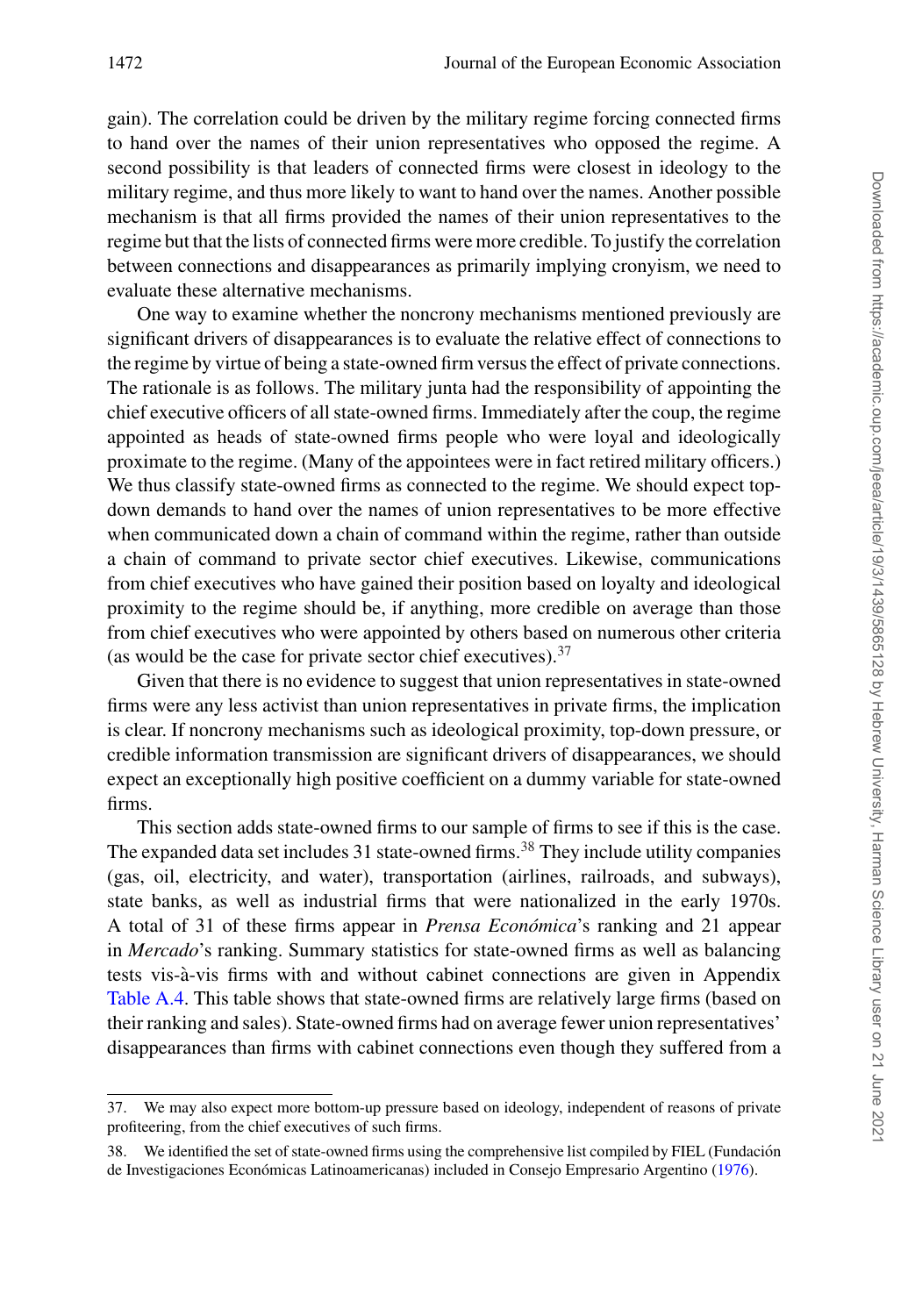slightly higher number of strikes before the coup compared to firms with connections. Izaguirre's [\(2009\)](#page-47-18) data show that the proportion of union representatives disappeared with ties to armed groups is similar for state-owned firms (45.83%) compared to that for non–state-owned firms (42.22%).

Table [9](#page-35-0) presents the analysis including state-owned firms. The table shows that the state-owned dummy is never significantly positive, and is in fact negative for half of the models estimated. That is, despite being directly connected to the military junta, state-owned firms do not have a positive effect on the number of disappeared union representatives.<sup>39</sup> There is thus little in the data to support the alternative noncrony mechanisms described previously. The table also shows that the estimated effects of connections on union representatives' disappearances for firms in the private sector are remarkably similar to the ones obtained in all the different estimations presented previously.

### **8. The Effects of Labor Repression on Firms' Performance**

The empirical results indicate that the number of firm-level union representatives victimized by the regime is three times higher for connected firms relative to nonconnected ones. They also suggest that this effect is pronounced in privately owned (as opposed to state-owned) firms. Taken together, these findings raise the following question: What benefits did connected firms in the private sector obtain from union disappearances? To answer this question, we examine the effects of connections and union representatives' disappearances on firms' performance. Unfortunately, we do not have information on firms' profits. Nonetheless, we are able to estimate the effects of connections and disappearances on the probability of future strikes and firms' position in *Prensa Económica*'s ranking, which is based on firms' market valuation.

Table [10](#page-36-0) shows results of regressions where on the left-hand side we have a dummy variable for whether or not a firm's workers went on strike after the March 1976 coup.<sup>40</sup> We control for firm-level strikes in the two years prior to the coup and the full set of covariates used in our main specification presented in Tables [3](#page-20-0) and [4.](#page-22-0) We find that the interaction of connections with a union representative's disappearance is negatively associated with the propensity to strike after the coup took place. The effect is significant across the board. Connected firms without union disappearances

<sup>39.</sup> Following one of the reviewer's advice, we also test for the possibility that the presence of managers directly linked to the regime was enough to intimidate workers in state-owned firms, making repression unnecessary. To do this, we look at the likelihood that a firm suffers at least one strike after the coup minus the likelihood of suffering at least one strike before the coup. On average, the likelihood of suffering a strike decreases by 14.29% for firms in the *Prensa Económica* sample. This decrease is not statistically different for state-owned firms and the rest of the firms. (*t*-statistic equals 0.7356.)

<sup>40.</sup> The table presents the results of a linear probability model. Using probit delivers the same results. We exclude Mercedez Benz from the analysis because this is the only firm in our sample with all its union disappearances after its strikes. Including this firm in the analysis strengthens the results. The firm-level strike data for the coup period come from Falcón  $(1982)$  $(1982)$ .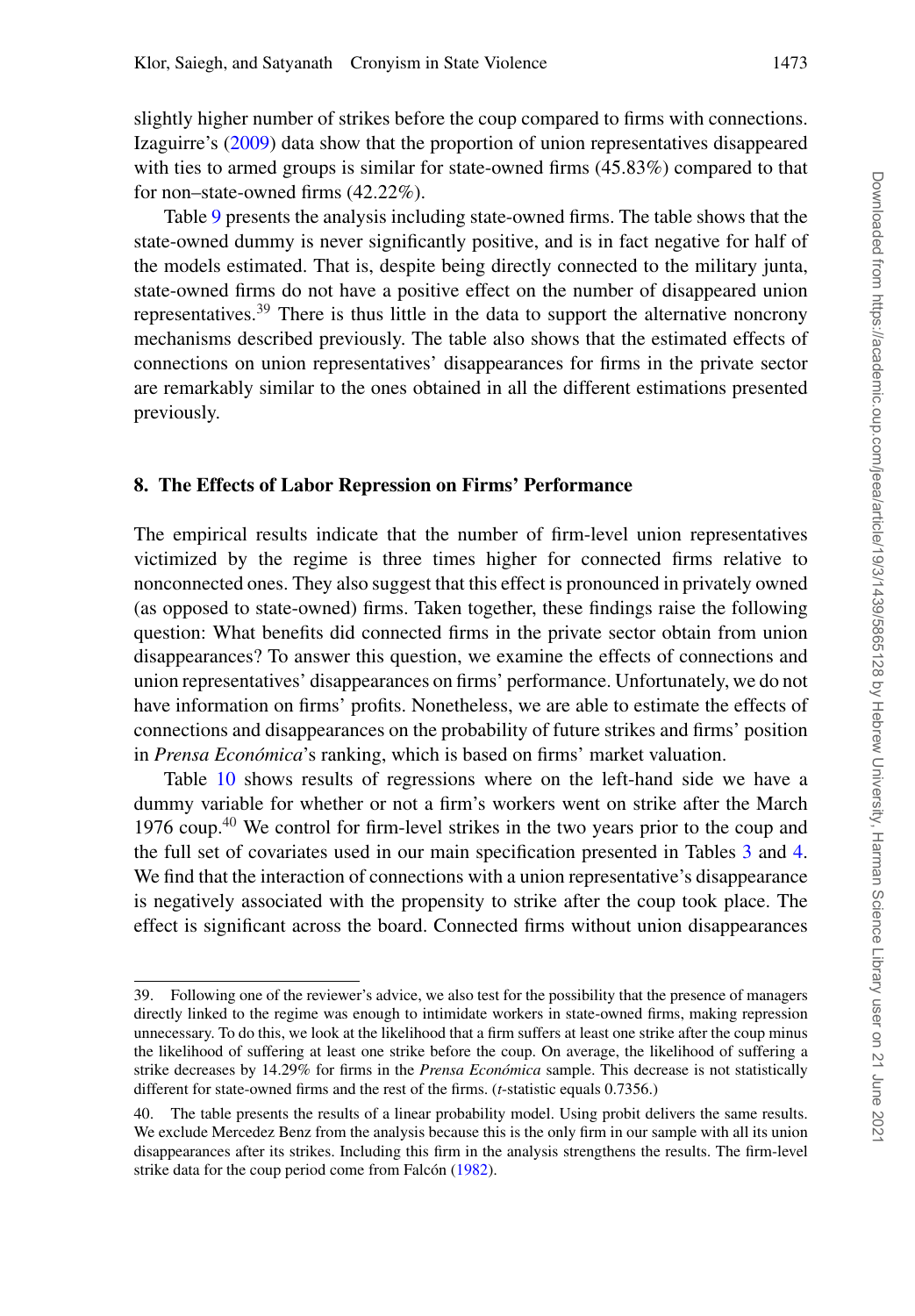|                                  |                 | Top-300 firms ( <i>Prensa Economica</i> 1975) |                       |                         | Top-150 firms (Mercado 1975) |                       |
|----------------------------------|-----------------|-----------------------------------------------|-----------------------|-------------------------|------------------------------|-----------------------|
| Variables                        | Cabinet         | <b>Business</b>                               | Social                | Cabinet                 | <b>Business</b>              | Social                |
|                                  | $\widehat{\Xi}$ | $\widehat{c}$                                 | $\odot$               | $\widehat{\mathcal{F}}$ | $\tilde{c}$                  | $\circledcirc$        |
| Connections                      | $1.523***$      | $0.288***$                                    | $0.346***$            | $1.457***$              | $0.190***$                   | $0.278***$            |
|                                  | (0.301)         | (0.102)                                       | (0.0532)              | (0.147)                 | (0.0883)                     | (0.0797)              |
| State owned                      | $-1.664**$      | (0.648)                                       | (0.737)               | (0.958)                 | (0.940)                      | (1.025)               |
|                                  | (0.797)         | $-0.108$                                      | 0.168                 | $-0.893$                | 0.682                        | 0.599                 |
| Board size                       |                 |                                               | (1680.0)<br>$-0.0293$ |                         |                              | (0.0733)<br>$-0.0571$ |
| Ranking (1975)                   | $-0.0117***$    | $-0.00900$ **                                 | $-0.010$ ***          | (0.00790)               | (11600.00)                   | (0.00752)             |
|                                  | (0.00428)       | (0.00392)                                     | (64600.00)            | $-0.00400$              | $-0.00504$                   | $-0.00703$            |
| Total sales (in thousands, 1975) | $0.0358*$       | $0.0383**$                                    | $0.0346*$             | (0.0238)                | (0.0206)                     | (0.0204)              |
|                                  | (0.0196)        | (0.0181)                                      | (0.0199)              | 0.0333                  | 0.0322                       | 0.0289                |
| Strikes (1974–1975)              | $1.341***$      | $1.620***$                                    | $1.397***$            | $1.397***$              | $2.140***$                   | $1.924**$             |
|                                  | (0.465)         | (0.444)                                       | (0.512)               | (0.512)                 | (0.718)                      | (0.771)               |
| Observations                     | 252             | 252                                           | 252                   | 132                     | 132                          | 132                   |

<span id="page-35-0"></span>Notes: In addition to variables specified in the table, all specifications include the same controls as specifications  $(4)-(6)$  in Table [3.](#page-20-0) Standard errors, clustered by industry, appear in parentheses.- $\cdot$  . and  $^{***}$ \* represent statistical significance at the 10%, 5%, and 1% levels, respectively.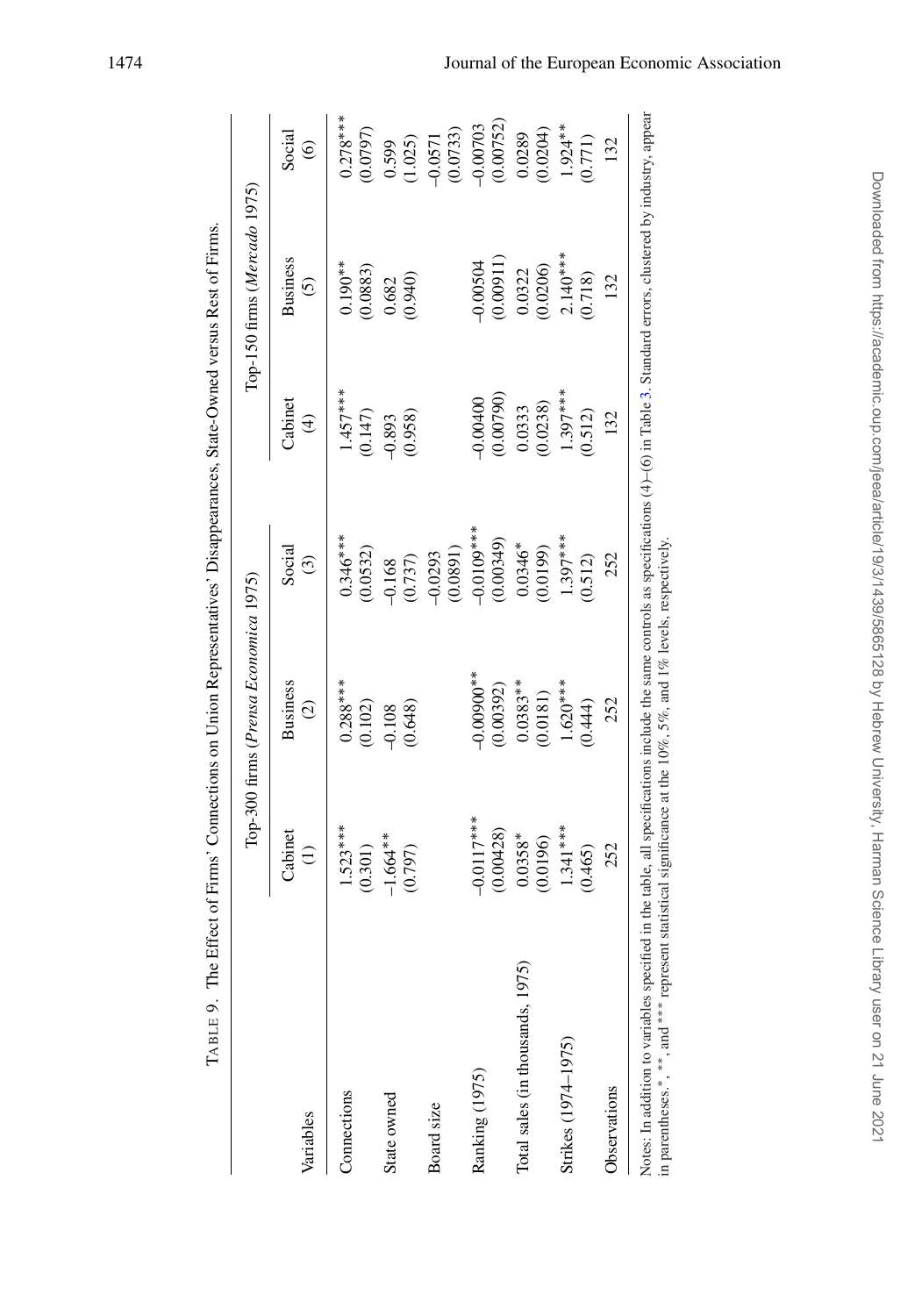|                                                                                                                                                                                                                                       |                    | Top-300 firms (Prensa Economica)                                                                                                            |                    |             | Top-150 firms (Mercado) |                |
|---------------------------------------------------------------------------------------------------------------------------------------------------------------------------------------------------------------------------------------|--------------------|---------------------------------------------------------------------------------------------------------------------------------------------|--------------------|-------------|-------------------------|----------------|
| Variables                                                                                                                                                                                                                             | Cabinet            | <b>Business</b>                                                                                                                             | Social             | Cabinet     | <b>Business</b>         | Social         |
|                                                                                                                                                                                                                                       | $\widehat{z}$      | $\circledcirc$                                                                                                                              | $\odot$            | $\oplus$    | $\odot$                 | $\circledcirc$ |
| Strikes (1974-1975)                                                                                                                                                                                                                   | (0.0775)           | (0.0771)                                                                                                                                    | (0.0755)           | (0.117)     | (0.110)                 | (0.113)        |
|                                                                                                                                                                                                                                       | 0.0964             | 0.0906                                                                                                                                      | 0.0976             | 0.144       | 0.142                   | 0.147          |
| Connections                                                                                                                                                                                                                           | 0.00839            | -0.000836                                                                                                                                   | (0.00628)          | (0.0835)    | 0.00353                 | (0.0118)       |
|                                                                                                                                                                                                                                       | (0.0546)           | (0.00474)                                                                                                                                   | 0.00900            | 0.0491      | (0.0123)                | 0.0169         |
| Union disappearances                                                                                                                                                                                                                  | 0.00233            | (0.0314)                                                                                                                                    | (0.0143)           | 0.000921    | (0.0359)                | (0.0129)       |
|                                                                                                                                                                                                                                       | (0.0106)           | 0.0473                                                                                                                                      | 0.0201             | (0.00801)   | 0.0277                  | 0.0156         |
| Connections * union disappearances                                                                                                                                                                                                    | $-0.0286***$       | $-0.0098**$                                                                                                                                 | $-0.00879***$      | $-0.0275**$ | (0.00430)               | $-0.00783***$  |
|                                                                                                                                                                                                                                       | (0.0112)           | (0.00394)                                                                                                                                   | (0.00189)          | (0.00856)   | $-0.00678$              | (0.00219)      |
| Workers disappearances                                                                                                                                                                                                                | 0.00598            | (0.00621)                                                                                                                                   | (0.00646)          | (0.00582)   | (0.00581)               | 0.000118       |
|                                                                                                                                                                                                                                       | 0.00409            | 0.00532                                                                                                                                     | 0.00471            | $-0.00126$  | $-0.00111$              | (0.00587)      |
| Trades in stock exchange                                                                                                                                                                                                              | (0.0242)           | (0.0246)                                                                                                                                    | (0.0249)           | (0.0585)    | (0.0451)                | (0.0532)       |
|                                                                                                                                                                                                                                       | 0.0249             | 0.0147                                                                                                                                      | 0.0202             | 0.0842      | 0.0671                  | 0.0752         |
| Customer firm                                                                                                                                                                                                                         | (0.520)            | (0.516)                                                                                                                                     | (0.534)            | (0.591)     | (0.629)                 | (0.626)        |
|                                                                                                                                                                                                                                       | 0.431              | 0.430                                                                                                                                       | 0.387              | 0.751       | 0.693                   | 0.670          |
| Input-supplier firm                                                                                                                                                                                                                   | (0.147)            | (0.148)                                                                                                                                     | (0.151)            | $-0.251*$   | $-0.246*$               | $-0.240*$      |
|                                                                                                                                                                                                                                       | $-0.172$           | $-0.170$                                                                                                                                    | $-0.161$           | (0.116)     | (0.113)                 | (0.117)        |
| Bargaining agreement                                                                                                                                                                                                                  | $0.260*$           | $0.263*$                                                                                                                                    | $0.242*$           | (0.190)     | (0.184)                 | (0.170)        |
|                                                                                                                                                                                                                                       | (0.131)            | (0.123)                                                                                                                                     | (0.123)            | 0.268       | 0.267                   | 0.263          |
| Attacks against firm                                                                                                                                                                                                                  | (0.0952)           | (0.0930)                                                                                                                                    | (0.0942)           | (0.113)     | (0.115)                 | (0.111)        |
|                                                                                                                                                                                                                                       | 0.113              | 0.104                                                                                                                                       | 0.0940             | 0.144       | 0.139                   | 0.132          |
| Support to private enterprise (CICYP)                                                                                                                                                                                                 | (0.0552)           | (0.0559)                                                                                                                                    | (0.0550)           | (0.0634)    | (0.0642)                | (0.0601)       |
|                                                                                                                                                                                                                                       | $-0.0733$          | $-0.0643$                                                                                                                                   | $-0.0722$          | $-0.0594$   | $-0.0515$               | $-0.0609$      |
| Ranked in Mercado                                                                                                                                                                                                                     | (0.0332)<br>0.0283 | (0.0333)<br>0.0303                                                                                                                          | (0.0353)<br>0.0336 |             |                         |                |
| Ranking (1975)                                                                                                                                                                                                                        | 0.000240)          | 0.000187                                                                                                                                    | (0.000211)         | $-0.000349$ | $-0.000653$             | $-0.000173$    |
|                                                                                                                                                                                                                                       | $1.59e - 05$       | 0.000155                                                                                                                                    | $8.66e - 05$       | (0.00161)   | (0.00163)               | (0.00146)      |
| Total sales (in thousands, 1975)                                                                                                                                                                                                      | $0.0564***$        | $0.0657***$                                                                                                                                 | $0.0625***$        | $0.0673*$   | $0.0920***$             | $0.0709*$      |
|                                                                                                                                                                                                                                       | 0.0141)            | 0.0161)                                                                                                                                     | (0.0174)           | (0.0359)    | (0.0250)                | (0.0340)       |
| Observations                                                                                                                                                                                                                          | 0.433              | 0.431                                                                                                                                       | 0.439              | 0.522       | 0.516                   | 110            |
| R-squared                                                                                                                                                                                                                             | 220                | 220                                                                                                                                         | 220                | 110         | 110                     | 0.53           |
| Notes: Linear probability estimations of the likelihood that a firm's workers go on strike after the coup. All specifications control for industry fixed effects in addition to variables<br>specified in the table. Standard errors, |                    | clustered by industry, appear in parentheses.*, **, and *** represent statistical significance at the 10%, 5%, and 1% levels, respectively. |                    |             |                         |                |

<span id="page-36-0"></span>TABLE 10. The Effect of Firms' Connections and Union Representatives' Disappearances on Workers' Strikes.

TABLE 10. The Effect of Firms' Connections and Union Representatives' Disappearances on Workers' Strikes.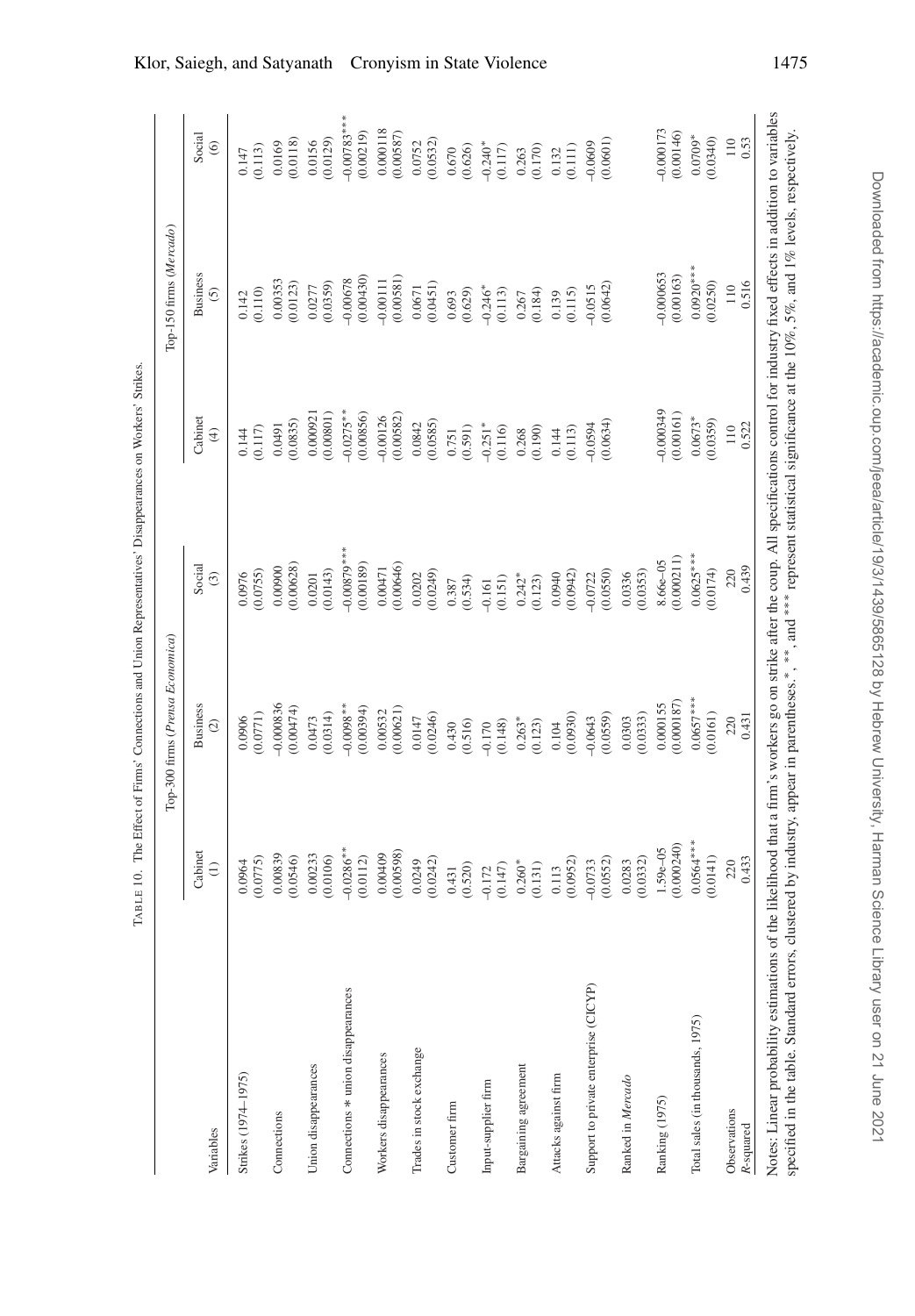(the variable called connections) and firms with union disappearances that are not connected to the regime (the variable called union disappearances) do not benefit from a decrease in the propensity of their workers going on strikes. Remarkably, the covariates that control for labor relations within the firm before the coup are not significant (e.g. prior strikes, having a signed bargaining agreement between the firm and the union, and workers' disappearances).

This finding is consistent with the following causal story. Strikes at the firm level can be deterred by credibly signaling that a firm is able and willing to use its ties to the regime to access the state's repressive apparatus in response to labor activism. Simply having a connection does not serve as a credible signal because the firm's management may not have the ability nor the willingness to utilize their connections to the regime to influence the security apparatus to implement violence. Among connected firms, the disappearance of a union representative in a firm provides a credible signal of a firm's ability and willingness to access the repressive apparatus of the state. The resort to disappearances by connected firms is associated with fewer future strikes vis-a-vis the ` number of expected future strikes in a similar firm with the same connections to the regime, and may thus be driven by the incentive of credibly deterring future strikes.<sup>41</sup>

Table [11](#page-38-0) presents the results of a linear probability model that has on the left-hand side a dummy variable for firms that improved their position in the *Prensa Economica ´* ranking of 1976. This table presents results only for the top-300 sample because the market valuation ranking for the top-150 sample in 1976 is not available. The results of Table [11](#page-38-0) are consistent with those shown in Table [10.](#page-36-0) That is, the interaction of connections with disappearances is robustly associated with a rise in the ranking of a firm. Again, connections without disappearances and disappearances without connections do not have an effect on firms' relative changes on market valuation. Firms' ranking in 1975 has a negative effect on the probability of improving firms' position in the 1976 ranking because the closer a firm is to the top of the ranking, the less chances the firm has to improve its position. Workers' disappearances, in contrast, seem to be correlated with better future rankings.

### **9. Conclusions**

A large and abundant literature has shown how cronyism affects economic policy making. Yet to the best of our knowledge, this is the first study that presents systematic evidence demonstrating that cronyism may also determine the targets of the state's deployment of violence. We not only find a strong and robust correlation between connections to the regime and disappearances, but also able to rule out major alternative explanations for this correlation. We find that the impact of regime ties on the

<sup>41.</sup> Appendix [Table A.5](#page-44-0) adds to the specification of Table [10](#page-36-0) an interaction between workers' disappearances and firms' connections. This interaction is not statistically significant. This shows that only union representatives' disappearances in connected firms send an intimidating message to the firm's workforce and act as a deterrent of future strikes.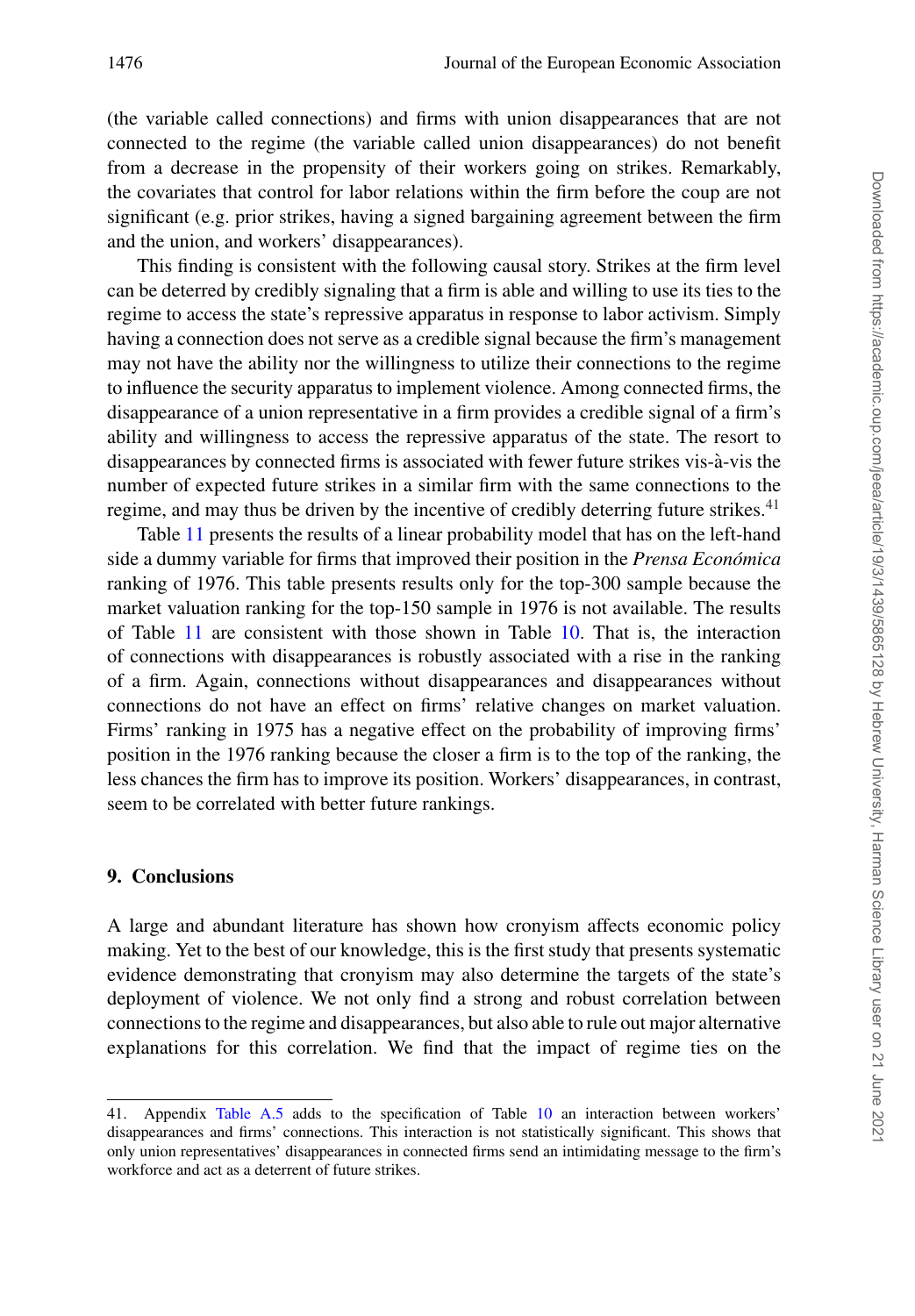<span id="page-38-0"></span>

|                                    |                            | Cabinet connections        |                            | <b>Business connections</b> |                             | Social connections          |
|------------------------------------|----------------------------|----------------------------|----------------------------|-----------------------------|-----------------------------|-----------------------------|
| Variables                          | $\ominus$                  | $\odot$                    | $\widehat{c}$              | $\widehat{f}$               | $\odot$                     | $\odot$                     |
| Connections                        | $-0.0482$<br>(0.102)       | (0.0814)<br>$-0.0374$      | 0.00516<br>(0.0831)        | (0.0735)<br>0.0631          | (0.0151)<br>$-0.0122$       | (0.0134)<br>$-0.0144$       |
| Union disappearances               | (0.0108)<br>$-0.0193$      | (0.0127)<br>$-0.0225$      | $-0.00825$<br>(0.0232)     | (0.0220)<br>$-0.0179$       | (0.0115)<br>$-0.0190$       | $-0.0248*$<br>(0.0132)      |
| Connections * union disappearances | $0.0175**$<br>(0.00689)    | $0.0271**$<br>(0.0122)     | 0.00012<br>(0.0018)        | (0.00196)<br>0.0018         | $0.00265*$<br>(0.00130)     | $0.00478*$<br>(0.00246)     |
| Workers' disappearances            | $0.0167***$<br>(0.00419)   | $0.0192***$<br>(0.00519)   | $0.0151**$<br>(0.00503)    | $0.0171***$<br>(0.00463)    | $0.0164**$<br>(0.00534)     | $0.0186***$<br>(0.00523)    |
| Ranking (1975)                     | $-0.00115**$<br>(0.000386) | $-0.00134**$<br>(0.000458) | $-0.00114**$<br>(0.000426) | $-0.00142**$<br>(0.000472)  | $-0.00118***$<br>(0.000352) | $-0.00141***$<br>(0.000407) |
| Total sales (in thousands 1975)    | (0.0407)<br>$-0.0685$      | (0.0443)<br>$-0.0697$      | $-0.0712*$<br>(0.0387)     | (0.0444)<br>$-0.0744$       | $-0.0730*$<br>(0.0394)      | (0.0426)<br>$-0.0755$       |
| Trades in stock exchange           |                            | (0.0375)<br>$-0.0471$      |                            | (0.0435)<br>$-0.0326$       |                             | (0.0411)<br>$-0.0411$       |
| Customer firm                      |                            | (0.461)<br>0.406           |                            | (0.445)<br>0.431            |                             | (0.463)<br>0.485            |
| Input-supplier firm                |                            | (0.170)<br>$-0.194$        |                            | (0.168)<br>$-0.192$         |                             | (0.172)<br>$-0.208$         |
| Bargaining agreement               |                            | (0.167)<br>0.255           |                            | (0.150)<br>0.227            |                             | (0.159)<br>0.252            |
| Strikes (1974-1975)                |                            | (0.0790)<br>0.0444         |                            | (0.0751)<br>0.0537          |                             | (0.0808)<br>0.0416          |
| Attacks against firm               |                            | $-0.195***$<br>(0.0554)    |                            | $-0.194***$<br>(0.0571)     |                             | $-0.185***$<br>(0.0557)     |
| Ranked in Mercado                  |                            | $-0.0742*$<br>(0.0342)     |                            | $-0.0803**$<br>(0.0347)     |                             | $-0.0800*$<br>(0.0370)      |
| Board size                         |                            |                            |                            |                             | 0.00686<br>(0.0104)         | 0.00958<br>(0.0106)         |
| Observations<br>R-squared          | 0.120<br>221               | 0.157<br>221               | 0.117<br>221               | 0.152<br>221                | 0.119<br>221                | 0.157<br>221                |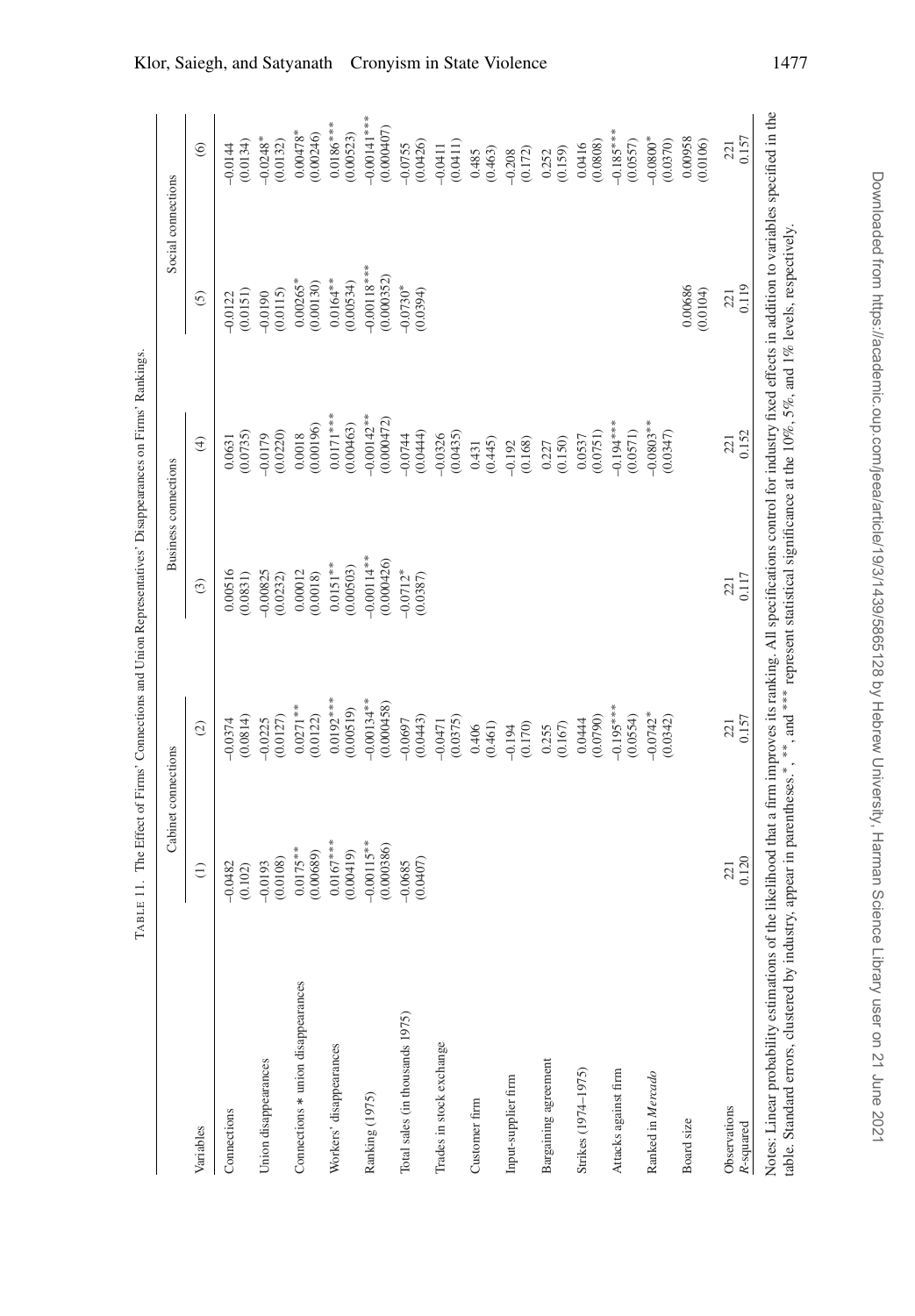disappearance of union representatives is robust to a wide range of specifications, methodologies, and samples as well as the inclusion or exclusion of a rich set of firms' and industries' characteristics that account for firms' size, prominence, number of workers, and preexisting labor conditions. Our analysis also highlights how connected firms with union representatives' disappearances suffered fewer strikes after the coup vis-a-vis nonconnected firms. `

We acknowledge the limitations of our study, which is based exclusively on observational data. Our study is limited (due to data availability) to only one part of the massive human rights violations that occurred in Argentina. Additionally, our study focuses only on one country; researchers should therefore exercise caution when extrapolating to other countries and time periods. That said, at the very least, we believe that the careful microeconometric framework laid out in this paper provides a useful building block for examining the logic behind governments' deployment of antiunion violence.

Overall, this paper serves to strengthen scholars' perceptions of the pervasiveness of cronyism. Even in a prominent case where political actors claimed to be motivated by the goal of attacking rent-seeking, the deployment of violence by these very actors followed the logic of cronyism. In light of the evidence presented here, it would also be prudent to treat justifications for human rights violations based on high-minded goals with a greater degree of skepticism.

# **Appendix**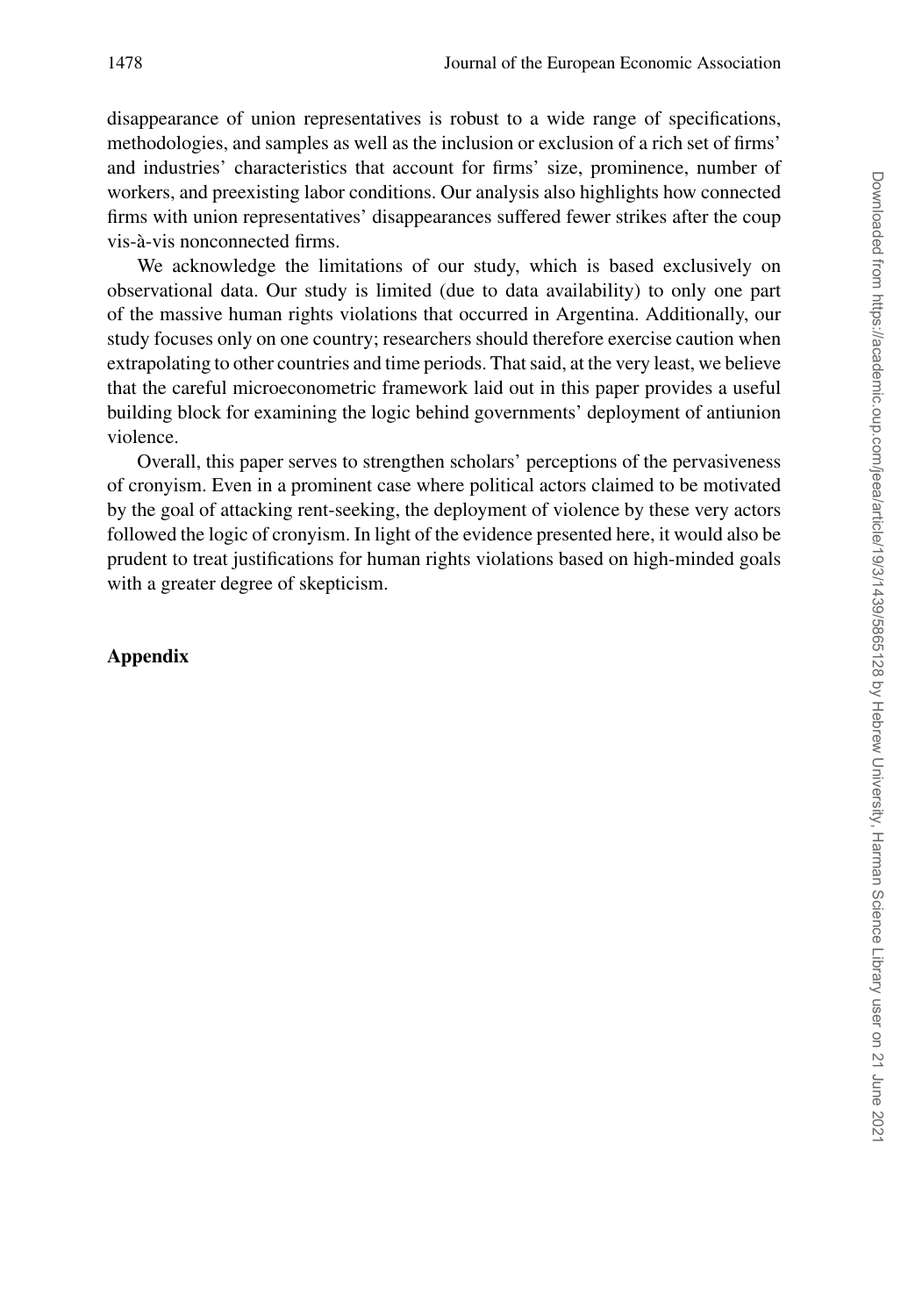<span id="page-40-0"></span>

|                                          |                                                   | Mean                                            |                                         |                                                   | Mean                                            |                                                   |
|------------------------------------------|---------------------------------------------------|-------------------------------------------------|-----------------------------------------|---------------------------------------------------|-------------------------------------------------|---------------------------------------------------|
|                                          | Martinez de<br>Close to<br>Hoz<br>$\widehat{\Xi}$ | Martinez de<br>Far from<br>Hoz<br>$\widehat{c}$ | Difference<br>in means<br>$\widehat{c}$ | Martinez de<br>Close to<br>Hoz<br>$\widehat{\Xi}$ | Martinez de<br>Far from<br>Hoz<br>$\widehat{c}$ | Difference<br>in means<br>$\widehat{\mathcal{C}}$ |
| Total sales                              | 1787.55                                           | Panel A: Prensa Economica<br>986.88             | $800.67***$                             | 1677.57                                           | Panel B: Mercado<br>1259.87                     | 417.70                                            |
|                                          | (2143.39)                                         | (1033.85)                                       | [214.1]                                 | (2005.86)                                         | (1226.65)                                       | [312.6]                                           |
| Ranking                                  | (71.67)                                           | (69.03)                                         | $-36.51***$                             | (41.46)                                           | (40.66)                                         | 11.056                                            |
|                                          | 104.64                                            | 141.15                                          | [9.80]                                  | 74.55                                             | 85.60                                           | $[7.80]$                                          |
| Trades in stock exchange (Merval)        | 0.3750                                            | 0.5248                                          | $-0.1498**$                             | 0.4717                                            | 0.4655                                          | 0.0062                                            |
| Customer firm                            | 1.1921                                            | (0.501)                                         | $-0.0500$                               | 1.2174                                            | 1.2725                                          | [0.096]                                           |
|                                          | (0.487)                                           | 1.2421                                          | [0.069]                                 | (0.504)                                           | (0.503)                                         | $-0.0551$                                         |
|                                          | (0.311)                                           | (0.318)                                         | [0.044]                                 | (0.327)                                           | (0.326)                                         | [0.062]                                           |
| Input-supplier firm                      | 1.0159                                            | 0.9300                                          | 0.0860                                  | 1.0813                                            | 0.9579                                          | 0.1234                                            |
|                                          | (0.661)                                           | (0.471)                                         | [0.077]                                 | (0.730)                                           | (0.393)                                         | [0.110]                                           |
| Workers' collective bargaining agreement | 0.1000                                            | 0.0496                                          | 0.0504                                  | 0.1509                                            | 0.1034                                          | 0.0475                                            |
|                                          | (0.302)                                           | (0.218)                                         | [0.035]                                 | (0.361)                                           | (0.307)                                         | [0.063]                                           |
| Workers' strikes (1974-1975)             | 0.2625                                            | 0.1986                                          | 0.0639                                  | 0.3208                                            | 0.2759                                          | 0.0449                                            |
|                                          | (0.443)                                           | (0.400)                                         | [0.058]                                 | (0.471)                                           | (0.451)                                         | [0.088]                                           |
| 975)                                     | 0.2000                                            | 0.0780                                          | $0.1219***$                             | 0.2830                                            | 0.1552                                          | 0.1278                                            |
| Attacks against the firm (1974-1         | (0.403)                                           | (0.269)                                         | [0.045]                                 | (0.455)                                           | (0.365)                                         | [0.078]                                           |
| Support to private enterprise (CICYP)    | 0.2500                                            | 0.1206                                          | $0.1294**$                              | 0.2830                                            | 0.1897                                          | 0.0934                                            |
|                                          | (0.436)                                           | (0.327)                                         | [0.052]                                 | (0.455)                                           | (0.395)                                         | [0.081]                                           |
| Total number of firms                    | 80                                                | $\overline{4}$                                  |                                         | 53                                                | 58                                              |                                                   |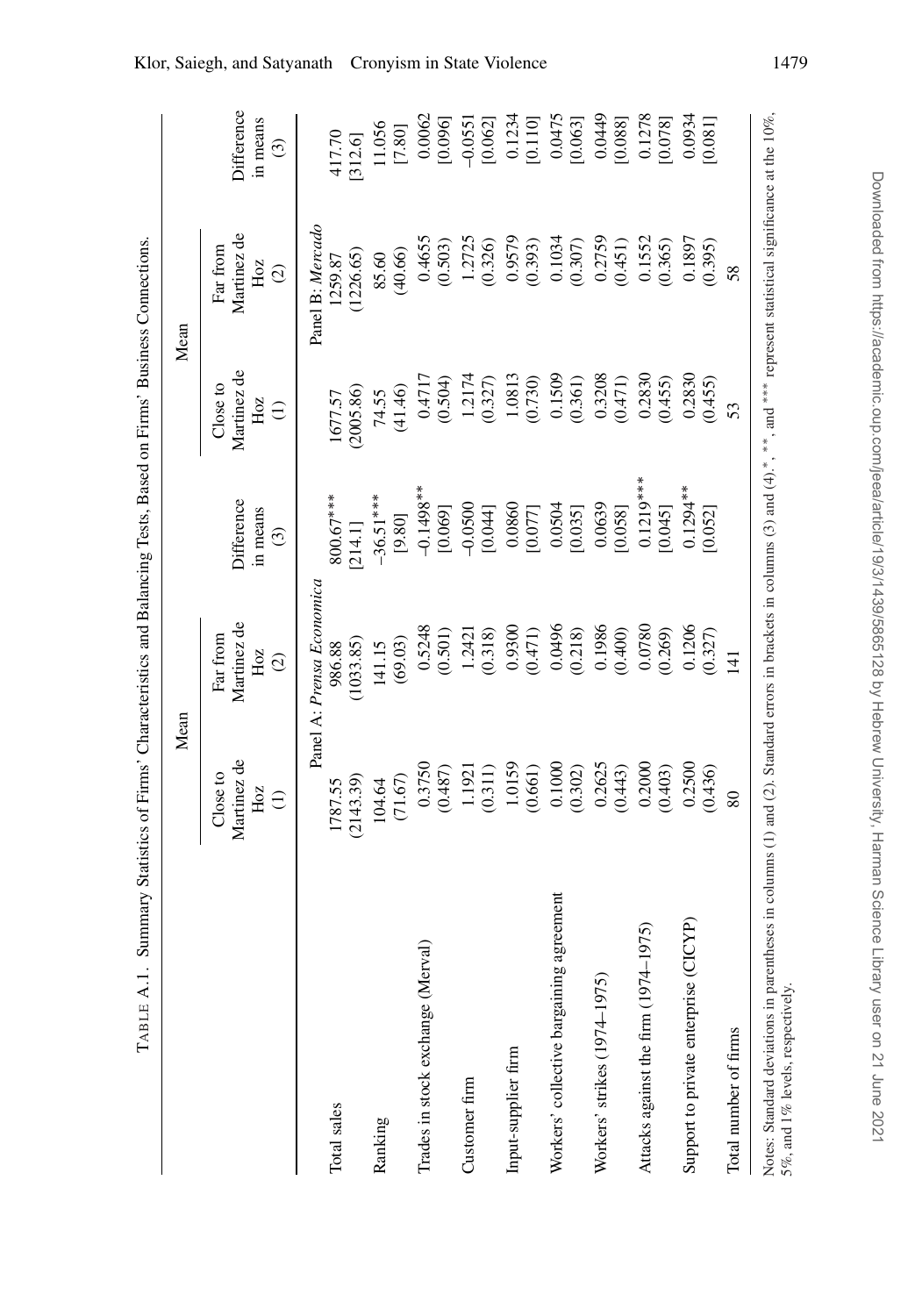|                                          |                                                       | Means                                                       |                                   |                                                             | Means                                                       |                                   |
|------------------------------------------|-------------------------------------------------------|-------------------------------------------------------------|-----------------------------------|-------------------------------------------------------------|-------------------------------------------------------------|-----------------------------------|
|                                          | At least three<br>Jockey Club<br>members<br>$\ominus$ | Fewer than three<br>Jockey Club<br>members<br>$\widehat{c}$ | Difference<br>in means<br>$\odot$ | At least three<br>Jockey Club<br>members<br>$\widehat{\Xi}$ | Fewer than three<br>Jockey Club<br>members<br>$\widehat{c}$ | Difference<br>in means<br>$\odot$ |
| Total sales                              | 1473.47                                               | Panel A: Prensa Economica<br>1171.51                        | 301.96                            | 1609.33                                                     | Panel B: Mercado<br>1371.44                                 | 237.88                            |
| Ranking                                  | (75.61)                                               | (70.19)                                                     | $-6.0945$                         | (44.22)                                                     | (39.70)                                                     | $-0.6303$                         |
|                                          | (2018.82)                                             | (1270.90)                                                   | [10.18]                           | (2123.57)                                                   | (1307.57)                                                   | [8.145]                           |
|                                          | 123.96                                                | 130.06                                                      | [221.8]                           | 79.93                                                       | 80.56                                                       | [325.4]                           |
| Trades in stock exchange (Merval)        | 0.4675                                                | 0.4722                                                      | $-0.0047$                         | 0.4878                                                      | 0.4571                                                      | 0.0307                            |
|                                          | (0.502)                                               | (0.501)                                                     | [0.071]                           | (0.506)                                                     | (0.502)                                                     | [0.099]                           |
| Customer firm                            | 1.2145                                                | 1.2291                                                      | $-0.0146$                         | 1.1932                                                      | 1.2773                                                      | $-0.0841$                         |
|                                          | (0.321)                                               | (0.314)                                                     | [0.045]                           | (0.317)                                                     | (0.330)                                                     | [0.064]                           |
| Input-supplier firm                      | 1.0713                                                | 0.9022                                                      | 0.1691                            | 1.1727                                                      | 0.9255                                                      | $0.2471***$                       |
|                                          | (0.663)                                               | (0.466)                                                     | [0.077]                           | (0.781)                                                     | (0.399)                                                     | [0.112]                           |
| Workers' collective bargaining agreement | 0.0779                                                | 0.0625                                                      | 0.0154                            | 0.1463                                                      | 0.1143                                                      | 0.0321                            |
|                                          | (0.270)                                               | (0.243)                                                     | [0.036]                           | (0.358)                                                     | (0.320)                                                     | [0.066]                           |
| Workers' strikes (1974-1975)             | 0.2468                                                | 0.2083                                                      | 0.0384                            | 0.3902                                                      | 0.2429                                                      | 0.1474                            |
|                                          | (0.434)                                               | (0.408)                                                     | [0.059]                           | (0.494)                                                     | (0.432)                                                     | [0.090]                           |
| Attacks against the firm (1974–1975)     | 0.1688                                                | 0.0972                                                      | 0.0716                            | 0.2927                                                      | 0.1714                                                      | 0.1213                            |
|                                          | (0.377)                                               | (0.297)                                                     | [0.046]                           | (0.461)                                                     | (0.380)                                                     | [0.081]                           |
| Support to private enterprise (CICYP)    | 0.2208                                                | 0.1389                                                      | 0.0819                            | (0.471)                                                     | 0.1857                                                      | 0.1314                            |
|                                          | (0.417)                                               | (0.347)                                                     | [0.053]                           | 0.3171                                                      | (0.392)                                                     | [0.083]                           |
| Total number of firms                    | 77                                                    | 144                                                         |                                   | $\frac{4}{1}$                                               | $\overline{70}$                                             |                                   |

# <span id="page-41-0"></span>Downloaded from https://academic.oup.com/jeea/article/19/3/1439/5865128 by Hebrew University, Harman Science Library user on 21 June 2021 Downloaded from https://academic.oup.com/jeea/article/19/3/1439/5865128 by Hebrew University, Harman Science Library user on 21 June 2021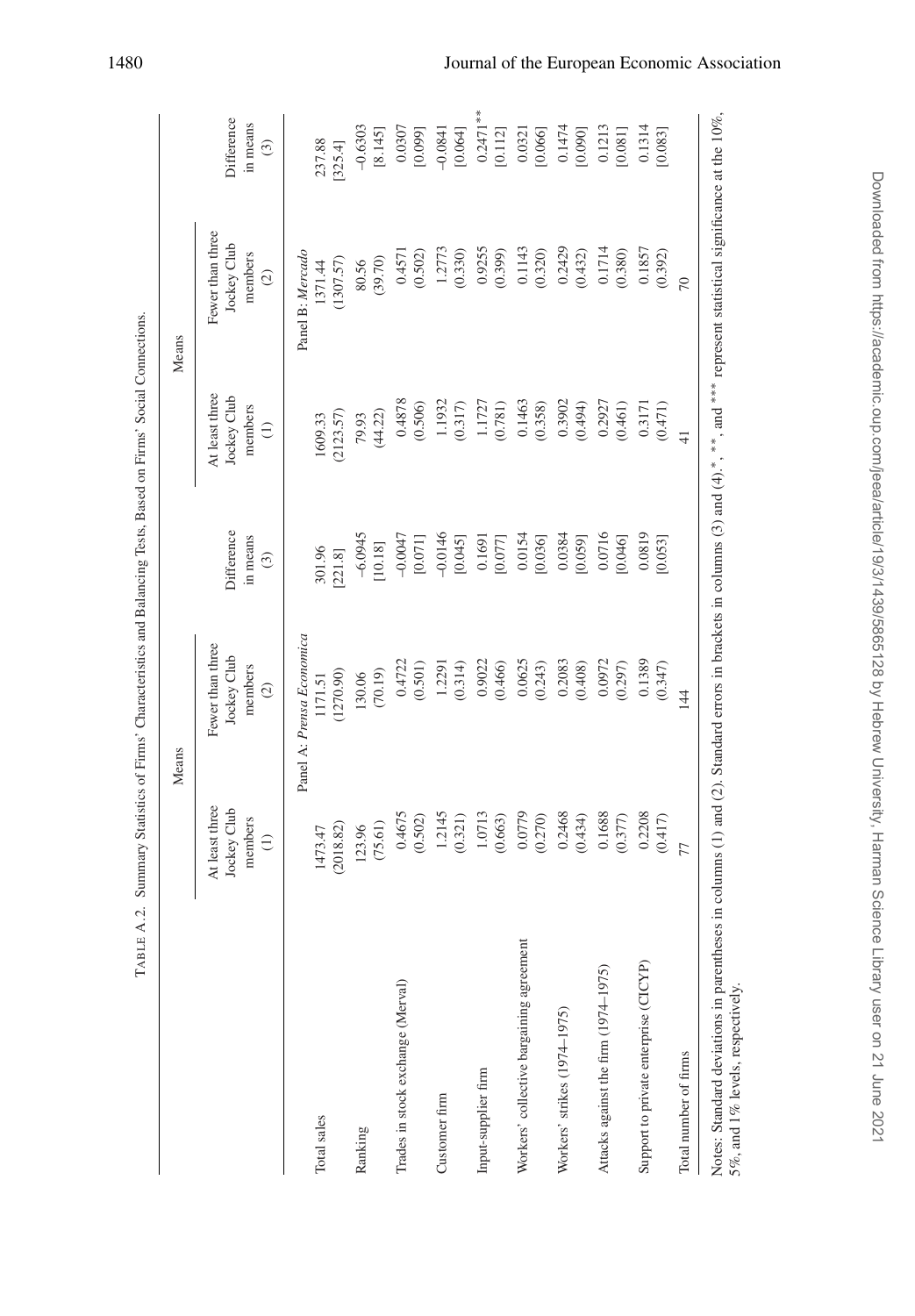|                                                                                                                                                                                    | TABLE A.3. Balancing Tests of Firms' Characteristics, Using Propensity Score Weighting |                                                 |                                        |                                       |                                                 |                                                   |
|------------------------------------------------------------------------------------------------------------------------------------------------------------------------------------|----------------------------------------------------------------------------------------|-------------------------------------------------|----------------------------------------|---------------------------------------|-------------------------------------------------|---------------------------------------------------|
|                                                                                                                                                                                    | connections<br>Cabinet<br>$\ominus$                                                    | connections<br><b>Business</b><br>$\widehat{c}$ | connections<br>Social<br>$\widehat{c}$ | connections<br>Cabinet<br>$\bigoplus$ | connections<br><b>Business</b><br>$\widehat{c}$ | connections<br>Social<br>$\widehat{\mathfrak{S}}$ |
|                                                                                                                                                                                    |                                                                                        | Panel A: Prensa Economica                       |                                        |                                       | Panel B: Mercado                                |                                                   |
| Total sales                                                                                                                                                                        | [386.85]<br>54.41                                                                      | [206.73]<br>0.00                                | 215.07<br>[209.40]                     | [689.21]<br>$-197.45$                 | 416.65]<br>446.38                               | 476.93<br>[357.58]                                |
| Ranking                                                                                                                                                                            | 29.70<br>[21.23]                                                                       | $8.46$<br>11.20]                                | $-14.72$<br>[11.80]                    | 20.24                                 | $-11.31$<br>[12.92]                             | $-11.45$<br>[10.55]                               |
|                                                                                                                                                                                    |                                                                                        |                                                 |                                        |                                       |                                                 |                                                   |
| Trades in stock exchange (Merval)                                                                                                                                                  | $0.1145$<br>[0.137]                                                                    | 0.0439<br>[0.073]                               | $-0.1035$<br>[0.096]                   | $0.1538$<br>[0.168]                   | $-0.0823$<br>[0.174]                            | $-0.2281$<br>[0.139]                              |
| Customer firm                                                                                                                                                                      |                                                                                        |                                                 |                                        | $-0.0064$                             |                                                 | $-0.0276$                                         |
|                                                                                                                                                                                    | $-0.0029$ [0.012]                                                                      | $0.0022$<br>[0.009]                             | $-0.0058$<br>[0.009]                   | [0.009]                               | $-0.0302$<br>[0.030]                            | [0.025]                                           |
| Input-supplier firm                                                                                                                                                                |                                                                                        |                                                 |                                        | 0.0147                                |                                                 |                                                   |
|                                                                                                                                                                                    | $-0.0213$<br>[0.048]                                                                   | $0.0067$<br>[0.025]                             | $-0.0115$<br>[0.036]                   | [0.036]                               | $\begin{array}{c} 0.0132 \\ 0.031 \end{array}$  | $0.0246$<br>[0.047]                               |
| Workers' collective bargaining agreement                                                                                                                                           |                                                                                        | $-0.0146$                                       | $0.059*$                               | $-0.0534$                             | 0.1088                                          | 0.1305                                            |
|                                                                                                                                                                                    | $-0.0114$<br>[0.041]                                                                   | [0.048]                                         | [0.031]                                | [0.079]                               | [0.116]                                         | [0.090]                                           |
| Workers' strikes (1974-1975)                                                                                                                                                       |                                                                                        |                                                 | 0.0928                                 |                                       |                                                 |                                                   |
|                                                                                                                                                                                    | $-0.0407$<br>[0.088]                                                                   | $-0.0127$<br>[0.070]                            | [0.062]                                | $-0.0429$<br>[0.110]                  | [0.1730]                                        | $\frac{0.1508}{[0.132]}$                          |
| 975)<br>Attacks against the firm (1974-1                                                                                                                                           | $\begin{array}{c} 0.0313 \\ 0.080 \end{array}$                                         |                                                 |                                        | 0.0159                                |                                                 |                                                   |
|                                                                                                                                                                                    |                                                                                        | $-0.0375$<br>[0.067]                            | 0.0277<br>[0.068]                      | [0.118]                               | $0.0529$<br>$[0.102]$                           | $\begin{array}{c} 0.1335 \\ 0.081 \end{array}$    |
| CYP)<br>Support to private enterprise (CI-                                                                                                                                         | 0.0527                                                                                 | 0.0313                                          | 0.0340                                 | 0.0528                                | 0.0756                                          | $-0.0232$                                         |
|                                                                                                                                                                                    | 0.103                                                                                  | [0.070]                                         | 0.062                                  | 0.171                                 | 0.070                                           | [0.142]                                           |
| Notes: Entries show differences in means between connected and not-connected firms. Standard errors in brackets.*,***, and **** represent statistical significance at the 10%, 5%, |                                                                                        |                                                 |                                        |                                       |                                                 |                                                   |

and 1% levels, respectively.

<span id="page-42-0"></span>and 1% levels, respectively.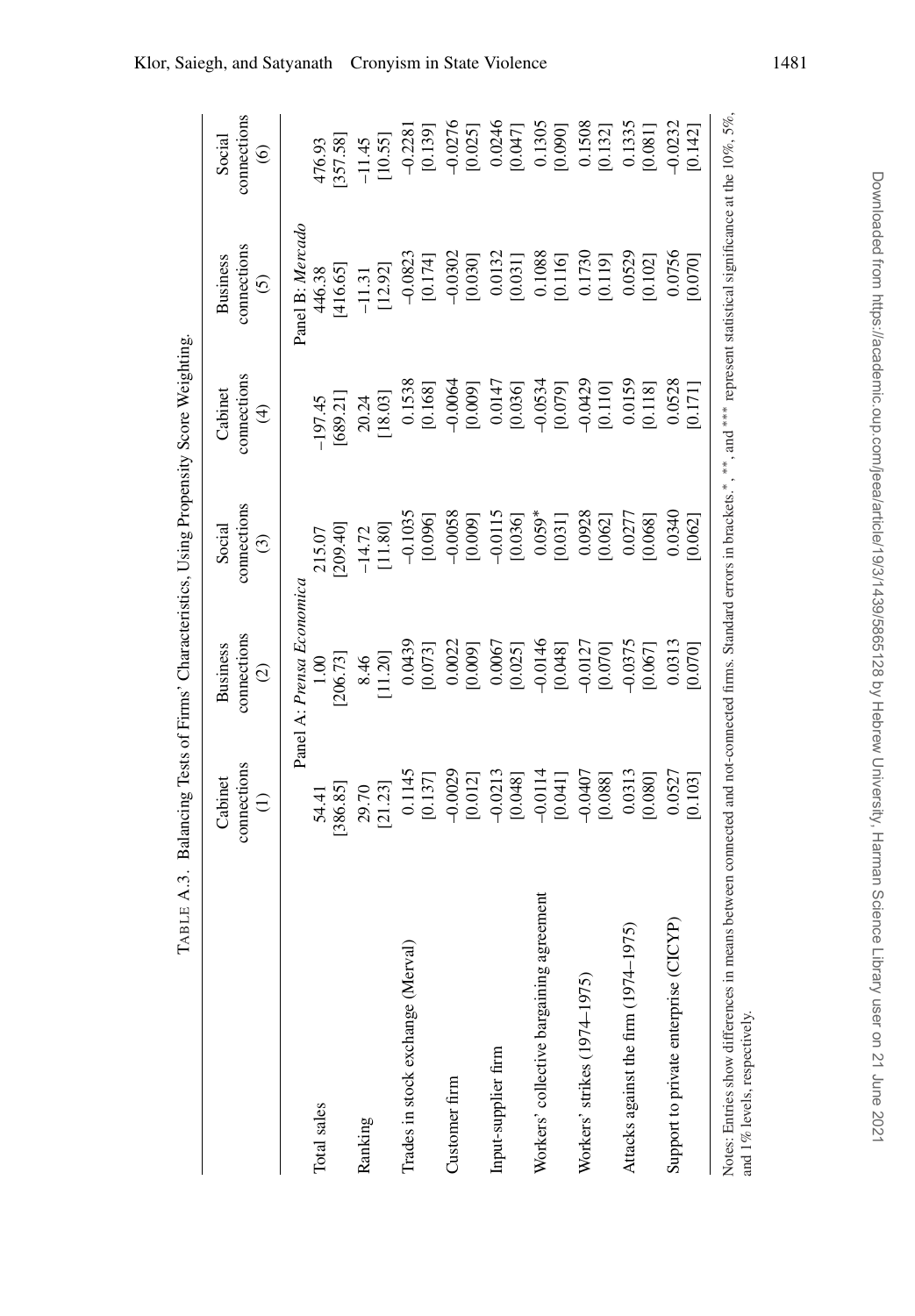| $\bigoplus$<br>connections<br>$3.976***$<br>$0.368***$<br>$0.160***$<br>$-56.24***$<br>$-0.231**$<br>$0.176**$<br>$0.792*$<br>[0.443]<br>[0.765]<br>[0.095]<br>[0.062]<br>[0.054]<br>[0.081]<br>[0.121]<br>$-0.100$<br>$\frac{1}{2}$<br>[13.43]<br>$\odot$<br>Panel A: Prensa Economica<br>Panel A: Prensa Economica<br>Cabinet connections<br>(not owned by state)<br>$-0.365***$<br>$-0.0960$<br>0.0689<br>[0.136]<br>[1.405]<br>[0.128]<br>[0.098]<br>[0.231]<br>[0.105]<br>2.882<br>[2.256]<br>$-35.67*$<br>0.196<br>0.135<br>$-1.852$<br>[21.24]<br>$\widehat{c}$<br>State owned<br>1.3124<br>0.2258<br>0.2258<br>(0.425)<br>1.1241<br>(0.360)<br>(0.425)<br>0.3871<br>(0.495)<br>(0.990)<br>(66.731)<br>1.194<br>(3.13)<br>5144.06<br>73.74<br>(1032.8)<br>$\widehat{z}$<br>Workers' collective bargaining agreement<br>Trades in stock exchange (Merval)<br>Union representatives disappeared<br>Workers' strikes (1974-1975)<br>Input-supplier firm<br>Customer firm<br>Total sales<br>Ranking | State owned<br>(40.617)<br>2.619<br>(5.27)<br>6247.79<br>41.81<br>(1171.0) | Cabinet connections<br>(not owned by state)<br>Panel B: Mercado<br>[2.235]<br>$-1.514$<br>4.255<br>$\widehat{c}$<br>$[3.07]$ | connections<br>$\frac{1}{2}$<br>$\circledcirc$ |
|--------------------------------------------------------------------------------------------------------------------------------------------------------------------------------------------------------------------------------------------------------------------------------------------------------------------------------------------------------------------------------------------------------------------------------------------------------------------------------------------------------------------------------------------------------------------------------------------------------------------------------------------------------------------------------------------------------------------------------------------------------------------------------------------------------------------------------------------------------------------------------------------------------------------------------------------------------------------------------------------------------|----------------------------------------------------------------------------|------------------------------------------------------------------------------------------------------------------------------|------------------------------------------------|
|                                                                                                                                                                                                                                                                                                                                                                                                                                                                                                                                                                                                                                                                                                                                                                                                                                                                                                                                                                                                        |                                                                            |                                                                                                                              |                                                |
|                                                                                                                                                                                                                                                                                                                                                                                                                                                                                                                                                                                                                                                                                                                                                                                                                                                                                                                                                                                                        |                                                                            |                                                                                                                              |                                                |
|                                                                                                                                                                                                                                                                                                                                                                                                                                                                                                                                                                                                                                                                                                                                                                                                                                                                                                                                                                                                        |                                                                            |                                                                                                                              | $1.911***$<br>[0.841]                          |
|                                                                                                                                                                                                                                                                                                                                                                                                                                                                                                                                                                                                                                                                                                                                                                                                                                                                                                                                                                                                        |                                                                            |                                                                                                                              | $4.872***$<br>[1.23]                           |
|                                                                                                                                                                                                                                                                                                                                                                                                                                                                                                                                                                                                                                                                                                                                                                                                                                                                                                                                                                                                        |                                                                            | $-34.26**$<br>[15.80]                                                                                                        | $-39.18***$<br>[9.49]                          |
|                                                                                                                                                                                                                                                                                                                                                                                                                                                                                                                                                                                                                                                                                                                                                                                                                                                                                                                                                                                                        | 0.1905<br>(0.402)                                                          | $-0.543***$<br>[0.144]                                                                                                       | $-0.237**$<br>[0.116]                          |
|                                                                                                                                                                                                                                                                                                                                                                                                                                                                                                                                                                                                                                                                                                                                                                                                                                                                                                                                                                                                        | 1.0643<br>(0.377)                                                          | $-0.214*$<br>[0.125]                                                                                                         | $-0.177**$<br>[0.080]                          |
|                                                                                                                                                                                                                                                                                                                                                                                                                                                                                                                                                                                                                                                                                                                                                                                                                                                                                                                                                                                                        | 1.6354<br>(1.189)                                                          | [0.329]<br>0.515                                                                                                             | $0.635***$<br>[0.176]                          |
|                                                                                                                                                                                                                                                                                                                                                                                                                                                                                                                                                                                                                                                                                                                                                                                                                                                                                                                                                                                                        | 0.2857<br>(0.463)                                                          | [0.142]<br>0.152                                                                                                             | $0.161*$<br>[0.086]                            |
|                                                                                                                                                                                                                                                                                                                                                                                                                                                                                                                                                                                                                                                                                                                                                                                                                                                                                                                                                                                                        | $0.5238$<br>$(0.512)$                                                      | [0.172]<br>0.124                                                                                                             | $0.243**$<br>[0.112]                           |
| 0.0558<br>[0.061]<br>[0.114]<br>$-0.111$<br>0.1613<br>(0.374)<br>Attacks against the firm (1974-1975)                                                                                                                                                                                                                                                                                                                                                                                                                                                                                                                                                                                                                                                                                                                                                                                                                                                                                                  | 0.2381<br>(0.436)                                                          | Panel B: Mercado<br>$-0.0952$<br>[0.155]                                                                                     | 0.0402<br>[0.098]                              |
| $-0.118*$<br>[0.066]<br>$-0.286***$<br>[160.0]<br>0.0323<br>(0.180)<br>Support to private enterprise (CICYP)                                                                                                                                                                                                                                                                                                                                                                                                                                                                                                                                                                                                                                                                                                                                                                                                                                                                                           | 0.0476<br>(0.218)                                                          | $-0.286**$<br>[0.120]                                                                                                        | $-0.171*$<br>[0.094]                           |
| $\overline{z}$<br>230<br>53<br>$\overline{31}$<br>Observations                                                                                                                                                                                                                                                                                                                                                                                                                                                                                                                                                                                                                                                                                                                                                                                                                                                                                                                                         |                                                                            | 36                                                                                                                           | 117                                            |

TABLE A.4. Balancing Tests of Firms' Characteristics, State-Owned and Not-State-Owned Firms.

TABLE A.4. Balancing Tests of Firms' Characteristics, State-Owned and Not-State-Owned Firms.

Downloaded from https://academic.oup.com/jeea/article/19/3/1439/5865128 by Hebrew University, Harman Science Library user on 21 June 2021 Downloaded from https://academic.oup.com/jeea/article/19/3/1439/5865128 by Hebrew University, Harman Science Library user on 21 June 2021

means between state-owned firms and firms with cabinet connections for the *Mercado* sample. Standard errors in brackets.-

10%, 5%, and 1% levels, respectively.

<span id="page-43-0"></span>10%, 5%, and 1% levels, respectively.

 $, *^*$ , and  $*^*$ 

represent statistical significance at the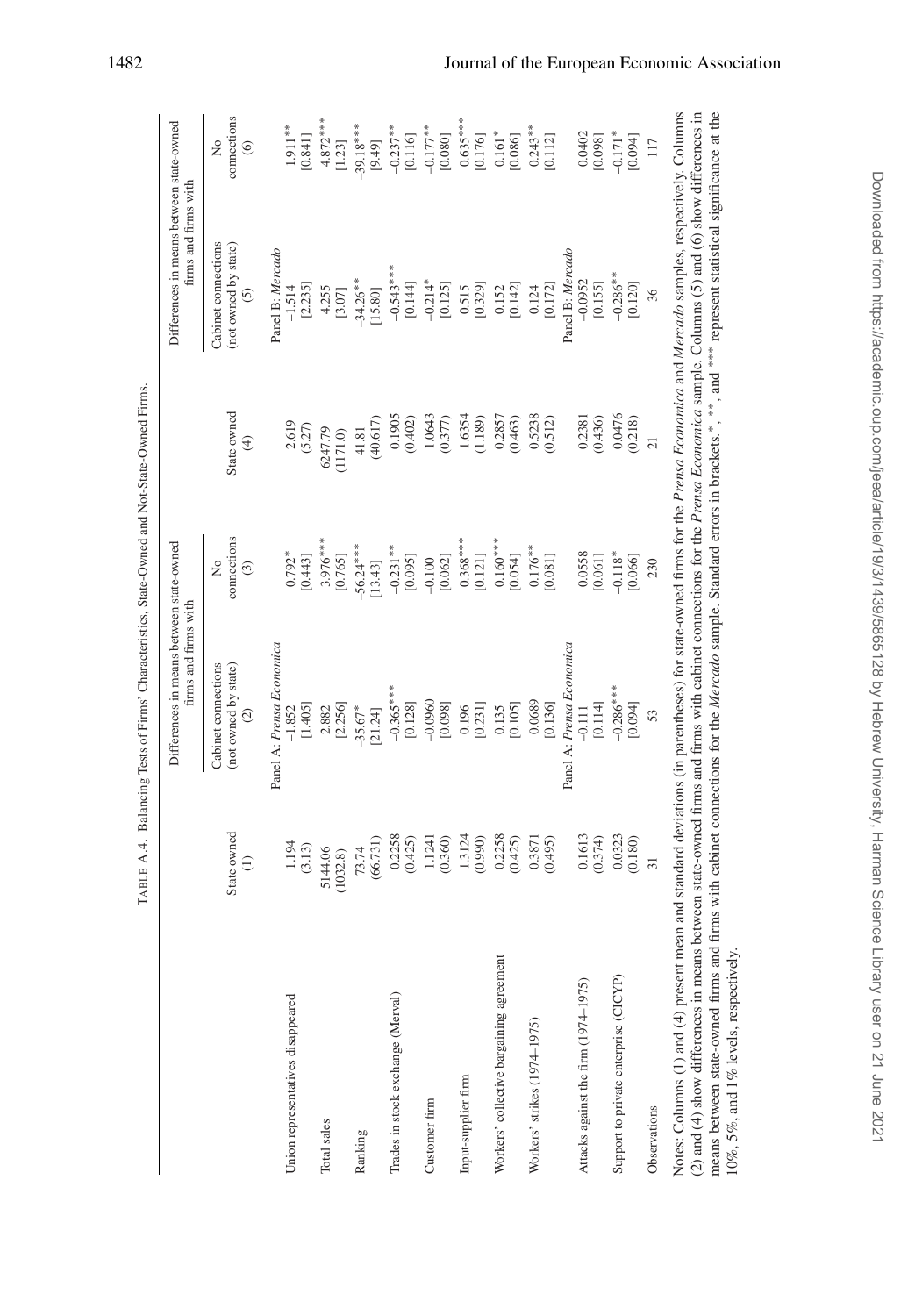|                                       |                                                                                                                                                                                                                                               | Top-300 firms (Prensa Economica)                                                                                                                                                                                                                                                                           |                                                                                                                                                                                                        |                                                                                                                                                                                                                                                                                       | Top-150 firms (Mercado)                                                                                                                                                                                                                                                |                                                                                                                         |
|---------------------------------------|-----------------------------------------------------------------------------------------------------------------------------------------------------------------------------------------------------------------------------------------------|------------------------------------------------------------------------------------------------------------------------------------------------------------------------------------------------------------------------------------------------------------------------------------------------------------|--------------------------------------------------------------------------------------------------------------------------------------------------------------------------------------------------------|---------------------------------------------------------------------------------------------------------------------------------------------------------------------------------------------------------------------------------------------------------------------------------------|------------------------------------------------------------------------------------------------------------------------------------------------------------------------------------------------------------------------------------------------------------------------|-------------------------------------------------------------------------------------------------------------------------|
| Variables                             | Cabinet<br>$\widehat{E}$                                                                                                                                                                                                                      | <b>Business</b><br>$\odot$                                                                                                                                                                                                                                                                                 | Social<br>$\odot$                                                                                                                                                                                      | Cabine<br>$\widehat{\mathcal{F}}$                                                                                                                                                                                                                                                     | <b>Business</b><br>$\odot$                                                                                                                                                                                                                                             | Social<br>$\widehat{\circ}$                                                                                             |
| Strikes (1974-1975)                   | (0.0960)                                                                                                                                                                                                                                      | (0.0773)<br>0.0934                                                                                                                                                                                                                                                                                         | (0.0767)<br>0.0988                                                                                                                                                                                     | $0.145$<br>$0.116$                                                                                                                                                                                                                                                                    | (0.115)<br>0.151                                                                                                                                                                                                                                                       | (0.115)<br>0.144                                                                                                        |
| Connections                           | $-0.000114$<br>(0.0389)                                                                                                                                                                                                                       |                                                                                                                                                                                                                                                                                                            | $\frac{0.0128}{(0.00790)}$                                                                                                                                                                             |                                                                                                                                                                                                                                                                                       |                                                                                                                                                                                                                                                                        |                                                                                                                         |
| Union disappearances                  | $0.00342$<br>$(0.00906)$                                                                                                                                                                                                                      | $-0.00182$<br>(0.00523)<br>0.0554***<br>(0.0132)                                                                                                                                                                                                                                                           | $0.00861$<br>$(0.0110)$                                                                                                                                                                                |                                                                                                                                                                                                                                                                                       |                                                                                                                                                                                                                                                                        | $\begin{array}{c} 0.0210 \\ (0.0174) \\ 0.0106 \\ (0.0134) \end{array}$                                                 |
| Connections * union disappearances    |                                                                                                                                                                                                                                               |                                                                                                                                                                                                                                                                                                            |                                                                                                                                                                                                        |                                                                                                                                                                                                                                                                                       |                                                                                                                                                                                                                                                                        |                                                                                                                         |
| Workers disappearances                |                                                                                                                                                                                                                                               | $\begin{array}{l} \left( \begin{array}{l} * \ * \\ 0.0118 \\ 0.00195 \\ 0.00197 \\ 0.00727 \\ 0.00727 \\ 0.00371 \\ 0.00385 \\ 0.00385 \\ 0.0036 \\ 0.0136 \\ 0.0037 \\ 0.0037 \\ 0.0037 \\ 0.0037 \\ 0.0038 \\ 0.0038 \\ 0.0038 \\ 0.0038 \\ 0.0038 \\ 0.0038 \\ 0.0038 \\ 0.0038 \\ 0.0038 \\ 0.0038 \\$ | $-0.0057$ ***<br>$(0.00118)$<br>$(0.00118)$<br>$(0.0018)$<br>$(0.00375$ *<br>$-0.00375$ *<br>$(0.00201)$<br>$(0.00201)$<br>$(0.0037)$<br>$(0.034)$<br>$(0.149)$<br>$(0.142)$<br>$(0.142)$<br>$(0.122)$ |                                                                                                                                                                                                                                                                                       |                                                                                                                                                                                                                                                                        | $-0.00645**$<br>(0.00212)<br>0.00975<br>0.0180)                                                                         |
| Connections * workers' disappearances |                                                                                                                                                                                                                                               |                                                                                                                                                                                                                                                                                                            |                                                                                                                                                                                                        |                                                                                                                                                                                                                                                                                       |                                                                                                                                                                                                                                                                        |                                                                                                                         |
| Trades in stock exchange              |                                                                                                                                                                                                                                               |                                                                                                                                                                                                                                                                                                            |                                                                                                                                                                                                        |                                                                                                                                                                                                                                                                                       |                                                                                                                                                                                                                                                                        | $-0.00219$<br>$(0.00344)$<br>$0.0820$<br>$(0.0560)$                                                                     |
| Customer firm                         |                                                                                                                                                                                                                                               |                                                                                                                                                                                                                                                                                                            |                                                                                                                                                                                                        |                                                                                                                                                                                                                                                                                       |                                                                                                                                                                                                                                                                        |                                                                                                                         |
| Input-supplier firm                   |                                                                                                                                                                                                                                               |                                                                                                                                                                                                                                                                                                            |                                                                                                                                                                                                        |                                                                                                                                                                                                                                                                                       |                                                                                                                                                                                                                                                                        |                                                                                                                         |
| Bargaining agreement                  |                                                                                                                                                                                                                                               |                                                                                                                                                                                                                                                                                                            |                                                                                                                                                                                                        |                                                                                                                                                                                                                                                                                       |                                                                                                                                                                                                                                                                        |                                                                                                                         |
| Attacks against firm                  | $-0.0327$<br>$-0.0161$<br>$0.00682$<br>$0.00063$<br>$0.000453$<br>$0.00453$<br>$0.00453$<br>$0.0028$<br>$0.00241$<br>$0.144$<br>$0.114$<br>$0.114$<br>$0.114$<br>$0.114$<br>$0.114$<br>$0.114$<br>$0.114$<br>$0.0054$<br>$0.0054$<br>$0.0054$ | $\begin{array}{c} 0.0983 \\ 0.0825 \end{array}$                                                                                                                                                                                                                                                            | $\frac{0.0857}{0.0963}$                                                                                                                                                                                | $\begin{array}{l} 0.0372 \\ 0.0654) \\ 0.00149 \\ 0.001043 \\ 0.000700 \\ 0.000971 \\ 0.000971 \\ 0.000972 \\ 0.00091 \\ 0.00091 \\ 0.00091 \\ 0.00091 \\ 0.00091 \\ 0.00091 \\ 0.00091 \\ 0.00091 \\ 0.00091 \\ 0.00092 \\ 0.0145 \\ 0.0145 \\ 0.0145 \\ 0.0145 \\ 0.0145 \\ 0.0145$ | $\begin{array}{l} 0.000705\\ 0.0120)\\ 0.0511^{***}\\ 0.0180)\\ 0.0107^{***}\\ 0.01607\\ 0.00272)\\ 0.00613\\ 0.00681)\\ 0.00681)\\ 0.00681)\\ 0.00637\\ 0.00637\\ 0.00637\\ 0.0003\\ 0.0003\\ 0.0003\\ 0.0003\\ 0.0003\\ 0.0003\\ 0.0119\\ 0.119\\ 0.010929\\ 0.0000$ | $\begin{array}{c} 0.636 \\ (0.603) \\ -0.238^* \\ (0.117) \\ 0.267 \\ (0.169) \\ 0.125 \\ (0.109) \\ 0.125 \end{array}$ |

<span id="page-44-0"></span>TABLE A.5. The Effect of Firms' Connections and Workers' Disappearances on Workers' Strikes. TABLE A.5. The Effect of Firms' Connections and Workers' Disappearances on Workers' Strikes.

Downloaded from https://academic.oup.com/jeea/article/19/3/1439/5865128 by Hebrew University, Harman Science Library user on 21 June 2021 Downloaded from https://academic.oup.com/jeea/article/19/3/1439/5865128 by Hebrew University, Harman Science Library user on 21 June 2021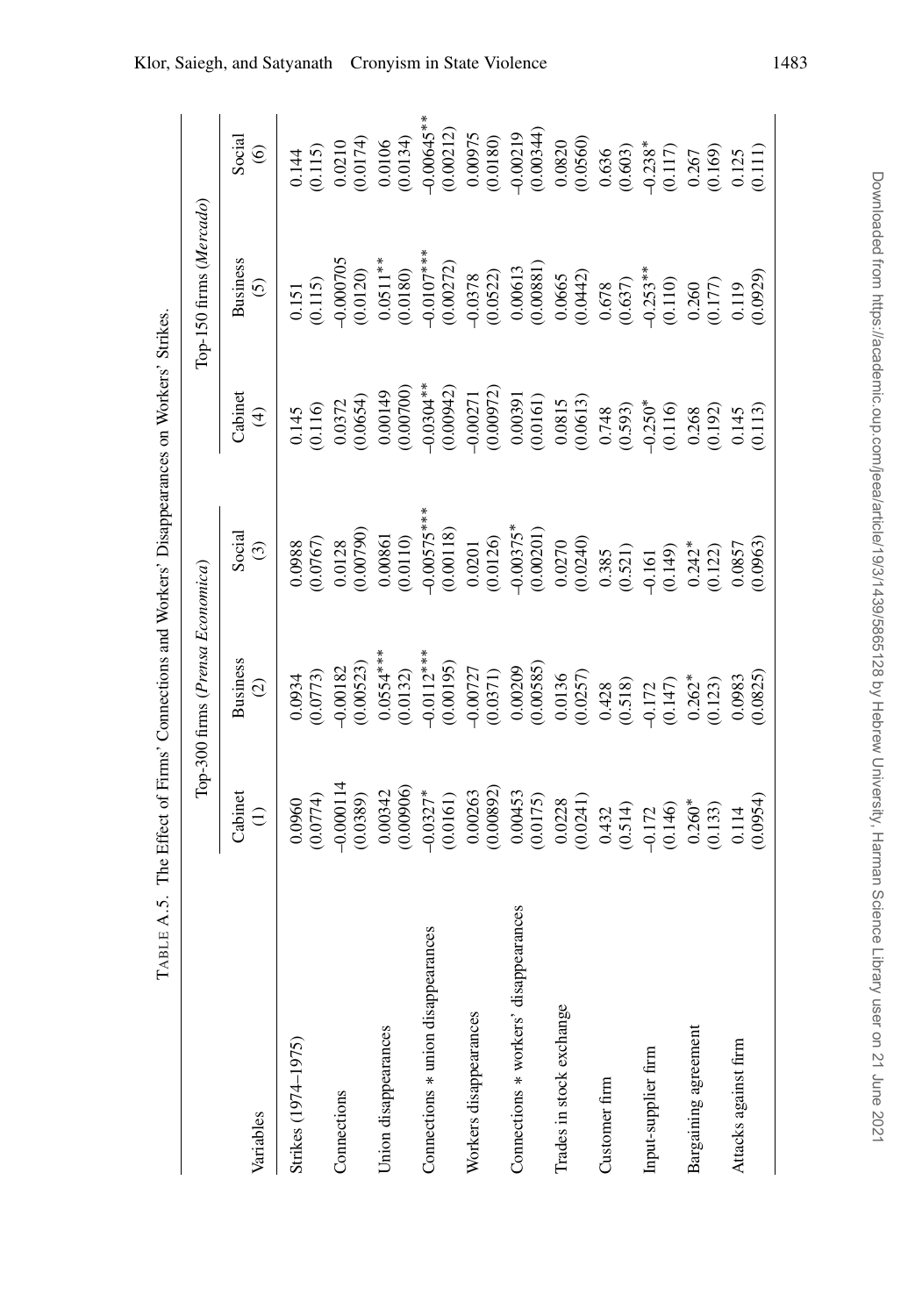|                                                                                                                                                                                                                                                                                                                                                                                   |                    | Top-300 firms (Prensa Economica) |                    |                                    | Top-150 firms (Mercado)    |                             |
|-----------------------------------------------------------------------------------------------------------------------------------------------------------------------------------------------------------------------------------------------------------------------------------------------------------------------------------------------------------------------------------|--------------------|----------------------------------|--------------------|------------------------------------|----------------------------|-----------------------------|
| Variables                                                                                                                                                                                                                                                                                                                                                                         | Cabinet            | <b>Business</b><br>$\widehat{c}$ | Social<br>$\odot$  | Cabinet<br>$\widehat{\mathcal{A}}$ | <b>Business</b><br>$\odot$ | Social<br>$\widehat{\circ}$ |
| ICYP)                                                                                                                                                                                                                                                                                                                                                                             | (0.0551)           | (0.0584)                         | (0.0571)           | 0.0663                             | (0.0762)                   | 0.0690)                     |
| Support to private enterprise (CI                                                                                                                                                                                                                                                                                                                                                 | $-0.0722$          | $-0.0619$                        | $-0.0763$          | $-0.0584$                          | $-0.0379$                  | $-0.0652$                   |
| Ranked in Mercado                                                                                                                                                                                                                                                                                                                                                                 | (0.0305)<br>0.0298 | (0.0242)<br>0.0351               | (0.0349)<br>0.0309 |                                    |                            |                             |
| Ranking (1975)                                                                                                                                                                                                                                                                                                                                                                    | 0.000224           | (0.000174)                       | 0.000240)          | $-0.000257$                        | $-2.55e - 05$              | 0.000356                    |
|                                                                                                                                                                                                                                                                                                                                                                                   | $4.88e - 05$       | 0.000166                         | 1.86e-07           | (0.00176)                          | 0.00150                    | 0.00153)                    |
| Total sales (in thousands, 1975)                                                                                                                                                                                                                                                                                                                                                  | $0.0584**$         | $0.0659***$                      | $0.0565***$        | (0.0456)                           | $0.0821***$                | 0.0400)                     |
|                                                                                                                                                                                                                                                                                                                                                                                   | 0.0208)            | 0.0160                           | 0.0175             | 0.0708                             | 0.0338)                    | 0.0627                      |
| Observations                                                                                                                                                                                                                                                                                                                                                                      | 0.433              | 0.432                            | 0.446              | 0.522                              | 0.52                       | 0.532                       |
| R-squared                                                                                                                                                                                                                                                                                                                                                                         | 220                | 220                              | 220                | 110                                |                            | 110                         |
| Notes: Linear probability estimations of the likelihood that a firm's workers go on strike after the coup. All specifications control for industry fixed effects in addition to variables<br>specified in the table. Standard errors, clustered by industry, appear in parentheses.*, **, and *** represent statistical significance at the 10%, 5%, and 1% levels, respectively. |                    |                                  |                    |                                    |                            |                             |

| r |  |
|---|--|
|   |  |
|   |  |
|   |  |
|   |  |
|   |  |
|   |  |
| ſ |  |
| г |  |
|   |  |

# Downloaded from https://academic.oup.com/jeea/article/19/3/1439/5865128 by Hebrew University, Harman Science Library user on 21 June 2021 Downloaded from https://academic.oup.com/jeea/article/19/3/1439/5865128 by Hebrew University, Harman Science Library user on 21 June 2021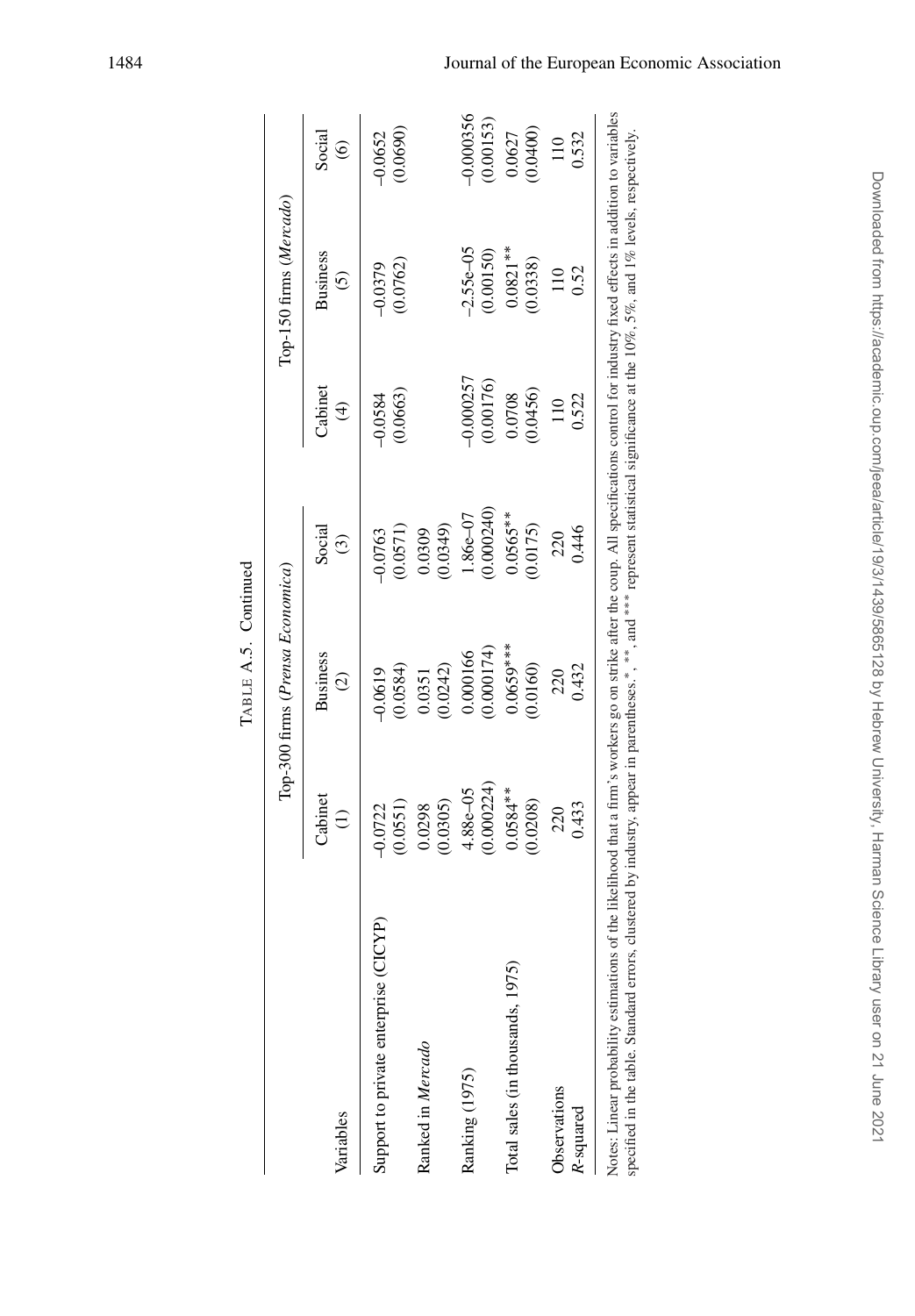### **References**

- <span id="page-46-19"></span>Abadie, Alberto (2005). "Semiparametric Difference-in-Differences Estimators." *Review of Economic Studies*, 72, 1–19.
- <span id="page-46-3"></span>Acemoglu, Daron, Simon Johnson, Amir Kermani, James Kwak, and Todd Mitton (2016). "The Value of Connections in Turbulent Times: Evidence from the U.S." *Journal of Financial Economics*, 121, 368–391.
- <span id="page-46-9"></span>Acemoglu, Daron, Vasco M. Carvalho, Asuman Ozdaglar, and Alireza Tahbaz-Salehi (2012). "The Network Origins of Aggregate Fluctuations." *Econometrica*, 80, 1977–2016.
- <span id="page-46-20"></span>Altonji, Joseph G., Todd E. Elder, and Christopher R. Taber (2005). "Selection on Observed and Unobserved Variables: Assessing the Effectiveness of Catholic Schools." *Journal of Political Economy*, 113, 151–184.
- <span id="page-46-7"></span>Andersen, Martin Edwin (1993). *Dossier Secreto*. Westview Press, Boulder, CO.
- <span id="page-46-1"></span>Banerjee, Abhijit (1997). "A Theory of Misgovernance." *Quarterly Journal of Economics*, 112, 1289–1332.
- <span id="page-46-10"></span>Basualdo, Victoria (2011a). "Shop-Floor Labor Organization in Argentina from Early Peronism to the 'Proceso' Military Dictatorship." *WorkingUSA: The Journal of Labor and Society*, 14, 305–332.
- <span id="page-46-11"></span>Basualdo, Victoria (2011b). "Employer-Military Complicity during the Last Argentine Dictatorship: The Cases of Acindar, Astarsa, Dalmine Siderca, Ford, Ledesma and Mercedes Benz". *Revista Engranajes de la Federacion de Trabajadores de la Industria y Afines (FETIA)* 5, March 2006.
- <span id="page-46-14"></span>Basualdo, Victoria, Tomás Ojea Quintana, and Carolina Varsky (2015). "The Cases of Ford and Mercedes Benz." In *The Economic Accomplices to the Argentine Dictatorship: Outstanding Debts,* edited by Horacio Verbitsky and Juan Pablo Bohoslavsky. Cambridge University Press, New York, NY.
- <span id="page-46-18"></span>Canelo, Paula (2008). *The Proceso in its Labrynth*. Prometeo, Buenos Aires.
- <span id="page-46-8"></span>Canitrot, Adolfo (1980) "Discipline as the Central Objective of Economic Policy: An Essay on the Economic Programme of the Argentine Government Since 1976." *World Development*, 8, 923–928.
- <span id="page-46-16"></span>Castellani, Ana G. (2007). "Intervención Económica Estatal y Transformaciones en la Cúpula Empresaria Durante la Ultima Dictadura Militar (1976–1983)." In *Argentina, 1976: Estudios en Torno al Golpe de Estado*, edited by C. E. Lida and H. Gutierrez Crespo. El Colegio de Mexico, Mexico City.
- <span id="page-46-17"></span>Castellani, Ana G. (2009). *State, Firms, and Business Managers*. Editorial Prometeo, Buenos Aires, Argentina.
- <span id="page-46-13"></span>Cieza, Daniel (2012). *Death on Account of Others*. De la Campana, Argentina: Buenos Aires.
- <span id="page-46-6"></span>Cingano, Federico and Paolo Pinotti (2013). "Politicians at Work: The Private Returns and Social Costs of Political Connections." *Journal of the European Economic Association*, 11, 433–465.
- <span id="page-46-0"></span>Comisión Argentina por los Derechos Humanos—CADHU (2014). *Argentina: Genocide's Indictment*. Ediciones Colihue, Argentina: Buenos Aires.
- <span id="page-46-12"></span>CONADEP: Comisión Nacional sobre la Desaparición de Personas (1984). *Nunca Mas*. Online report on Desaparecidos: [http://anm.derhuman.jus.gov.ar.](http://anm.derhuman.jus.gov.ar)
- <span id="page-46-21"></span>Consejo Empresario Argentino (1976). *State-Owned Firms in the Argentine Economy*. CEA, Buenos Aires.
- <span id="page-46-5"></span>Dal Bo, Ernesto and Rafael Di Tella (2003). "Capture by Threat." ´ *Journal of Political Economy*, 111, 1123–1154.
- <span id="page-46-4"></span>Dal Bó, Ernesto, Frederico Finan, Olle Folke, Torsten Persson, and Johanna Rickne (2017). "Who Becomes a Politician?" *Quarterly Journal of Economics*, 132, 1877–1914.
- <span id="page-46-15"></span>Dandan, Alejandra and Hanna Franzki (2015). "Between Historical Analysis and Legal Responsibility: The Ledesma Case." In *The Economic Accomplices to the Argentine Dictatorship: Outstanding Debts*, edited by Horacio Verbitsky and Juan Pablo Bohoslavsky. Cambridge University Press, New York, NY.
- <span id="page-46-2"></span>Dube, Arindrajit, Ethan Kaplan, and Suresh Naidu (2011). "Coups, Corporations, and Classified Information." *Quarterly Journal of Economics*, 126, 1375–1409.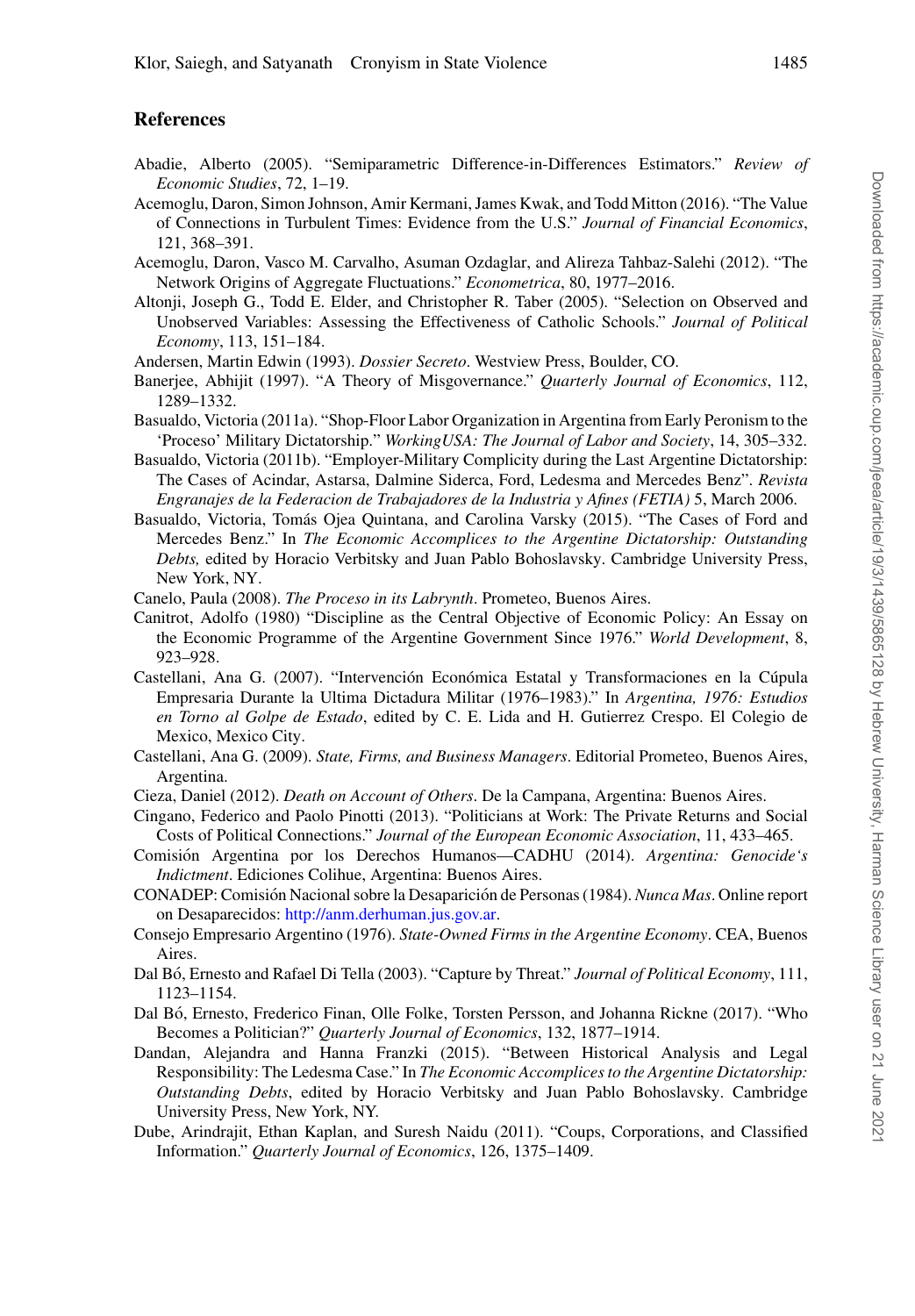- <span id="page-47-6"></span>Faccio, Mara, Ronald W. Masulis, and John J. McConnell (2006). "Political Connections and Corporate Bailouts." *The Journal of Finance*, 61, 2597–2635.
- <span id="page-47-27"></span>Falcon, Ricardo (1982). "Conflicto Social y Regimen Militar. La Resistencia Obrera en Argentina ´ (marzo 1976-marzo 1981)." In *Sindicalismo y Regimenes Militares en Argentina y Chile*, edited by Bernardo Gallitelli and Andres Thomson. CEDLA, Amsterdam.
- <span id="page-47-8"></span>Ferguson, T. and Hans-Joachim Voth (2008). "Betting on Hittler: The Value of Political Connections in Nazi Germany." *Quarterly Journal of Economics*, 123, 101–137.
- <span id="page-47-19"></span>Fernández, Arturo (1985). *The Social Practices of Labor Unions, 1976–1982*. Centro Editor de América Latina, Buenos Aires.
- <span id="page-47-22"></span>Fernández Meijide, Graciela (1988). *The Dirty War in Numbers*. Asamblea Permanente por los Derechos Humanos, Buenos Aires.
- <span id="page-47-5"></span>Fisman, Raymond (2001). "Estimating the Value of Political Connections." *American Economic Review*, 91(4), 1095–1102.
- <span id="page-47-9"></span>Fisman, Raymond and Yongxiang Wang (2015). "The Mortality Cost of Political Connections." *The Review of Economic Studies*, 82, 1346–1382.
- <span id="page-47-16"></span>Fraga, Rosendo (1988). *Army: from Derision to Power, 1973–1976*. Grupo Editorial Planeta, Buenos Aires.
- <span id="page-47-7"></span>Guidolin, Massimo and Eliana La Ferrara (2007). "Diamonds Are Forever, Wars Are Not: Is Conflict Bad for Private Firms." *American Economic Review*, 97(5), 1978–1993.
- <span id="page-47-26"></span>Imbens, Guido W. and Jeffrey Wooldridge (2009). "Recent Developments in the Econometrics of Program Evaluation." *Journal of Economic Literature*, 47, 5–86.
- <span id="page-47-18"></span>Izaguirre, Ines (2009). *Class Struggle, Civil War, and Genocide in Argentina, 1973–1983*. Argentina: Eudeba, Buenos Aires.
- <span id="page-47-10"></span>Lee, David S. and Alexandre Mas (2012). "Long-Run Impacts of Unions on Firms: New Evidence from Financial Markets, 1961–1999." *Quarterly Journal of Economics*, 127, 333–378.
- <span id="page-47-0"></span>Lewis, Paul H. (2002). *Guerrillas and Generals: The 'Dirty War' in Argentina*. Praeger, Westport, CT.
- <span id="page-47-12"></span>Lindenboim, Javier, Juan M. Graña, and Damián Kennedy (2005). "Distribución Funcional del Ingreso en Argentina. Ayer y Hoy." *Documentos de Trabajo No 4*, CEPED, Buenos Aires.
- <span id="page-47-13"></span>Lorenz, Federico G. (2007). *Carlito's Shoes*. Argentina: Grupo Editorial Norma, Buenos Aires.

<span id="page-47-23"></span>Marín, Juan Carlos (1996). *Armed Acts*. La Rosa Blindada, Buenos Aires.

- <span id="page-47-25"></span>Mastrobuoni, Giovanni and Paolo Pinotti (2015). "Legal Status and the Criminal Activity of Immigrants." *American Economic Journal: Applied Economics*, 7, 175–206.
- <span id="page-47-11"></span>Munck, Gerardo L. (1998). *Authoritarianism and Democratization*. The University of Pennsylvania Press, Philadelphia, PA.

<span id="page-47-17"></span>Newton, Jorge and Lily de Newton (1966). *History of the Jockey Club*. Ediciones L.N., Buenos Aires.

- <span id="page-47-2"></span>Novaro, Marcos and Vicente Palermo (2011). *The Military Dictatorship 1976/1983*. Argentina: Editorial Paidós, Buenos Aires.
- <span id="page-47-24"></span>Oster, Emily (2019). "Unobservable Selection and Coefficient Stability: Theory and Evidence." *Journal of Business & Economic Statistics*, 37 (2), 187–204.
- <span id="page-47-14"></span>Paulón, Victorio (2015). "Acindar and Techint: Extreme Militarization of Labor Relations." In *The Economic Accomplices to the Argentine Dictatorship*, edited by Horacio Verbitsky and Juan Pablo Bohoslavsky. Cambridge University Press, New York, NY.
- <span id="page-47-21"></span>Potash, Robert (1994). *Army and Politics in Argentina, 1962–1973*. Editorial Sudamericana, Buenos Aires.
- <span id="page-47-4"></span>Przeworski, Adam, Michael Alvarez, Jose Antonio Cheibub, and Fernando Limongi. (2000). *Democracy and Development: Political Regimes and Material Well-Being in the World, 1950– 1990*. Cambridge University Press, New York, NY.
- <span id="page-47-1"></span>Reato, Ceferino (2012). *Final Disposition*. Argentina: Editorial Sudamericana, Buenos Aires.
- <span id="page-47-3"></span>Rodrik, Dani (1999). "Democracies Pay Higher Wages." *Quarterly Journal of Economics*, 54, 707– 738.
- <span id="page-47-15"></span>Schvarzer, Jorge (1986). *The Economic Policies of Martinez de Hoz*. Argentina: Hyspamerica, Buenos Aires.
- <span id="page-47-20"></span>Secretaria de Planeamiento y Acción de Gobierno (1970). *Dynamic Sectoral Econometric Model*. Presidencia de la Nacion, Buenos Aires.